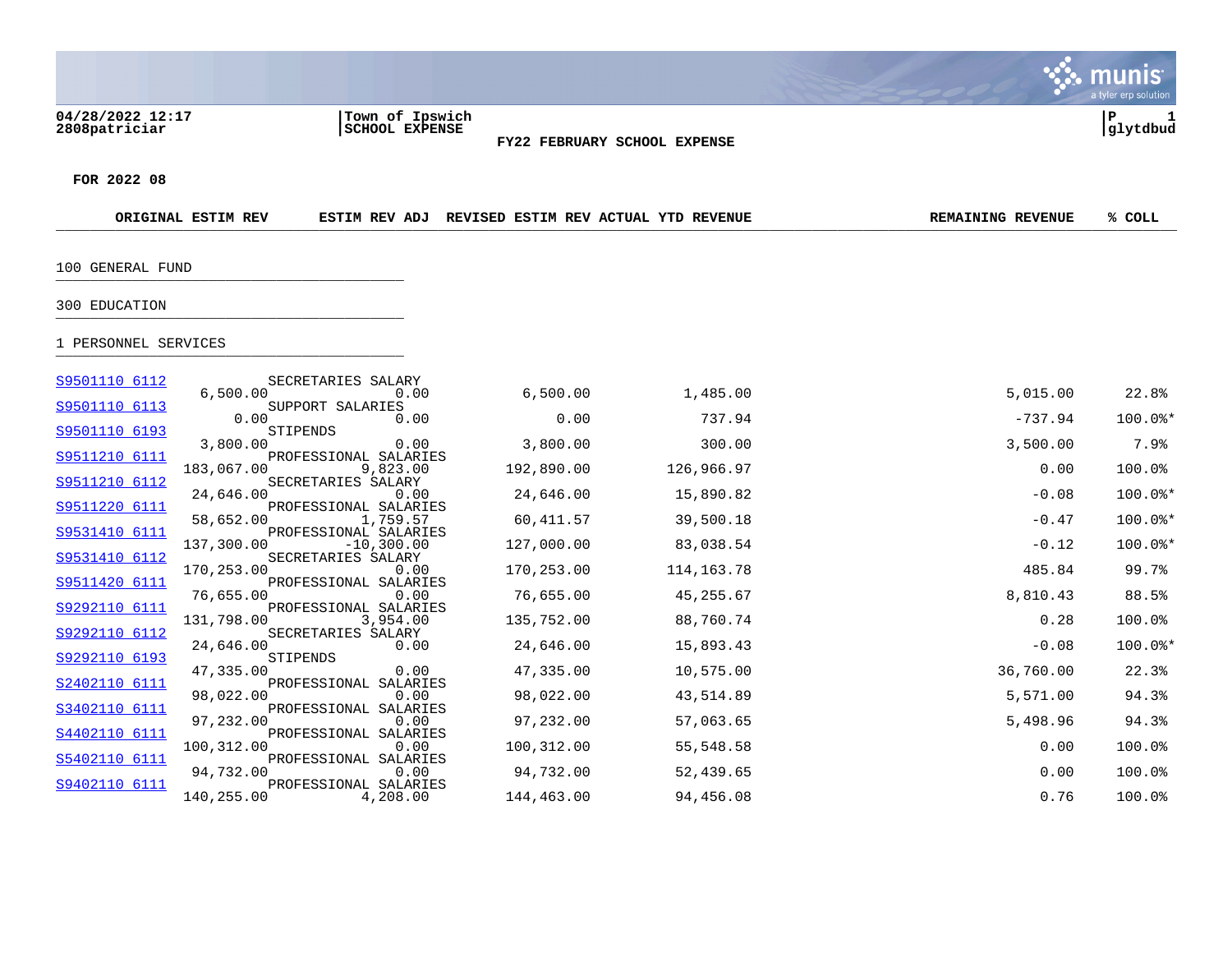#### **04/28/2022 12:17 |Town of Ipswich |P 2 2808patriciar |SCHOOL EXPENSE |glytdbud**



**FY22 FEBRUARY SCHOOL EXPENSE**

|               | ORIGINAL ESTIM REV |                                        |              | ESTIM REV ADJ REVISED ESTIM REV ACTUAL YTD REVENUE | <b>REMAINING REVENUE</b> | % COLL     |
|---------------|--------------------|----------------------------------------|--------------|----------------------------------------------------|--------------------------|------------|
| S9402110 6112 |                    | SECRETARIES SALARY                     |              |                                                    |                          |            |
| S5152120 6193 | 27,186.00          | 0.00<br>STIPENDS                       | 27,186.00    | 18,175.97                                          | $-605.80$                | $102.2$ %* |
|               | 3,650.00           | 0.00                                   | 3,650.00     | 2,322.74                                           | 1,327.26                 | 63.6%      |
| S5172120 6193 | 3,650.00           | STIPENDS<br>0.00                       | 3,650.00     | 1,965.32                                           | 1,684.68                 | 53.8%      |
| S5182120 6193 | 3,650.00           | STIPENDS<br>0.00                       | 3,650.00     | 1,965.36                                           | 1,684.64                 | 53.8%      |
| S5192120 6193 | 3,650.00           | STIPENDS<br>0.00                       | 3,650.00     | 1,965.32                                           | 1,684.68                 | 53.8%      |
| S5202120 6193 | 3,650.00           | STIPENDS<br>0.00                       | 3,650.00     | 1,965.32                                           | 1,684.68                 | 53.8%      |
| S5222120 6193 | 7,750.00           | STIPENDS<br>0.00                       | 7,750.00     | 0.00                                               | 7,750.00                 | .0%        |
| S5232120 6193 | 3,650.00           | STIPENDS<br>0.00                       | 3,650.00     | 2,386.46                                           | 1,263.54                 | 65.4%      |
| S5332120 6193 | 3,650.00           | STIPENDS<br>0.00                       | 3,650.00     | 1,965.32                                           | 1,684.68                 | 53.8%      |
| S9282130 6111 | 122,637.00         | PROFESSIONAL SALARIES<br>3,679.11      | 126, 316. 11 | 82,591.27                                          | 0.05                     | 100.0%     |
| S9222210 6111 | 17,687.00          | PROFESSIONAL SALARIES<br>353.74        | 18,040.74    | 11,480.42                                          | 0.08                     | 100.0%     |
| S9222210 6112 | 7,673.00           | SECRETARIES SALARY<br>0.00             | 7,673.00     | 3,588.80                                           | $-419.32$                | 105.5%*    |
| S2522210 6111 | 129,620.00         | PROFESSIONAL SALARIES<br>$-9,620.00$   | 120,000.00   | 89,260.82                                          | 0.00                     | 100.0%     |
| S2522210 6112 | 108,735.00         | SECRETARIES SALARY<br>0.00             | 108,735.00   | 79,941.96                                          | 0.00                     | 100.0%     |
| S2522210 6193 | 3,800.00           | STIPENDS<br>0.00                       | 3,800.00     | 0.00                                               | 3,800.00                 | .0%        |
| S3522210 6111 | 137,332.00         | PROFESSIONAL SALARIES<br>$-10, 332.00$ | 127,000.00   | 83,038.54                                          | 0.00                     | 100.0%     |
| S3522210 6112 | 97,512.00          | SECRETARIES SALARY<br>0.00             | 97,512.00    | 64,258.66                                          | 0.00                     | 100.0%     |
| S3522210 6132 | 0.00               | WIN SECRETARY SUPPORT OT<br>0.00       | 0.00         | 634.25                                             | $-634.25$                | $100.0$ *  |
| S3522210 6193 | 3,000.00           | STIPENDS<br>0.00                       | 3,000.00     | 1,000.00                                           | 2,000.00                 | 33.3%      |
| S4522210 6111 | 225,500.00         | PROFESSIONAL SALARIES<br>6,764.98      | 232, 264.98  | 151,865.26                                         | $-0.02$                  | $100.0$ *  |
| S4522210 6112 | 106,224.00         | SECRETARIES SALARY<br>0.00             | 106,224.00   | 71,480.63                                          | $-1, 211.00$             | 101.1%*    |
| S4522210 6121 | 600.00             | REGULAR SUBSTITUTES<br>0.00            | 600.00       | 225.00                                             | 375.00                   | 37.5%      |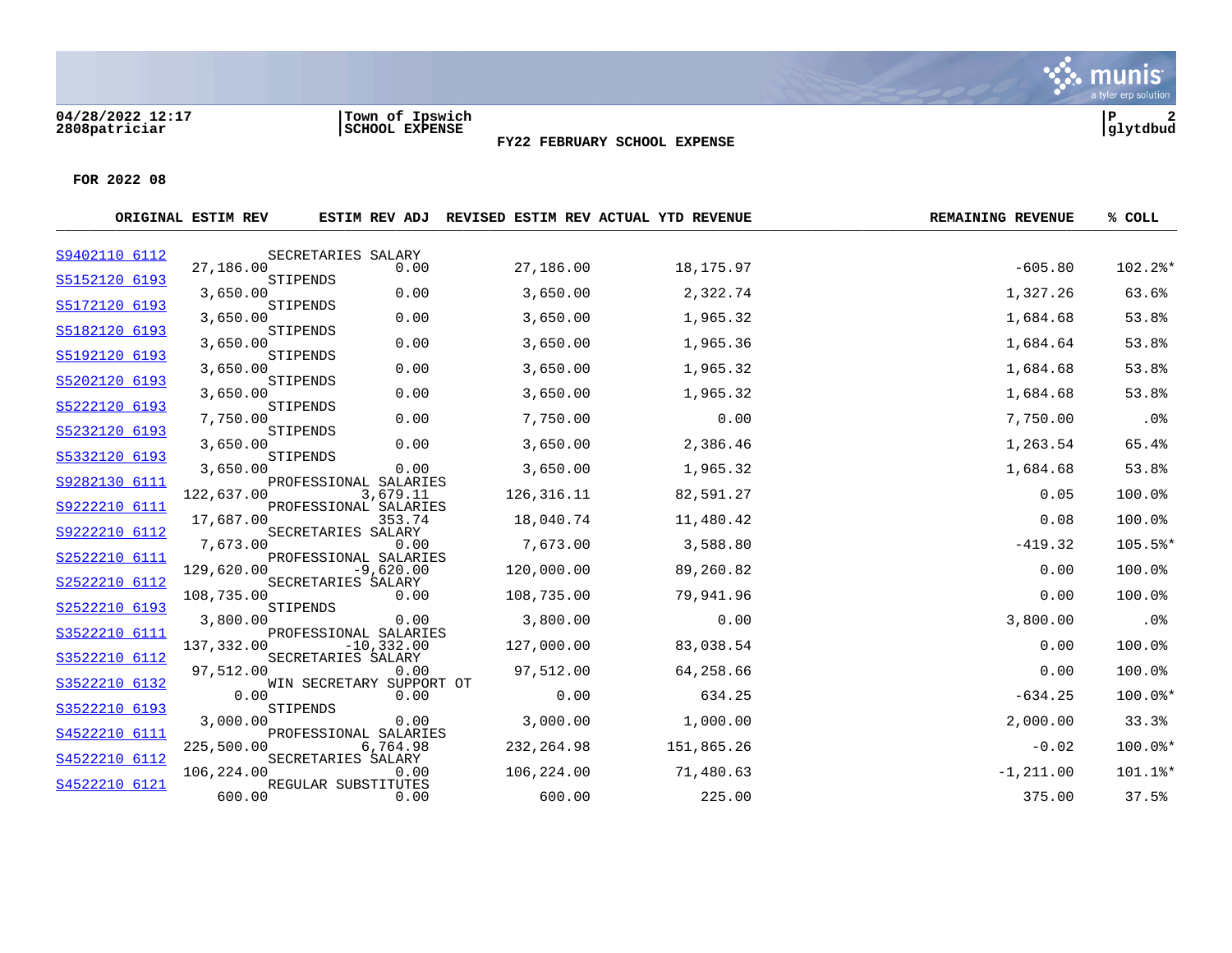#### **04/28/2022 12:17 |Town of Ipswich |P 3 2808patriciar |SCHOOL EXPENSE |glytdbud**



**FY22 FEBRUARY SCHOOL EXPENSE**

|               | ORIGINAL ESTIM REV |                                       |              | ESTIM REV ADJ REVISED ESTIM REV ACTUAL YTD REVENUE | <b>REMAINING REVENUE</b> | % COLL    |
|---------------|--------------------|---------------------------------------|--------------|----------------------------------------------------|--------------------------|-----------|
| S4522210 6132 |                    | M/S SECRETARY SUPPORT OT              |              |                                                    |                          |           |
| S4522210 6193 | 4,000.00           | $-2,000.00$<br>STIPENDS               | 2,000.00     | 0.00                                               | 2,000.00                 | .0%       |
|               | 0.00               | 2,000.00                              | 2,000.00     | 2,000.00                                           | 0.00                     | 100.0%    |
| S5522210 6111 | 249,942.00         | PROFESSIONAL SALARIES<br>$-1,180.00$  | 248,762.00   | 162,652.09                                         | 0.00                     | 100.0%    |
| S5522210 6112 |                    | SECRETARIES SALARY                    |              |                                                    |                          |           |
| S2102305 6111 | 108,035.00         | 0.00<br>CLASSROOM TEACHERS            | 108,035.00   | 71,043.01                                          | 0.00                     | 100.0%    |
|               | 1,253,255.00       | $-119,593.00$                         | 1,133,662.00 | 631,568.67                                         | 20.00                    | 100.0%    |
| S2102305 6193 | 5,000.00           | STIPENDS<br>0.00                      | 5,000.00     | 0.00                                               | 5,000.00                 | .0%       |
| S3102305 6111 |                    | CLASSROOM TEACHERS                    |              |                                                    |                          |           |
| S3102305 6193 | 1,303,441.00       | $-27,710.00$<br>STIPENDS              | 1,275,731.00 | 685,224.88                                         | 3,175.80                 | 99.8%     |
|               | 4,000.00           | 0.00                                  | 4,000.00     | 0.00                                               | 4,000.00                 | .0%       |
| S4102305 6193 | 4,800.00           | STIPENDS<br>0.00                      | 4,800.00     | 2,908.08                                           | 1,891.92                 | 60.6%     |
| S5102305 6111 |                    | PROFESSIONAL SALARIES                 |              |                                                    |                          |           |
| S5102305 6126 | 0.00               | 8,500.00<br>TUTOR SALARIES            | 8,500.00     | 0.00                                               | 8,500.00                 | .0%       |
|               | 0.00               | 0.00                                  | 0.00         | 300.00                                             | $-300.00$                | $100.0$ * |
| S9102305 6111 | 500,000.00         | PROFESSIONAL SALARIES<br>16,658.38    | 516,658.38   | 0.00                                               | 516,658.38               | $.0\%$    |
| S3112305 6111 | 136,919.00         | PROFESSIONAL SALARIES<br>0.00         | 136,919.00   | 73,725.68                                          | $-0.12$                  | $100.0$ * |
| S2122305 6111 |                    | PROFESSIONAL SALARIES                 |              |                                                    |                          |           |
|               | 239,873.00         | 0.00                                  | 239,873.00   | 126,007.00                                         | 0.00                     | 100.0%    |
| S3122305 6111 | 249,467.00         | PROFESSIONAL SALARIES<br>0.00         | 249,467.00   | 134,328.32                                         | 0.08                     | 100.0%    |
| S2132305 6111 |                    | PROFESSIONAL SALARIES                 |              |                                                    |                          |           |
| S4152305 6111 | 5,000.00           | 0.00<br>PROFESSIONAL SALARIES         | 5,000.00     | 1,600.00                                           | 3,400.00                 | 32.0%     |
|               | 355,264.00         | $-12, 231.00$                         | 343,033.00   | 190,760.22                                         | 20,324.00                | 94.1%     |
| S5152305 6111 | 645,379.00         | PROFESSIONAL SALARIES<br>$-18,734.00$ | 626,645.00   | 355,428.50                                         | 6,822.89                 | 98.9%     |
| S2162305 6111 |                    | PROFESSIONAL SALARIES                 |              |                                                    |                          |           |
| S3162305 6111 | 89,233.00          | 0.00<br>PROFESSIONAL SALARIES         | 89,233.00    | 48,048.56                                          | 0.00                     | 100.0%    |
|               | 58,201.00          | 0.00                                  | 58,201.00    | 31,339.70                                          | $-0.34$                  | $100.0$ * |
| S2172305 6111 | 95,169.00          | PROFESSIONAL SALARIES<br>0.00         | 95,169.00    | 58,832.34                                          | 3,718.00                 | 96.1%     |
| S3172305 6111 |                    | PROFESSIONAL SALARIES                 |              |                                                    |                          |           |
|               | 154,370.00         | 0.00                                  | 154,370.00   | 83, 122. 34                                        | $-0.24$                  | $100.0$ * |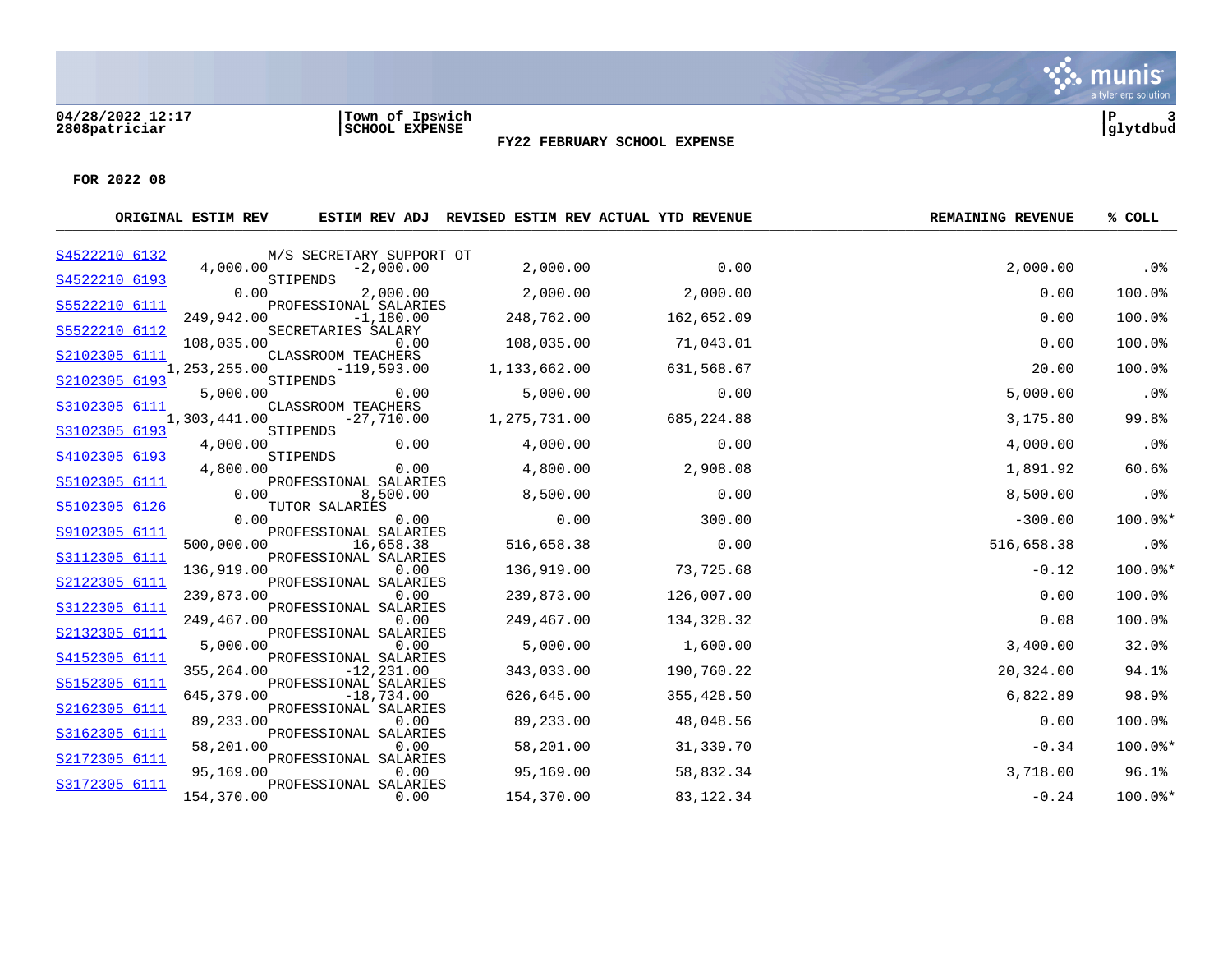**04/28/2022 12:17 |Town of Ipswich |P 4 2808patriciar |SCHOOL EXPENSE |glytdbud**

### **FY22 FEBRUARY SCHOOL EXPENSE**

|               | ORIGINAL ESTIM REV |                                    | ESTIM REV ADJ REVISED ESTIM REV ACTUAL YTD REVENUE |             | <b>REMAINING REVENUE</b> | % COLL  |
|---------------|--------------------|------------------------------------|----------------------------------------------------|-------------|--------------------------|---------|
| S4172305 6111 |                    | PROFESSIONAL SALARIES              |                                                    |             |                          |         |
| S5172305 6111 | 462,755.00         | 0.00<br>PROFESSIONAL SALARIES      | 462,755.00                                         | 249, 175.64 | 0.00                     | 100.0%  |
|               | 584,219.00         | 23,341.00                          | 607,560.00                                         | 330,395.66  | 0.00                     | 100.0%  |
| S4182305 6111 |                    | PROFESSIONAL SALARIES              |                                                    |             |                          |         |
| S5182305 6111 | 500,850.00         | 0.00<br>PROFESSIONAL SALARIES      | 500,850.00                                         | 269,688.16  | 0.00                     | 100.0%  |
|               | 494,651.00         | 0.00                               | 494,651.00                                         | 274,911.28  | 0.00                     | 100.0%  |
| S4192305 6111 |                    | PROFESSIONAL SALARIES              |                                                    |             |                          |         |
| S5192305 6111 | 363,239.00         | 0.00<br>PROFESSIONAL SALARIES      | 363,239.00                                         | 195,590.08  | 0.00                     | 100.0%  |
|               | 471,713.00         | 0.00                               | 471,713.00                                         | 251,778.55  | 0.00                     | 100.0%  |
| S2202305 6111 |                    | DOY WORLD LANG PROF SALARIES       |                                                    |             |                          |         |
| S3202305 6111 | 56,678.00          | 0.00<br>PROFESSIONAL SAL WIN WORLD | 56,678.00                                          | 37,558.22   | $-2,342.00$              | 104.1%* |
|               | 59,020.00          | 0.00                               | 59,020.00                                          | 31,780.00   | 0.00                     | 100.0%  |
| S4202305 6111 |                    | PROFESSIONAL SALARIES              |                                                    |             |                          |         |
| S5202305 6111 | 152,786.00         | 12,231.00<br>PROFESSIONAL SALARIES | 165,017.00                                         | 88,855.20   | 0.00                     | 100.0%  |
|               | 386,589.00         | 0.00                               | 386,589.00                                         | 208,163.20  | 0.00                     | 100.0%  |
| S2212305 6111 |                    | PROFESSIONAL SALARIES              |                                                    |             |                          |         |
| S2212305 6193 | 81,189.00          | $-19, 133.00$<br>STIPENDS          | 62,056.00                                          | 33, 414. 78 | 0.00                     | 100.0%  |
|               | 300.00             | 0.00                               | 300.00                                             | 0.00        | 300.00                   | .0%     |
| S3212305 6111 |                    | PROFESSIONAL SALARIES<br>0.00      |                                                    |             |                          | 100.0%* |
| S4212305 6111 | 87,161.00          | PROFESSIONAL SALARIES              | 87,161.00                                          | 46,932.90   | $-0.10$                  |         |
|               | 95,169.00          | 0.00                               | 95,169.00                                          | 51,244.76   | 0.00                     | 100.0%  |
| S5212305 6111 |                    | PROFESSIONAL SALARIES              |                                                    |             |                          |         |
| S2222305 6111 | 152,689.00         | 0.00<br>PROFESSIONAL SALARIES      | 152,689.00                                         | 80,897.56   | 8,563.00                 | 94.4%   |
|               | 153,170.00         | 0.00                               | 153,170.00                                         | 82,218.78   | 0.00                     | 100.0%  |
| S2222305 6193 |                    | STIPENDS<br>0.00                   |                                                    |             |                          | .0%     |
| S3222305 6111 | 1,500.00           | PROFESSIONAL SALARIES              | 1,500.00                                           | 0.00        | 1,500.00                 |         |
|               | 155,345.00         | 0.00                               | 155,345.00                                         | 83,850.90   | 0.00                     | 100.0%  |
| S3222305 6193 |                    | STIPENDS                           |                                                    |             |                          |         |
| S4222305 6111 | 3,194.00           | 0.00<br>PROFESSIONAL SALARIES      | 3,194.00                                           | 0.00        | 3,194.00                 | .0%     |
|               | 170,240.00         | 0.00                               | 170,240.00                                         | 91,371.28   | 0.00                     | 100.0%  |
| S5222305 6111 |                    | PROFESSIONAL SALARIES              |                                                    |             |                          |         |
| S2232305 6111 | 190,887.00         | 0.00<br>PROFESSIONAL SALARIES      | 190,887.00                                         | 102,812.50  | 0.00                     | 100.0%  |
|               | 123,575.00         | 0.00                               | 123,575.00                                         | 66,540.60   | 0.00                     | 100.0%  |
|               |                    |                                    |                                                    |             |                          |         |

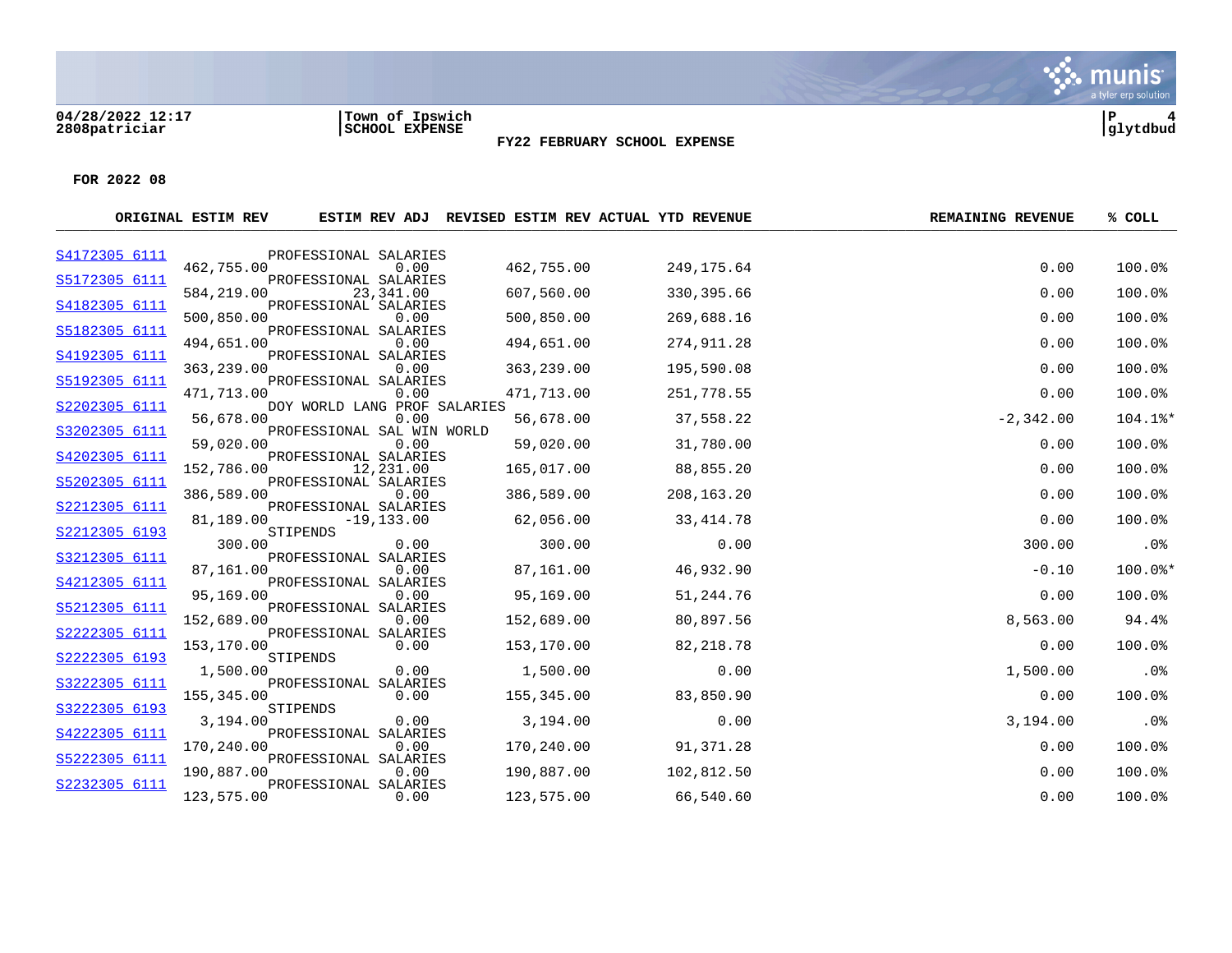**04/28/2022 12:17 |Town of Ipswich |P 5 2808patriciar |SCHOOL EXPENSE |glytdbud**



**FY22 FEBRUARY SCHOOL EXPENSE**

|               | ORIGINAL ESTIM REV |                                      |            | ESTIM REV ADJ REVISED ESTIM REV ACTUAL YTD REVENUE | <b>REMAINING REVENUE</b> | % COLL  |
|---------------|--------------------|--------------------------------------|------------|----------------------------------------------------|--------------------------|---------|
| S3232305 6111 |                    | PROFESSIONAL SALARIES                |            |                                                    |                          |         |
| S4232305 6111 | 105,252.00         | 0.00<br>PROFESSIONAL SALARIES        | 105,252.00 | 56,673.96                                          | 0.00                     | 100.0%  |
|               | 176,373.00         | 0.00                                 | 176,373.00 | 103,088.30                                         | 0.00                     | 100.0%  |
| S5232305 6111 |                    | PROFESSIONAL SALARIES                |            |                                                    |                          |         |
| S4242305 6111 | 213,826.00         | 0.00<br>PROFESSIONAL SALARIES        | 213,826.00 | 115, 137. 12                                       | 0.00                     | 100.0%  |
|               | 95,169.00          | 0.00                                 | 95,169.00  | 51,244.76                                          | 0.00                     | 100.0%  |
| S5242305 6111 | 129,985.00         | PROFESSIONAL SALARIES<br>0.00        | 129,985.00 | 69,991.88                                          | 1.00                     | 100.0%  |
| S4252305 6111 |                    | PROFESSIONAL SALARIES                |            |                                                    |                          |         |
|               | 56,482.00          | 0.00                                 | 56,482.00  | 30,413.32                                          | 1.00                     | 100.0%  |
| S9282305 6111 | 93,669.00          | PROFESSIONAL SALARIES<br>0.00        | 93,669.00  | 50,437.10                                          | 0.10                     | 100.0%  |
| S5332305 6111 |                    | PROFESSIONAL SALARIES                |            |                                                    |                          |         |
|               | 137,942.00         | 0.00                                 | 137,942.00 | 74,306.44                                          | $-30.00$                 | 100.0%* |
| S5372305 6111 | 35,792.00          | PROFESSIONAL SALARIES<br>0.00        | 35,792.00  | 19,272.68                                          | 0.00                     | 100.0%  |
| S4392305 6111 |                    | MS SUMMER SPED PROF SALARIES         |            |                                                    |                          |         |
| S5392305 6111 | 10,200.00          | 0.00<br>HS SUMMER SPED PROF SALARIES | 10,200.00  | 10,757.50                                          | $-557.50$                | 105.5%* |
|               | 8,000.00           | 9,550.00                             | 17,550.00  | 17,550.00                                          | 0.00                     | 100.0%  |
| S2402305 6111 |                    | PROFESSIONAL SALARIES                |            |                                                    |                          |         |
| S3402305 6111 | 408,960.00         | 25,899.00<br>PROFESSIONAL SALARIES   | 434,859.00 | 244,318.10                                         | 0.00                     | 100.0%  |
|               | 511,461.00         | 37,584.00                            | 549,045.00 | 317,004.84                                         | 2,085.68                 | 99.6%   |
| S4402305 6111 | 595,683.00         | PROFESSIONAL SALARIES<br>0.00        | 595,683.00 | 338,061.32                                         | 501.00                   | 99.9%   |
| S5402305 6111 |                    | PROFESSIONAL SALARIES                |            |                                                    |                          |         |
|               | 391,512.00         | 0.00                                 | 391,512.00 | 221,069.76                                         | 0.00                     | 100.0%  |
| S3412305 6111 | 21,700.00          | PROFESSIONAL SALARIES<br>0.00        | 21,700.00  | 22,103.75                                          | $-403.75$                | 101.9%* |
| S9422305 6111 |                    | PROFESSIONAL SALARIES                |            |                                                    |                          |         |
| S3112320 6114 | 261,873.00         | 0.00<br>TEACHER ASSISTANT SALARIES   | 261,873.00 | 128,330.02                                         | 23,546.00                | 91.0%   |
|               | 75,624.00          | 0.00                                 | 75,624.00  | 50,509.86                                          | $-1,524.00$              | 102.0%* |
| S4392320 6114 |                    | TEACHER ASSISTANT SALARIES           |            |                                                    |                          |         |
| S5392320 6111 | 19,112.00          | 0.00<br>PROFESSIONAL SALARIES        | 19,112.00  | 7,535.02                                           | 11,576.98                | 39.4%   |
|               | 0.00               | 0.00                                 | 0.00       | 685.00                                             | $-685.00$                | 100.0%* |
| S5392320 6114 |                    | TEACHER ASSISTANT SALARIES           |            |                                                    |                          |         |
| S2402320 6111 | 7,000.00           | 0.00<br>PROFESSIONAL SALARIES        | 7,000.00   | 7,894.63                                           | $-894.63$                | 112.8%* |
|               | 56,800.00          | $-44, 165.00$                        | 12,635.00  | 0.00                                               | 12,635.00                | $.0\%$  |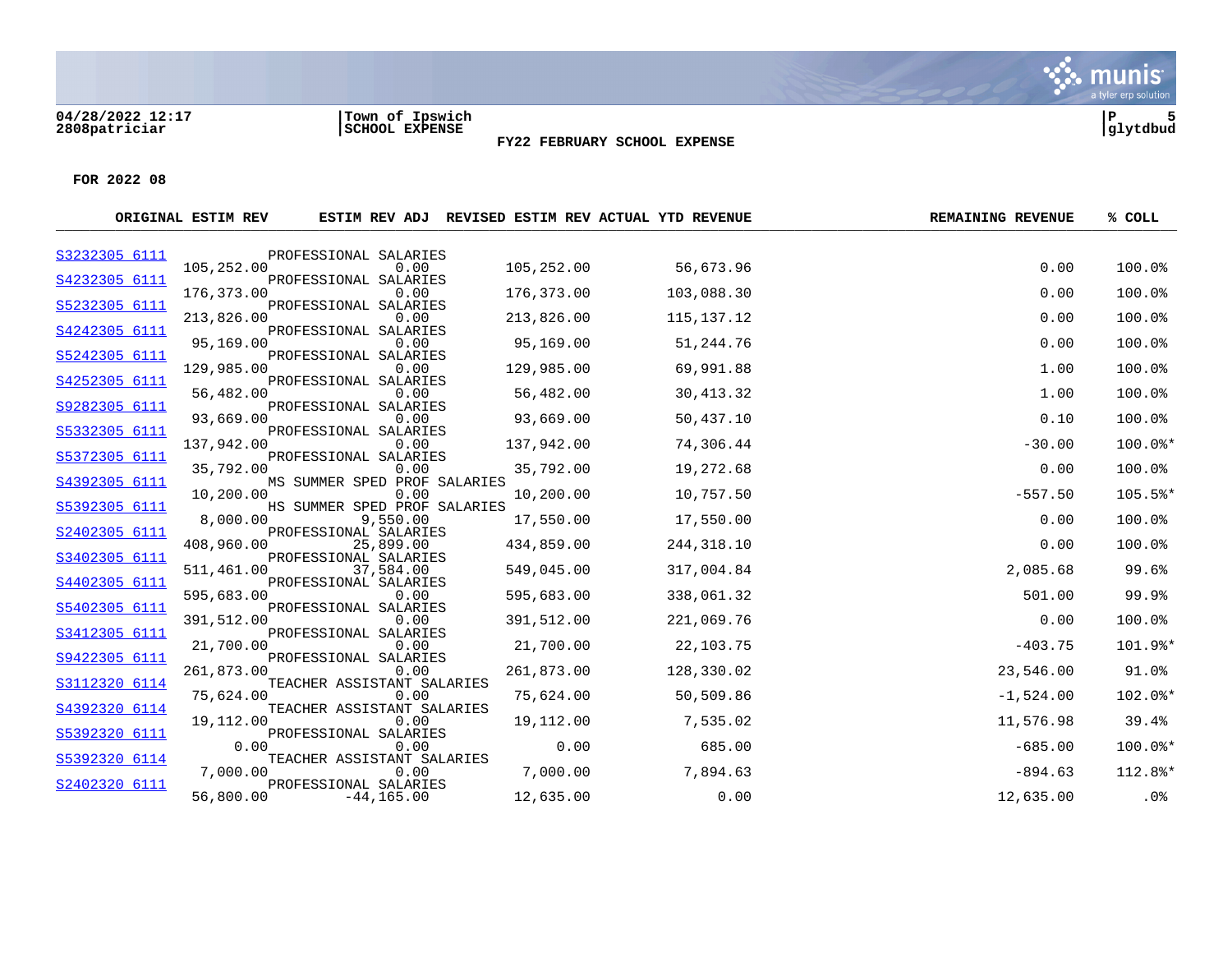#### **04/28/2022 12:17 |Town of Ipswich |P 6 2808patriciar |SCHOOL EXPENSE |glytdbud**



**FY22 FEBRUARY SCHOOL EXPENSE**

|               | ORIGINAL ESTIM REV |                                       |            | ESTIM REV ADJ REVISED ESTIM REV ACTUAL YTD REVENUE | <b>REMAINING REVENUE</b> | % COLL    |
|---------------|--------------------|---------------------------------------|------------|----------------------------------------------------|--------------------------|-----------|
| S2402320 6114 |                    | TEACHER ASSISTANT SALARIES            |            |                                                    |                          |           |
| S3402320 6111 | 301,851.00         | 7,484.00<br>PROFESSIONAL SALARIES     | 309,335.00 | 187,766.28                                         | 0.00                     | 100.0%    |
|               | 148,836.00         | 0.00                                  | 148,836.00 | 80,142.44                                          | 0.00                     | 100.0%    |
| S3402320 6114 |                    | TEACHER ASSISTANT SALARIES            |            |                                                    |                          |           |
| S4402320 6111 | 165, 112.00        | $-22,622.00$<br>PROFESSIONAL SALARIES | 142,490.00 | 81,711.20                                          | 5,396.00                 | 96.2%     |
|               | 66,062.00          | 0.00                                  | 66,062.00  | 31,215.22                                          | 8,258.00                 | 87.5%     |
| S4402320 6114 |                    | MS SPED THERAPY TA SALARIES           |            |                                                    |                          |           |
| S5402320 6114 | 199,143.00         | 0.00<br>TEACHER ASSISTANT SALARIES    | 199,143.00 | 106,111.08                                         | 29,619.00                | 85.1%     |
|               | 175,196.00         | 0.00                                  | 175,196.00 | 106,032.85                                         | 293.00                   | 99.8%     |
| S9402321 6111 | 149,188.00         | CTRL THERAPY PROF SAL<br>0.00         | 149,188.00 | 61,504.83                                          | 56,394.61                | 62.2%     |
| S3412329 6111 |                    | PROFESSIONAL SALARIES                 |            |                                                    |                          |           |
|               | 1,500.00           | 0.00                                  | 1,500.00   | 2,283.75                                           | $-783.75$                | 152.3%*   |
| S3412329 6114 | 12,030.00          | TEACHER ASSISTANT SALARIES<br>0.00    | 12,030.00  | 12,076.93                                          | $-46.93$                 | 100.4%*   |
| S9102324 6123 |                    | SUBSTITUTES FOR PROF DEVELOPM         |            |                                                    |                          |           |
|               | 20,000.00          | 0.00                                  | 20,000.00  | 0.00                                               | 20,000.00                | .0%       |
| S9102324 6124 | 90,000.00          | LONG-TERM SUBSTITUTES<br>119,593.00   | 209,593.00 | 165,688.21                                         | $-23, 244.11$            | 111.1%*   |
| S2102325 6120 |                    | PROFESSIONAL DEVELP SUBS              |            |                                                    |                          |           |
|               | 5,000.00           | 0.00                                  | 5,000.00   | 1,133.00                                           | 3,867.00                 | 22.7%     |
| S2102325 6121 | 25,000.00          | REGULAR SUBSTITUTES<br>0.00           | 25,000.00  | 18, 199. 35                                        | 6,800.65                 | 72.8%     |
| S3102325 6120 |                    | PROFESSIONAL DEVELP SUBS              |            |                                                    |                          |           |
|               | 0.00               | 0.00                                  | 0.00       | 320.00                                             | $-320.00$                | 100.0%*   |
| S3102325 6121 | 15,000.00          | REGULAR SUBSTITUTES<br>0.00           | 15,000.00  | 12,981.66                                          | 2,018.34                 | 86.5%     |
| S4102325 6121 |                    | REGULAR SUBSTITUTES                   |            |                                                    |                          |           |
| S5102325 6120 | 22,000.00          | 0.00<br>PROFESSIONAL DEVELP SUBS      | 22,000.00  | 13,787.50                                          | 8,212.50                 | 62.7%     |
|               | 5,000.00           | 0.00                                  | 5,000.00   | 1,070.00                                           | 3,930.00                 | 21.4%     |
| S5102325 6121 |                    | REGULAR SUBSTITUTES                   |            |                                                    |                          |           |
| S9102325 6120 | 22,000.00          | 0.00<br>PROFESSIONAL DEVELP SUBS      | 22,000.00  | 14,120.72                                          | 7,879.28                 | 64.2%     |
|               | 5,310.00           | 0.00                                  | 5,310.00   | 1,380.00                                           | 3,930.00                 | 26.0%     |
| S9102325 6121 |                    | CTRL TEACHER SUBSTITUTES              |            |                                                    |                          |           |
| S2322325 6121 | 0.00               | 0.00<br>REGULAR SUBSTITUTES           | 0.00       | 930.00                                             | $-930.00$                | $100.0$ * |
|               | 1,250.00           | 0.00                                  | 1,250.00   | 3,523.75                                           | $-2, 273.75$             | 281.9%*   |
| S3322325 6120 |                    | PROFESSIONAL DEVELP SUBS              |            |                                                    |                          |           |
|               | 500.00             | 0.00                                  | 500.00     | 0.00                                               | 500.00                   | .0%       |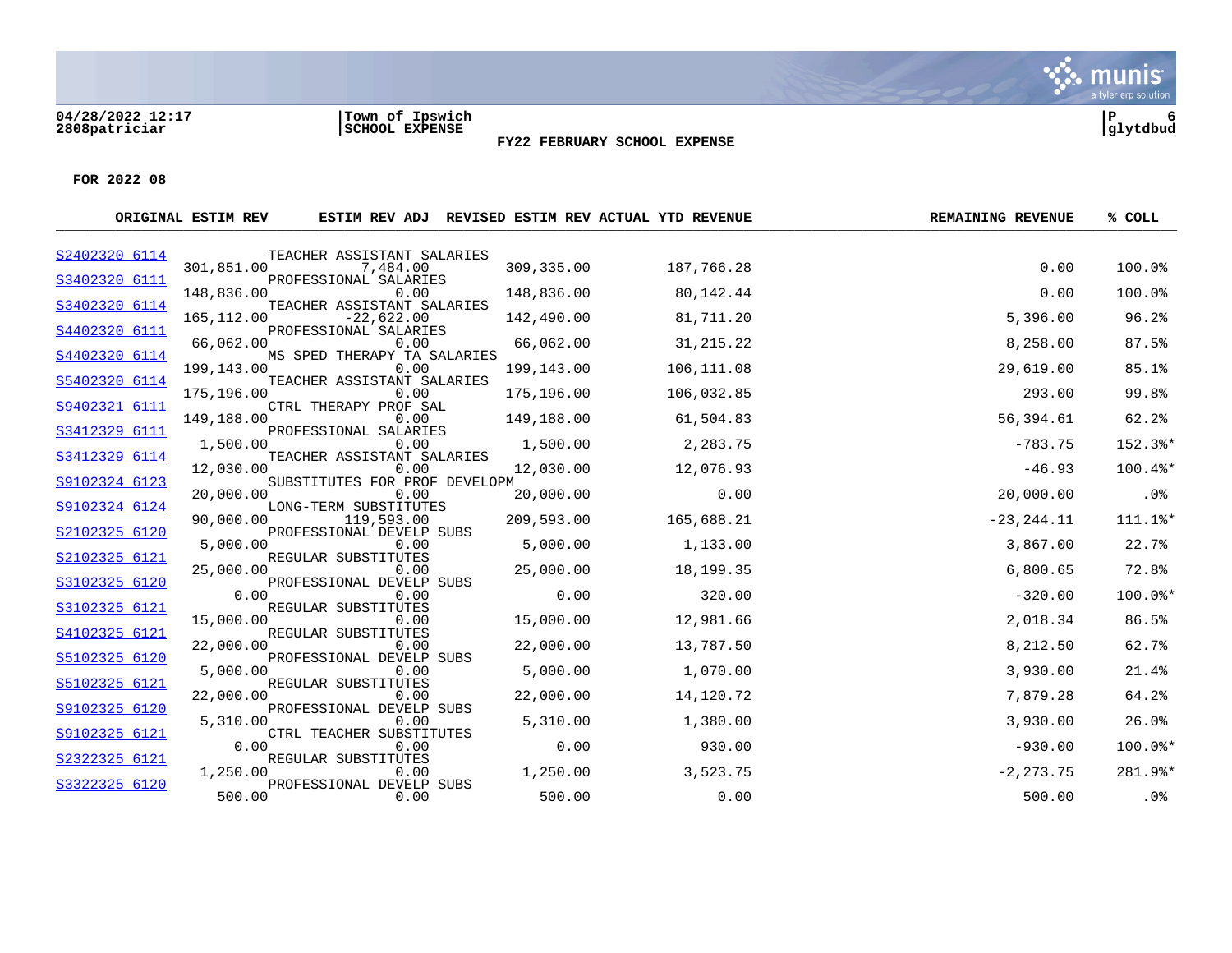#### **04/28/2022 12:17 |Town of Ipswich |P 7 2808patriciar |SCHOOL EXPENSE |glytdbud**



**FY22 FEBRUARY SCHOOL EXPENSE**

|               | ORIGINAL ESTIM REV |                                             |            | ESTIM REV ADJ REVISED ESTIM REV ACTUAL YTD REVENUE | <b>REMAINING REVENUE</b> | % COLL    |
|---------------|--------------------|---------------------------------------------|------------|----------------------------------------------------|--------------------------|-----------|
| S3322325 6121 |                    | REGULAR SUBSTITUTES                         |            |                                                    |                          |           |
| S5322325 6121 | 1,000.00           | 0.00<br>REGULAR SUBSTITUTES                 | 1,000.00   | 0.00                                               | 1,000.00                 | $.0\%$    |
|               | 0.00               | 0.00                                        | 0.00       | 937.50                                             | $-937.50$                | 100.0%*   |
| S5522325 6121 | 1,200.00           | REGULAR SUBSTITUTES<br>0.00                 | 1,200.00   | 0.00                                               | 1,200.00                 | .0%       |
| S2102330 6126 | 5,000.00           | TUTOR SALARIES<br>0.00                      | 5,000.00   | 0.00                                               | 5,000.00                 | .0%       |
| S3102330 6126 | 5,000.00           | TUTOR SALARIES<br>0.00                      | 5,000.00   | 0.00                                               | 5,000.00                 | .0%       |
| S3112330 6114 | 41,599.00          | TEACHER ASSISTANT SALARIES<br>0.00          | 41,599.00  | 24,770.03                                          | 0.28                     | 100.0%    |
| S2122330 6114 | 45,468.00          | TEACHER ASSISTANT SALARIES<br>20,196.00     | 65,664.00  | 40,551.80                                          | 0.40                     | 100.0%    |
| S3122330 6114 | 23,549.00          | TEACHER ASSISTANT SALARIES<br>22,622.00     | 46,171.00  | 28,135.07                                          | 0.16                     | 100.0%    |
| S2132330 6114 | 0.00               | TEACHER ASSISTANT SALARIES<br>0.00          | 0.00       | 1,200.00                                           | $-1, 200.00$             | 100.0%*   |
| S2162330 6114 | 22,622.00          | TEACHER ASSISTANT SALARIES<br>0.00          | 22,622.00  | 13,441.60                                          | 0.00                     | 100.0%    |
| S3162330 6114 | 23,549.00          | TEACHER ASSISTANT SALARIES<br>0.00          | 23,549.00  | 9,435.00                                           | 1,027.40                 | 95.6%     |
| S3172330 6114 | 15,891.00          | TEACHER ASSISTANT SALARIES<br>0.00          | 15,891.00  | 9,780.68                                           | $-237.00$                | 101.5%*   |
| S5272330 6114 | 14,639.00          | TEACHER ASSISTANT SALARIES<br>$-13, 339.00$ | 1,300.00   | 0.00                                               | 1,300.00                 | .0%       |
| S5332330 6112 | 0.00               | SECRETARIES SALARY<br>0.00                  | 0.00       | 1,005.20                                           | $-1,005.20$              | 100.0%*   |
| S5332330 6114 | 44,156.00          | TEACHER ASSISTANT SALARIES<br>$-9,500.00$   | 34,656.00  | 19,413.00                                          | 259.00                   | 99.3%     |
| S5332330 6126 | 9,500.00           | TUTOR SALARIES<br>$-8,500.00$               | 1,000.00   | 0.00                                               | 1,000.00                 | .0%       |
| S4392330 6114 | 1,100.00           | MS SUMMER SPED TA SALARIES<br>0.00          | 1,100.00   | 2,815.00                                           | $-1,715.00$              | $255.9$ * |
| S5392330 6114 | 6,000.00           | HS SUMMER SPED TA SALARIES<br>$-3,010.00$   | 2,990.00   | 2,990.00                                           | 0.00                     | 100.0%    |
| S2402330 6112 | 26,074.00          | SECRETARIES SALARY<br>0.00                  | 26,074.00  | 17,136.83                                          | 0.00                     | 100.0%    |
| S2402330 6114 | 296,400.00         | TEACHER ASSISTANT SALARIES<br>$-55,564.00$  | 240,836.00 | 151,337.23                                         | 56.10                    | 100.0%    |
| S2402330 6126 | 2,000.00           | TUTOR SALARIES<br>0.00                      | 2,000.00   | 0.00                                               | 2,000.00                 | $.0\%$    |
| S3402330 6112 | 26,424.00          | SECRETARIES SALARY<br>0.00                  | 26,424.00  | 17,753.72                                          | $-0.16$                  | 100.0%*   |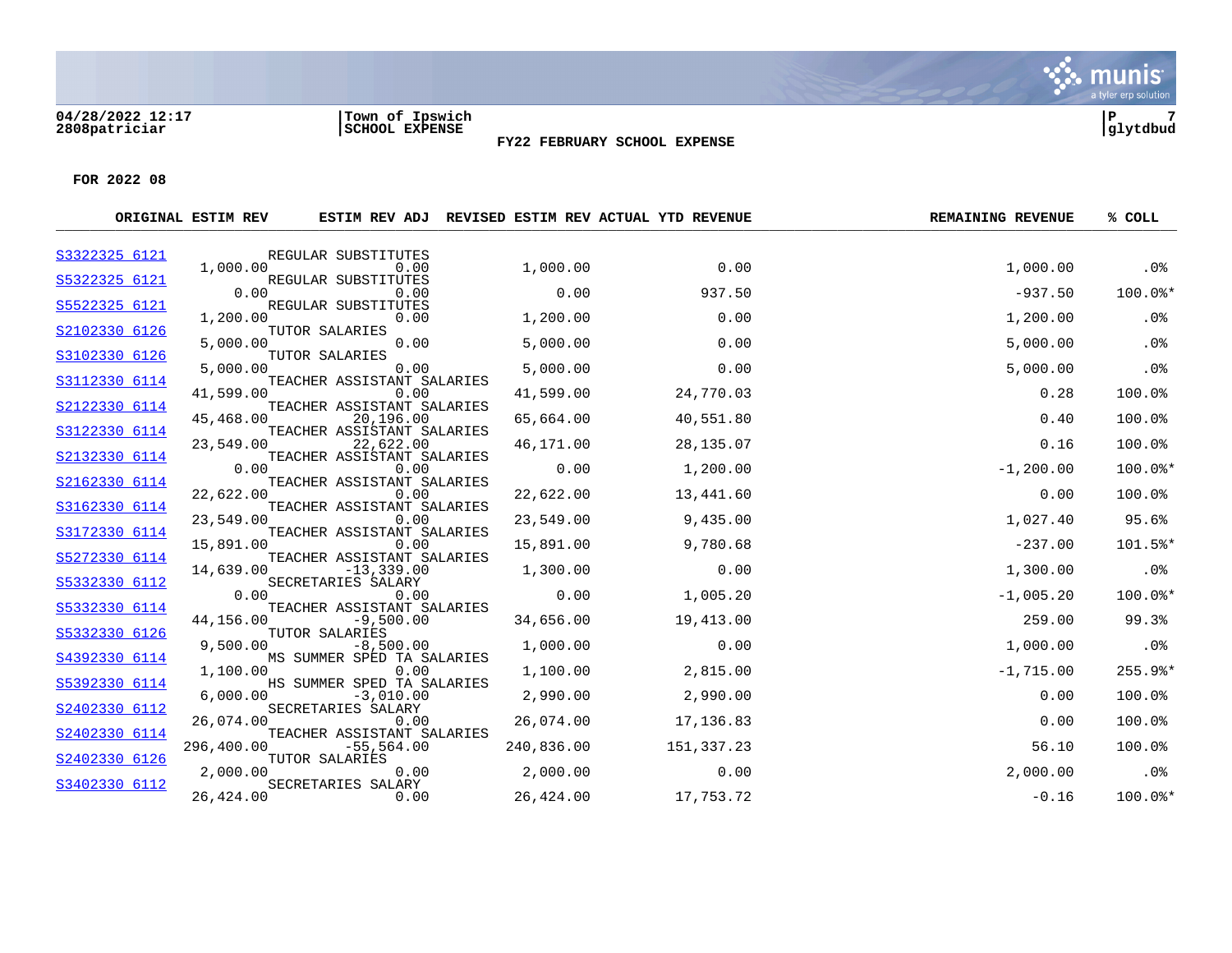**04/28/2022 12:17 |Town of Ipswich |P 8 2808patriciar |SCHOOL EXPENSE |glytdbud**



**FY22 FEBRUARY SCHOOL EXPENSE**

|               | ORIGINAL ESTIM REV |                                            |            | ESTIM REV ADJ REVISED ESTIM REV ACTUAL YTD REVENUE | <b>REMAINING REVENUE</b> | % COLL    |
|---------------|--------------------|--------------------------------------------|------------|----------------------------------------------------|--------------------------|-----------|
| S3402330 6114 |                    | TEACHER ASSISTANT SALARIES                 |            |                                                    |                          |           |
| S4402330 6112 | 156,687.00         | 0.00<br>SECRETARIES SALARY                 | 156,687.00 | 83, 237.49                                         | 20,293.13                | 87.0%     |
|               | 10,197.00          | 0.00                                       | 10,197.00  | 7,047.90                                           | $-203.00$                | 102.0%*   |
| S4402330 6114 | 176,420.00         | TEACHER ASSISTANT SALARIES<br>$-24,398.00$ | 152,022.00 | 88,142.37                                          | 4,366.00                 | 97.1%     |
| S4402330 6126 |                    | TUTOR SALARIES                             |            |                                                    |                          |           |
| S5402330 6112 | 1,000.00           | 0.00<br>SECRETARIES SALARY                 | 1,000.00   | 120.00                                             | 880.00                   | 12.0%     |
|               | 26,074.00          | 0.00                                       | 26,074.00  | 17,136.85                                          | 0.00                     | 100.0%    |
| S5402330 6114 | 115,964.00         | TEACHER ASSISTANT SALARIES<br>0.00         | 115,964.00 | 71,573.66                                          | $-3,615.00$              | 103.1%*   |
| S5402330 6126 |                    | TUTOR SALARIES                             |            |                                                    |                          |           |
| S3412330 6114 | 30,000.00          | 0.00<br>TEACHER ASSISTANT SALARIES         | 30,000.00  | 0.00                                               | 30,000.00                | .0%       |
|               | 6,120.00           | 0.00                                       | 6,120.00   | 6, 115.00                                          | 5.00                     | 99.9%     |
| S2272340 6111 | 82,922.00          | PROFESSIONAL SALARIES<br>0.00              | 82,922.00  | 44,650.34                                          | 0.00                     | 100.0%    |
| S3272340 6111 |                    | PROFESSIONAL SALARIES                      |            |                                                    |                          |           |
|               | 89,233.00          | 0.00                                       | 89,233.00  | 48,048.56                                          | $-0.04$                  | $100.0$ * |
| S3272340 6114 | 15,114.00          | TEACHER ASSISTANT SALARIES<br>0.00         | 15,114.00  | 9,372.82                                           | $-0.40$                  | 100.0%*   |
| S4272340 6111 | 46,835.00          | PROFESSIONAL SALARIES<br>0.00              | 46,835.00  | 26, 279.41                                         | $-1,060.93$              | 102.3%*   |
| S5272340 6111 |                    | PROFESSIONAL SALARIES                      |            |                                                    |                          |           |
|               | 46,835.00          | 0.00                                       | 46,835.00  | 26,279.56                                          | $-1,060.94$              | 102.3%*   |
| S9102354 6193 | 74,500.00          | STIPENDS<br>0.00                           | 74,500.00  | 0.00                                               | 74,500.00                | .0%       |
| S9402354 6193 |                    | STIPENDS                                   |            |                                                    |                          |           |
| S2332710 6111 | 550.00             | 0.00<br>PROFESSIONAL SALARIES              | 550.00     | 900.00                                             | $-350.00$                | 163.6%*   |
|               | 82,577.00          | 0.00                                       | 82,577.00  | 44,464.56                                          | 0.00                     | 100.0%    |
| S3332710 6111 | 92,451.00          | PROFESSIONAL SALARIES<br>$-9,874.00$       | 82,577.00  | 44,464.56                                          | $-0.04$                  | $100.0$ * |
| S4332710 6111 |                    | PROFESSIONAL SALARIES                      |            |                                                    |                          |           |
| S5332710 6111 | 159,673.00         | 0.00<br>PROFESSIONAL SALARIES              | 159,673.00 | 85,977.78                                          | 0.00                     | 100.0%    |
|               | 343,347.00         | 18,232.00                                  | 361,579.00 | 202,619.90                                         | $-4, 151.00$             | 101.1%*   |
| S5332710 6112 | 36,687.00          | SECRETARIES SALARY<br>0.00                 | 36,687.00  | 26,658.77                                          | 1,702.64                 | 95.4%     |
| S5332710 6126 |                    | TUTOR SALARIES                             |            |                                                    |                          |           |
| S2402800 6111 | 0.00               | 0.00<br>PROFESSIONAL SALARIES              | 0.00       | 45.00                                              | $-45.00$                 | 100.0%*   |
|               | 71,140.00          | 0.00                                       | 71,140.00  | 38,306.10                                          | 0.00                     | 100.0%    |
|               |                    |                                            |            |                                                    |                          |           |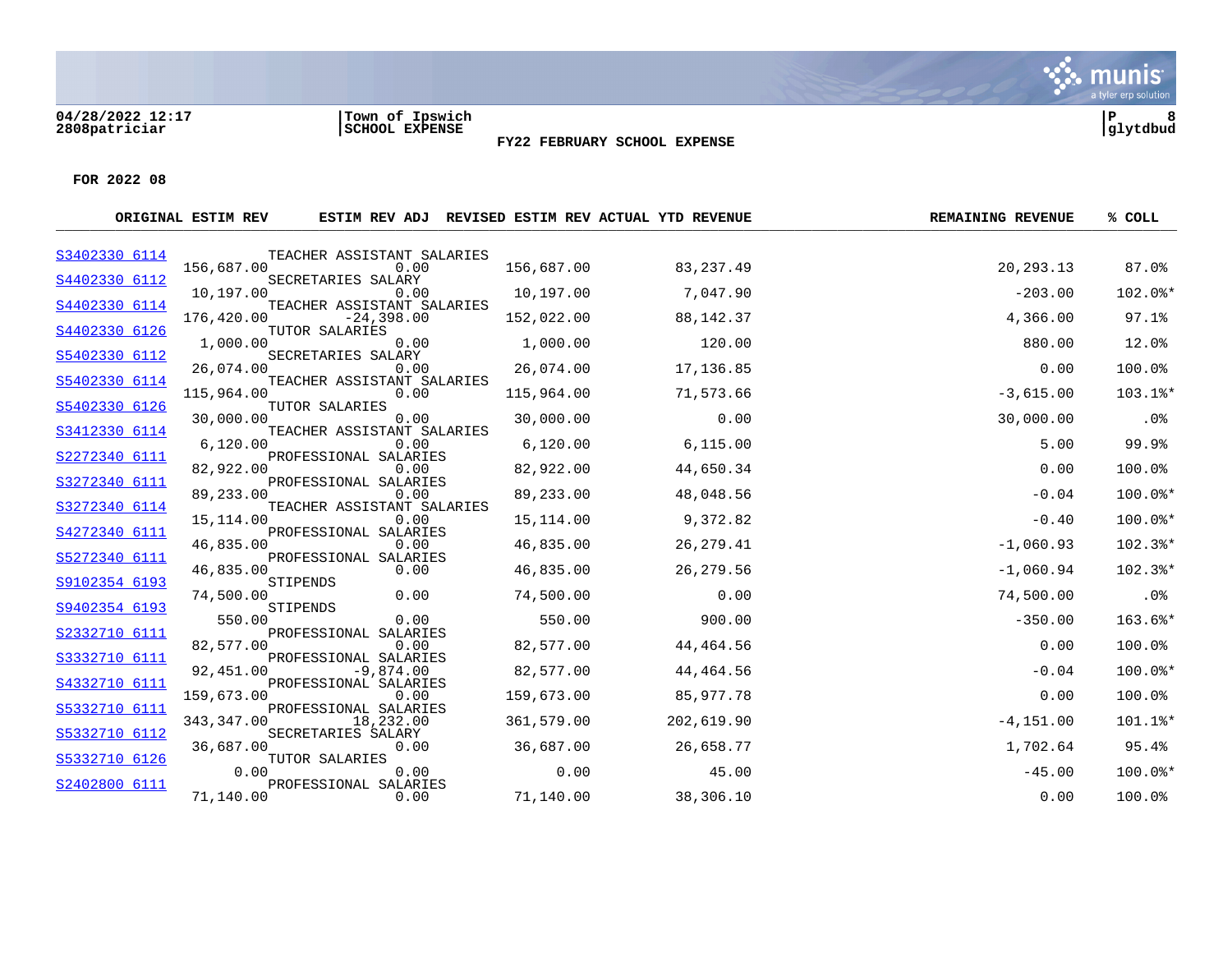**04/28/2022 12:17 |Town of Ipswich |P 9 2808patriciar |SCHOOL EXPENSE |glytdbud**

a tyler erp solution

S. munis

|               | ORIGINAL ESTIM REV |                                           |            | ESTIM REV ADJ REVISED ESTIM REV ACTUAL YTD REVENUE | <b>REMAINING REVENUE</b> | % COLL  |
|---------------|--------------------|-------------------------------------------|------------|----------------------------------------------------|--------------------------|---------|
| S3402800 6111 |                    | PROFESSIONAL SALARIES                     |            |                                                    |                          |         |
| S4402800 6111 | 93,669.00          | 0.00<br>PROFESSIONAL SALARIES             | 93,669.00  | 50,437.10                                          | 0.00                     | 100.0%  |
|               | 144,473.00         | 0.00                                      | 144,473.00 | 79,698.59                                          | 0.00                     | 100.0%  |
| S5402800 6111 | 93,669.00          | PROFESSIONAL SALARIES<br>0.00             | 93,669.00  | 50,437.10                                          | 0.00                     | 100.0%  |
| S2323200 6111 |                    | PROFESSIONAL SALARIES                     |            |                                                    |                          |         |
| S3323200 6111 | 51,036.00          | 0.00<br>PROFESSIONAL SALARIES             | 51,036.00  | 32,477.48                                          | 0.00                     | 100.0%  |
|               | 70,260.00          | 0.00                                      | 70,260.00  | 37,832.34                                          | $-0.06$                  | 100.0%* |
| S4323200 6111 | 70,260.00          | PROFESSIONAL SALARIES<br>0.00             | 70,260.00  | 37,832.34                                          | 0.00                     | 100.0%  |
| S4323200 6121 |                    | REGULAR SUBSTITUTES                       |            |                                                    |                          |         |
| S5323200 6111 | 1,500.00           | 0.00<br>PROFESSIONAL SALARIES             | 1,500.00   | 250.00                                             | 1,250.00                 | 16.7%   |
|               | 54,666.00          | 0.00                                      | 54,666.00  | 20, 225.82                                         | 0.00                     | 100.0%  |
| S5323200 6114 | 29,900.00          | TEACHER ASSISTANT SALARIES<br>$-3,540.00$ | 26,360.00  | 0.00                                               | $-3,540.00$              | 113.4%* |
| S9323200 6193 |                    | CTRL DOY/WIN HEALTH STIPENDS              |            |                                                    |                          |         |
| S4393200 6111 | 3,600.00           | 0.00<br>MS SUMMER SPED PROF SALARIES      | 3,600.00   | 0.00                                               | 3,600.00                 | $.0\%$  |
|               | 2,970.00           | 0.00                                      | 2,970.00   | 2,812.50                                           | 157.50                   | 94.7%   |
| S4393200 6114 | 300.00             | TEACHER ASSISTANT SALARIES<br>0.00        | 300.00     | 0.00                                               | 300.00                   | .0%     |
| S5393200 6111 | 3,000.00           | HS SUMMER SPED PROF SALARIES<br>0.00      | 3,000.00   | 2,452.50                                           | 547.50                   | 81.8%   |
| S5393200 6114 |                    | HS SUMMER SPED NURSE ASST                 |            |                                                    |                          |         |
|               | 3,000.00           | $-3,000.00$                               | 0.00       | 0.00                                               | 0.00                     | $.0\%$  |
| S3413200 6111 | 2,000.00           | PROFESSIONAL SALARIES<br>0.00             | 2,000.00   | 3,037.50                                           | $-1,037.50$              | 151.9%* |
| S2613400 6113 | 19,780.00          | SUPPORT SALARIES<br>0.00                  | 19,780.00  | 9,630.88                                           | 0.00                     | 100.0%  |
| S3613400 6113 |                    | SUPPORT SALARIES                          |            |                                                    |                          |         |
| S5C13510 6125 | 19,544.00          | 0.00<br>CO-CURRICULAR SALARY              | 19,544.00  | 6,668.06                                           | 6,546.00                 | 66.5%   |
|               | 6,275.00           | 0.00                                      | 6.275.00   | 6,275.00                                           | 0.00                     | 100.0%  |
| S5A03510 6111 | 113,321.00         | PROFESSIONAL SALARIES<br>2,266.43         | 115,587.43 | 75,576.56                                          | $-0.57$                  | 100.0%* |
| S5A03510 6112 |                    | SECRETARIES SALARY                        |            |                                                    |                          |         |
| S5A03510 6113 | 28,636.00          | 0.00<br>HS ATHLETICS SUPPORT SALARIES     | 28,636.00  | 17,662.75                                          | 0.00                     | 100.0%  |
|               | 19,000.00          | 0.00                                      | 19,000.00  | 12,666.68                                          | 0.00                     | 100.0%  |
| S5A03510 6125 | 0.00               | HS ATHLETICS CO-CURRICULAR SAL<br>0.00    | 0.00       | 0.00                                               | 0.00                     | .0%     |
|               |                    |                                           |            |                                                    |                          |         |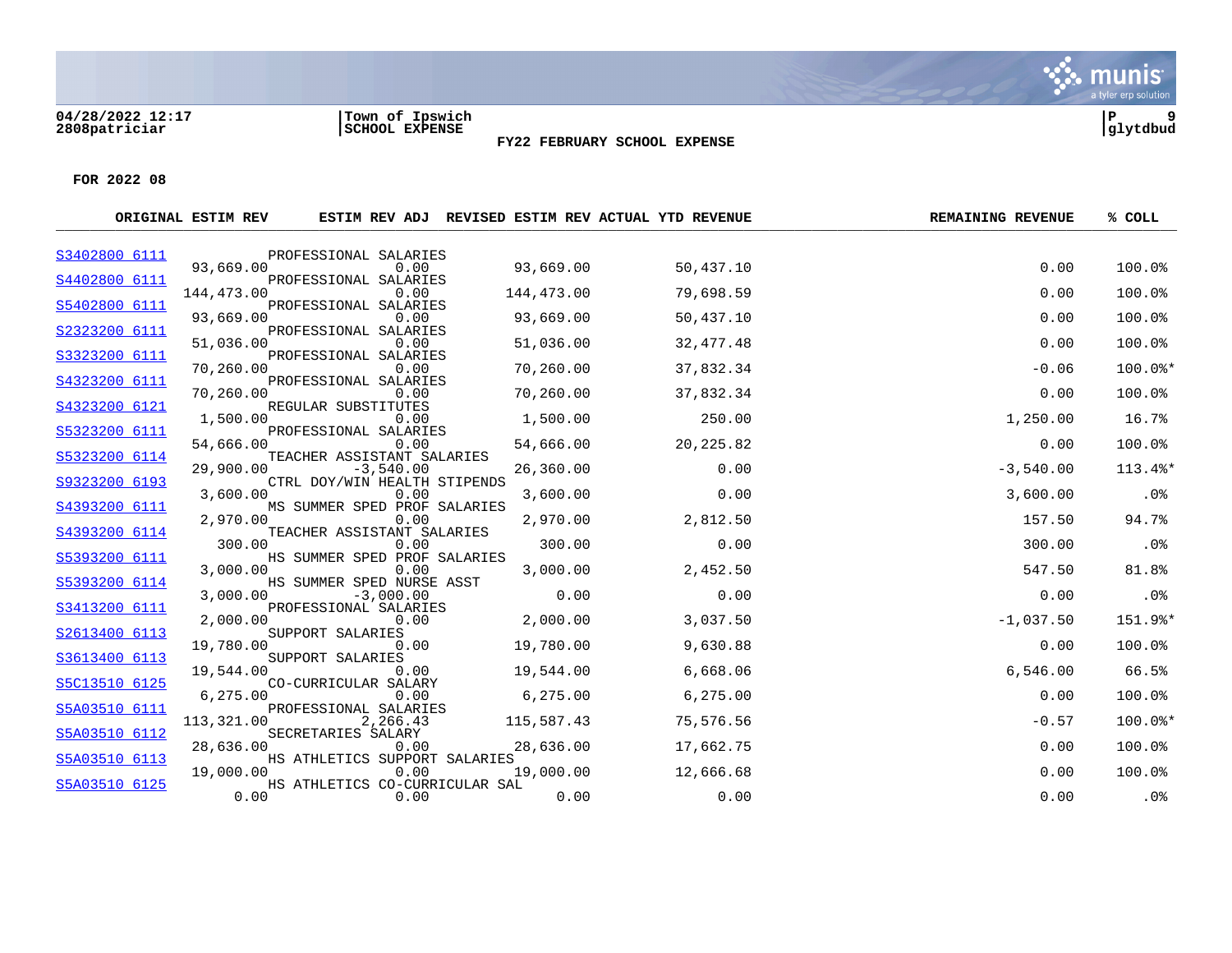#### **04/28/2022 12:17 |Town of Ipswich |P 10 2808patriciar |SCHOOL EXPENSE |glytdbud**



**FY22 FEBRUARY SCHOOL EXPENSE**

|               | ORIGINAL ESTIM REV |                                |           | ESTIM REV ADJ REVISED ESTIM REV ACTUAL YTD REVENUE | <b>REMAINING REVENUE</b> | % COLL    |
|---------------|--------------------|--------------------------------|-----------|----------------------------------------------------|--------------------------|-----------|
| S5A13510 6125 |                    | CO-CURRICULAR SALARY           |           |                                                    |                          |           |
| S5A23510 6125 | 10,047.00          | 0.00<br>CO-CURRICULAR SALARY   | 10,047.00 | 10,047.00                                          | 0.00                     | 100.0%    |
|               | 4,981.00           | 0.00                           | 4,981.00  | 4,981.00                                           | 0.00                     | 100.0%    |
| S5A33510 6125 | 6,275.00           | CO-CURRICULAR SALARY<br>0.00   | 6, 275.00 | 6,275.00                                           | 0.00                     | 100.0%    |
| S5A43510 6125 |                    | CO-CURRICULAR SALARY           |           |                                                    |                          |           |
| S5A53510 6125 | 6,275.00           | 0.00<br>CO-CURRICULAR SALARY   | 6,275.00  | 6,275.00                                           | 0.00                     | 100.0%    |
|               | 6,275.00           | 0.00                           | 6, 275.00 | 6,275.00                                           | 0.00                     | 100.0%    |
| S5A63510 6125 | 6,275.00           | CO-CURRICULAR SALARY<br>0.00   | 6,275.00  | 0.00                                               | 6,275.00                 | .0%       |
| S5A83510 6125 |                    | CO-CURRICULAR SALARY           |           |                                                    |                          |           |
| S5A93510 6125 | 6,275.00           | 0.00<br>CO-CURRICULAR SALARY   | 6, 275.00 | 6,275.00                                           | 0.00                     | 100.0%    |
|               | 6,275.00           | 0.00                           | 6,275.00  | 0.00                                               | 6,275.00                 | .0%       |
| S5B03510 6125 | 6,275.00           | CO-CURRICULAR SALARY<br>0.00   | 6,275.00  | 0.00                                               | 6,275.00                 | .0%       |
| S5B13510 6125 |                    | HS ATH SOFT BALL CO-CURRIC SAL |           |                                                    |                          |           |
| S5B23510 6125 | 6,275.00           | 0.00<br>CO-CURRICULAR SALARY   | 6,275.00  | 0.00                                               | 6,275.00                 | .0%       |
|               | 6,275.00           | 0.00                           | 6,275.00  | 0.00                                               | 6,275.00                 | .0%       |
| S5B33510 6125 | 6,275.00           | CO-CURRICULAR SALARY<br>0.00   | 6, 275.00 | 0.00                                               | 6,275.00                 | .0%       |
| S5B43510 6125 |                    | CO-CURRICULAR SALARY           |           |                                                    |                          |           |
| S5B53510 6125 | 6,275.00           | 0.00                           | 6,275.00  | 0.00                                               | 6,275.00                 | .0%       |
|               | 6,275.00           | CO-CURRICULAR SALARY<br>0.00   | 6,275.00  | 3,105.96                                           | 3,169.04                 | 49.5%     |
| S5B63510 6125 | 6,275.00           | CO-CURRICULAR SALARY<br>0.00   |           |                                                    |                          | 50.5%     |
| S5B73510 6125 |                    | CO-CURRICULAR SALARY           | 6, 275.00 | 3,169.04                                           | 3,105.96                 |           |
|               | 6,275.00           | 0.00                           | 6,275.00  | 0.00                                               | 6, 275.00                | .0%       |
| S5B83510 6125 | 6,275.00           | CO-CURRICULAR SALARY<br>0.00   | 6,275.00  | 0.00                                               | 6,275.00                 | .0%       |
| S5B93510 6125 |                    | CO-CURRICULAR SALARY           |           |                                                    |                          |           |
| S5C03510 6125 | 6,275.00           | 0.00<br>CO-CURRICULAR SALARY   | 6,275.00  | 3,137.50                                           | 3,137.50                 | 50.0%     |
|               | 4,981.00           | 0.00                           | 4,981.00  | 4,981.00                                           | 0.00                     | 100.0%    |
| S5C23510 6125 | 6,275.00           | CO-CURRICULAR SALARY<br>0.00   | 6, 275.00 | 6,455.00                                           | $-180.00$                | 102.9%*   |
| S5C33510 6125 |                    | CO-CURRICULAR SALARY           |           |                                                    |                          |           |
| S5213520 6125 | 6,275.00           | 0.00<br>CO-CURRICULAR SALARY   | 6,275.00  | 6,275.00                                           | 0.00                     | 100.0%    |
|               | 0.00               | 0.00                           | 0.00      | 1,200.00                                           | $-1, 200.00$             | $100.0$ * |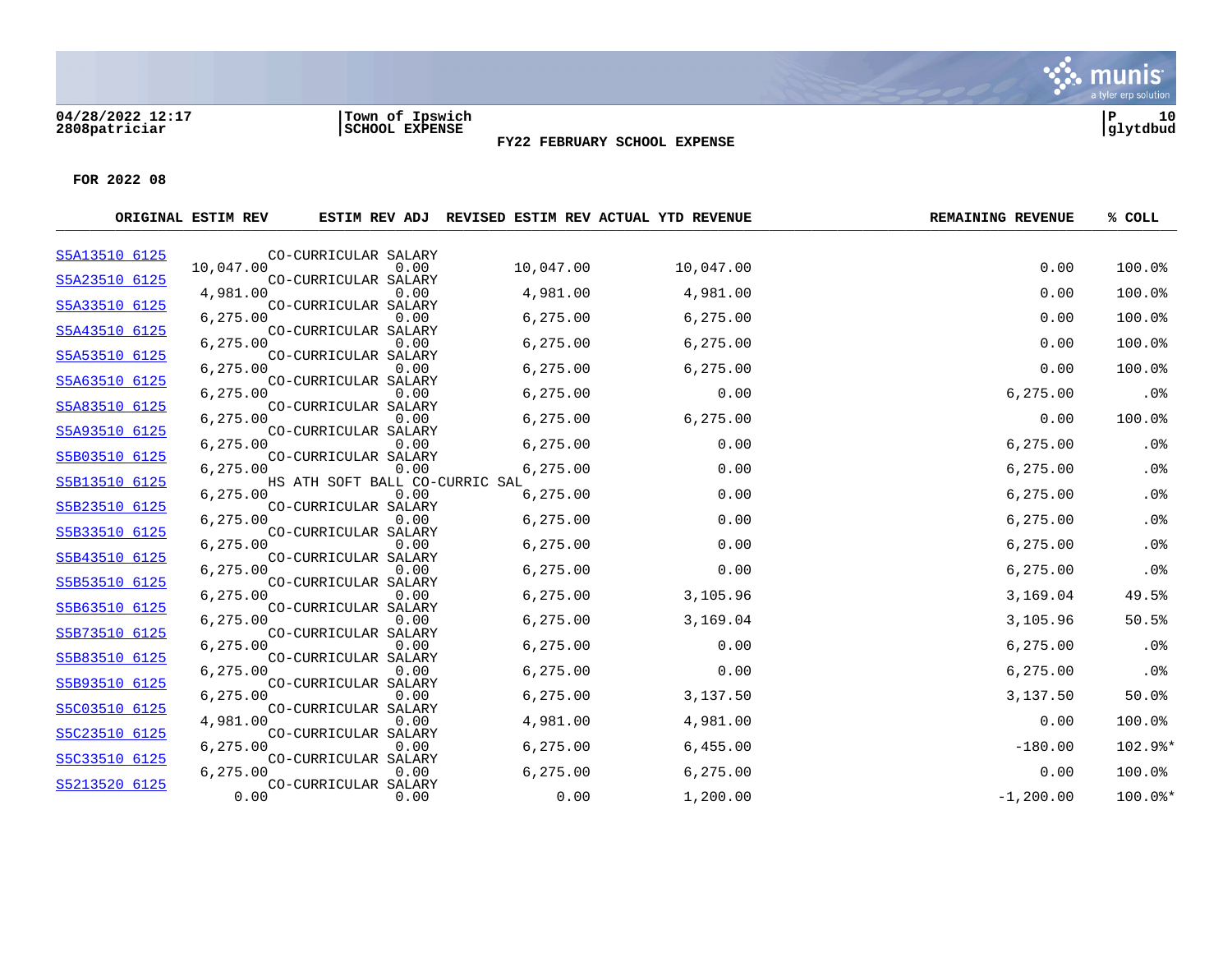#### **04/28/2022 12:17 |Town of Ipswich |P 11 2808patriciar |SCHOOL EXPENSE |glytdbud**



Sive munis

**FY22 FEBRUARY SCHOOL EXPENSE**

|               | ORIGINAL ESTIM REV | ESTIM REV ADJ                         |              | REVISED ESTIM REV ACTUAL YTD REVENUE | <b>REMAINING REVENUE</b> | % COLL |
|---------------|--------------------|---------------------------------------|--------------|--------------------------------------|--------------------------|--------|
| S2353520 6193 |                    | STIPENDS                              |              |                                      |                          |        |
| S3353520 6193 | 4,400.00           | 0.00<br>STIPENDS                      | 4,400.00     | 0.00                                 | 4,400.00                 | $.0\%$ |
|               | 11,000.00          | 0.00                                  | 11,000.00    | 2,000.00                             | 9,000.00                 | 18.2%  |
| S4353520 6193 | 27,000.00          | STIPENDS<br>0.00                      | 27,000.00    | 1,300.00                             | 25,700.00                | 4.8%   |
| S5353520 6193 | 46,050.00          | STIPENDS<br>0.00                      | 46,050.00    | 4,282.75                             | 41,767.25                | 9.3%   |
| S5373520 6193 | 10,500.00          | STIPENDS<br>0.00                      | 10,500.00    | 3,550.00                             | 6,950.00                 | 33.8%  |
| S5523600 6113 | 22,974.00          | HS PRIN SUPPORT SALARIES<br>0.00      | 22,974.00    | 13,568.10                            | 478.23                   | 97.9%  |
| S124110 6113  | 141,087.00         | SUPPORT SALARIES<br>0.00              | 141,087.00   | 94,177.94                            | 4,567.56                 | 96.8%  |
| S124110 6132  | 7,000.00           | SUPPORT OT<br>0.00                    | 7,000.00     | 3,021.20                             | 3,978.80                 | 43.2%  |
| S134110 6113  | 137,146.00         | SUPPORT SALARIES<br>0.00              | 137,146.00   | 86,788.67                            | 2,614.92                 | 98.1%  |
| S134110 6132  | 7,000.00           | SUPPORT OT<br>0.00                    | 7,000.00     | 2,628.06                             | 4,371.94                 | 37.5%  |
| S194110 6111  | 104,204.00         | PROFESSIONAL SALARIES<br>3,871.27     | 108,075.27   | 71,672.69                            | 0.01                     | 100.0% |
| S194110 6112  | 17,263.00          | SECRETARIES SALARY<br>0.00            | 17,263.00    | 11,017.08                            | 66.00                    | 99.6%  |
| S194110 6113  | 12,705.00          | SUPPORT SALARIES<br>0.00              | 12,705.00    | 5,219.89                             | 0.00                     | 100.0% |
| S7604110 6113 | 328,409.00         | SUPPORT SALARIES<br>0.00              | 328,409.00   | 201,776.24                           | 0.28                     | 100.0% |
| S7604110 6132 | 25,000.00          | SUPPORT OT<br>0.00                    | 25,000.00    | 8,126.48                             | 16,873.52                | 32.5%  |
| S9284400 6111 | 210,726.00         | PROFESSIONAL SALARIES<br>4,214.52     | 214,940.52   | 140,537.98                           | 0.08                     | 100.0% |
| S9545100 6177 | 1,246,417.00       | RETIREMENT<br>0.00                    | 1,246,417.00 | 1,199,420.73                         | 46,996.27                | 96.2%  |
| S9545100 6178 | 333,500.00         | MEDICARE<br>0.00                      | 333,500.00   | 174,429.15                           | 159,070.85               | 52.3%  |
| S9545200 6153 | 20,000.00          | SICK LEAVE BUY BACK<br>0.00           | 20,000.00    | 0.00                                 | 20,000.00                | .0%    |
| S9545200 6171 | 174,400.00         | WORKER'S COMPENSATION<br>0.00         | 174,400.00   | 110,091.43                           | 64,308.57                | 63.1%  |
| S9545200 6172 | 100,000.00         | UNEMPLOYMENT COMPENSATION<br>1,198.75 | 101,198.75   | 23, 424.38                           | 40,000.00                | 60.5%  |
| S9545200 6174 | 1,800.00           | LIFE INSURANCE<br>0.00                | 1,800.00     | 736.71                               | 1,063.29                 | 40.9%  |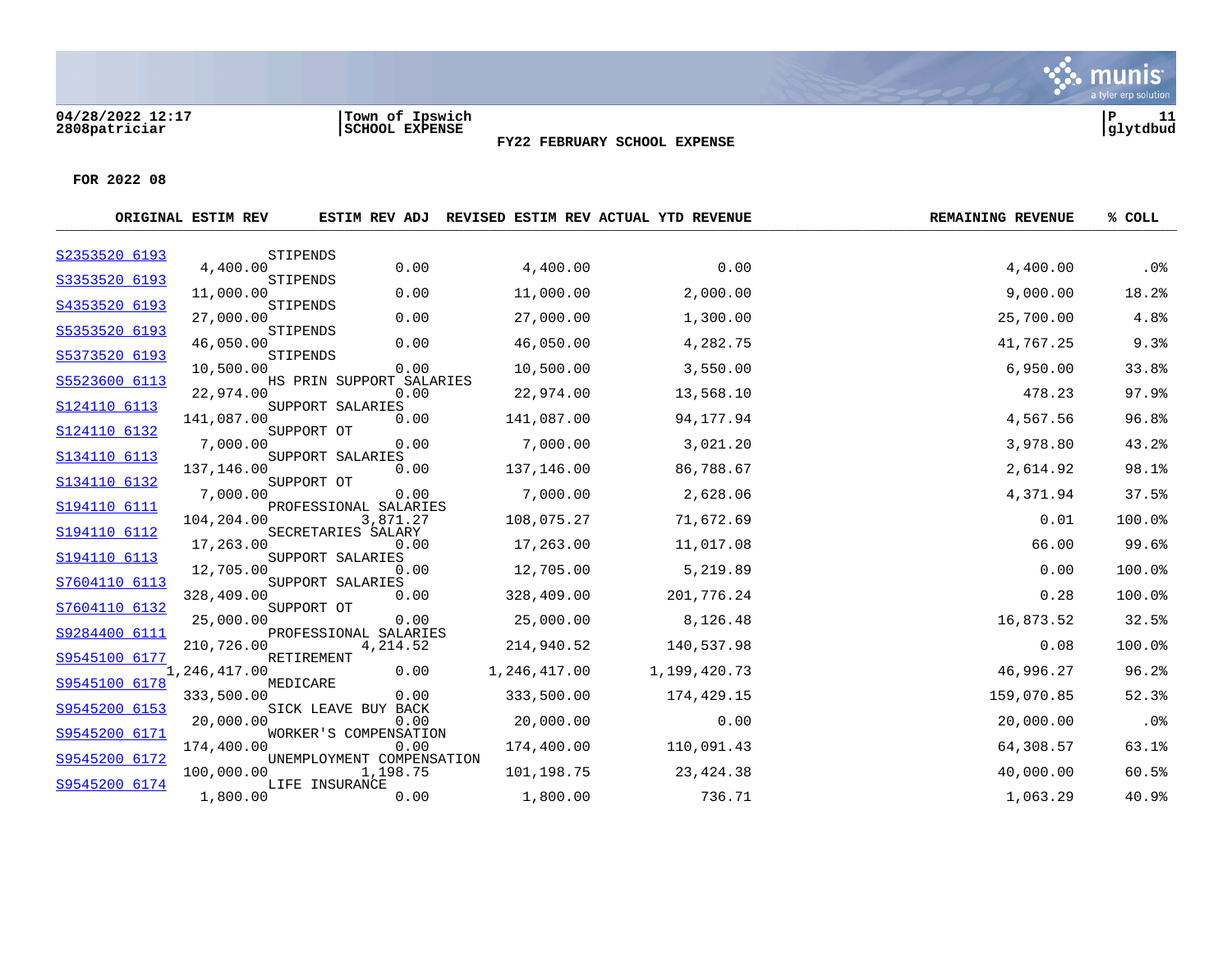#### **04/28/2022 12:17 |Town of Ipswich |P 12 2808patriciar |SCHOOL EXPENSE |glytdbud**

**FY22 FEBRUARY SCHOOL EXPENSE**



Sive munis

|                                | ORIGINAL ESTIM REV                        |                                                            | ESTIM REV ADJ REVISED ESTIM REV ACTUAL YTD REVENUE |                               | <b>REMAINING REVENUE</b> | % COLL  |
|--------------------------------|-------------------------------------------|------------------------------------------------------------|----------------------------------------------------|-------------------------------|--------------------------|---------|
| S9545200 6175                  | 3,235,009.00                              | HEALTH INSURANCE<br>$-22,000.00$                           |                                                    | 3, 213, 009.00 1, 681, 140.56 | 1,531,868.44             | 52.3%   |
| S9545200 6179                  | 0.00                                      | HEALTH REIMBURSEMENT ACCOUNT<br>0.00                       | 0.00                                               | 2,367.54                      | $-5,628.36$              | 100.0%* |
| S9436200 6112                  | 19,600.00                                 | SECRETARIES SALARY<br>0.00                                 | 19,600.00                                          | 0.00                          | 19,600.00                | .0%     |
| S9786200 6111                  | 31,000.00                                 | PROFESSIONAL SALARIES<br>0.00                              | 31,000.00                                          | 0.00                          | 31,000.00                | .0%     |
|                                | TOTAL PERSONNEL SERVICES<br>26,980,176.00 |                                                            | $-84,361.25$ 26,895,814.75 15,159,947.48           |                               | 3,084,536.39             | 56.4%   |
| 2 EXPENSES                     |                                           |                                                            |                                                    |                               |                          |         |
| L0743002 6951                  | 0.00                                      | TRANSFER TO SPECIAL REVENUE<br>0.00                        | 0.00                                               | 20,243.94                     | $-20, 243.94$            | 100.0%* |
| S9501119 6308                  | 5,000.00                                  | PROFESSIONAL EDUCATION SERVICE<br>0.00                     | 5,000.00                                           | 445.00                        | 4,555.00                 | 8.9%    |
| S9501119 6380                  | 1,000.00                                  | PURCHASED SERVICES<br>0.00                                 | 1,000.00                                           | 244.32                        | 755.68                   | 24.4%   |
| S9501119 6422                  | 0.00                                      | OFFICE SUPPLIES<br>0.00                                    | 0.00                                               | 274.68                        | $-274.68$                | 100.0%* |
| S9511219 6308                  | 13,500.00                                 | PROFESSIONAL EDUCATION SERVICE<br>0.00                     | 13,500.00                                          | 12,061.00                     | 1,439.00                 | 89.3%   |
| S9511219 6380                  | 10,000.00                                 | PURCHASED SERVICES<br>5,000.00                             | 15,000.00                                          | 15,527.62                     | $-1,527.62$              | 110.2%* |
| S9511219 6422                  | 5.000.00                                  | OFFICE SUPPLIES<br>0.00                                    | 5,000.00                                           | 367.64                        | 4,632.36                 | 7.4%    |
| S9531419 6271                  | 3,952.00                                  | RENT EQUIPMENT/FURNITURE<br>197.99                         | 4,149.99                                           | 4,591.72                      | $-441.73$                | 110.6%* |
| S9531419 6308                  | 2,000.00                                  | PROFESSIONAL EDUCATION SERVICE<br>10,000.00                | 12,000.00                                          | 4,982.49                      | 1,607.51                 | 86.6%   |
| S9531419 6342                  | POSTAGE<br>1,100.00                       | 0.00                                                       | 1,100.00                                           | 46.35                         | 553.65                   | 49.7%   |
| S9531419 6380                  | 92,500.00                                 | PURCHASED SERVICES<br>$-47,000.00$                         | 45,500.00                                          | 15,431.74                     | 24,664.51                | 45.8%   |
| S9531419 6422                  | 4,000.00                                  | OFFICE SUPPLIES<br>3,500.00                                | 7,500.00                                           | 3,305.52                      | 4,019.03                 | 46.4%   |
| S9101420 6308<br>S9531420 6380 | 0.00                                      | PROF EDUCATION SERVICES<br>22,000.00<br>PURCHASED SERVICES | 22,000.00                                          | 11,184.00                     | 5,918.00                 | 73.1%   |
|                                | 18,500.00                                 | 77.34                                                      | 18,577.34                                          | 10,816.92                     | $-250.00$                | 101.3%* |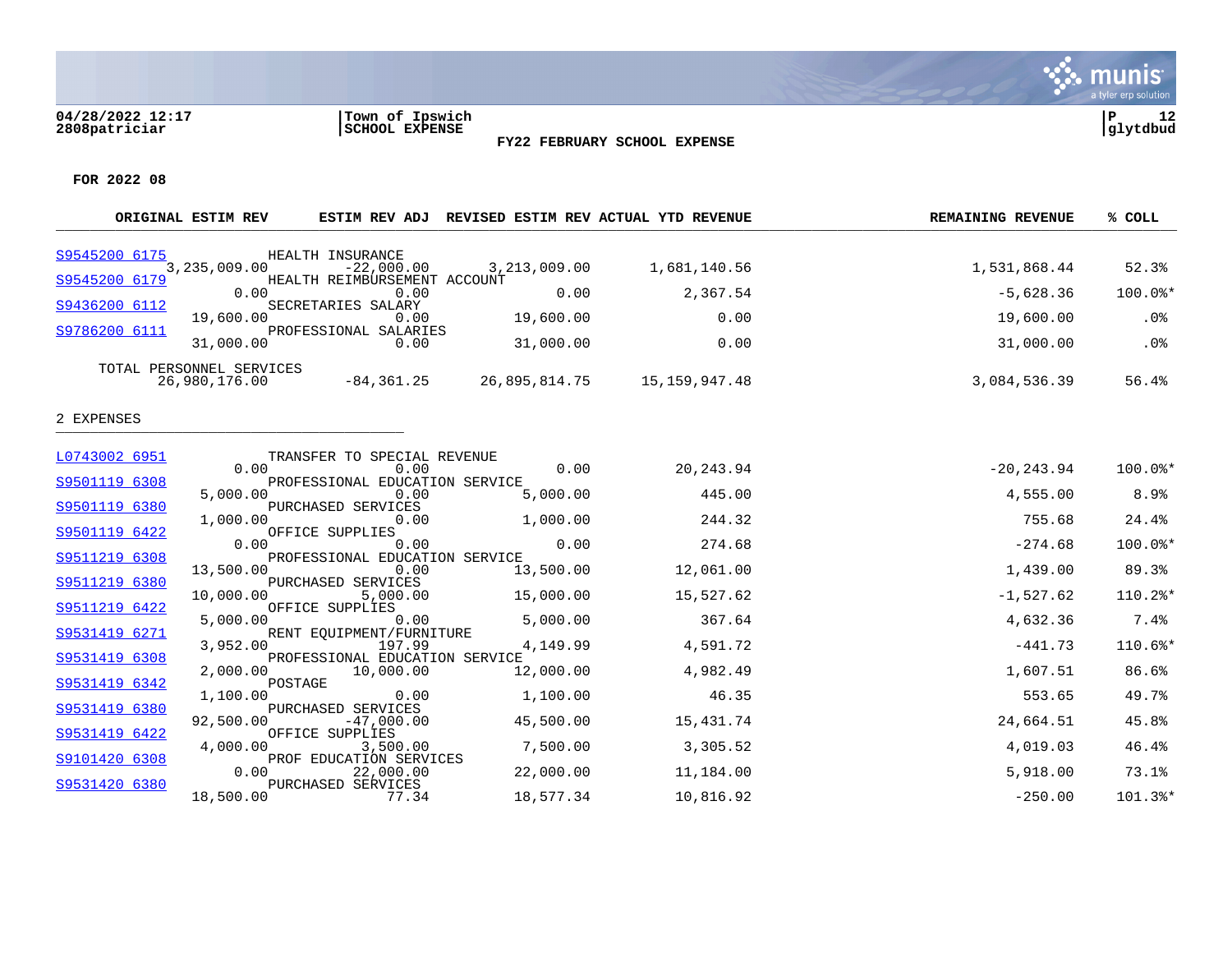#### **04/28/2022 12:17 |Town of Ipswich |P 13 2808patriciar |SCHOOL EXPENSE |glytdbud**



**FY22 FEBRUARY SCHOOL EXPENSE**

|               | ORIGINAL ESTIM REV |                                        |           | ESTIM REV ADJ REVISED ESTIM REV ACTUAL YTD REVENUE | <b>REMAINING REVENUE</b> | % COLL  |
|---------------|--------------------|----------------------------------------|-----------|----------------------------------------------------|--------------------------|---------|
| S9401430 6301 |                    | LEGAL SERVICES                         |           |                                                    |                          |         |
| S9531430 6301 | 30,000.00          | 0.00                                   | 30,000.00 | 7,820.65                                           | 20,000.00                | 33.3%   |
|               | 40,000.00          | LEGAL SERVICES<br>70.50                | 40,070.50 | 7,116.50                                           | 20,000.00                | 50.1%   |
| S9531430 6302 | 20,000.00          | NEGOTIATIONS<br>1,658.75               | 21,658.75 | 24,389.17                                          | $-10,040.08$             | 146.4%* |
| S9101450 6380 | 3,750.00           | PURCHASED SERVICES<br>0.00             | 3,750.00  | 2,094.99                                           | 0.00                     | 100.0%  |
| S9281459 6380 | 23,000.00          | PURCHASED SERVICES<br>3,340.00         | 26,340.00 | 6,378.49                                           | 16,621.51                | 36.9%   |
| S9531450 6821 | 0.00               | SOFTWARE<br>47,000.00                  | 47,000.00 | 46,701.49                                          | 298.51                   | 99.4%   |
| S9292119 6380 | 2,400.00           | PURCHASED SERVICES<br>0.00             | 2,400.00  | 2,269.00                                           | 131.00                   | 94.5%   |
| S9292119 6516 | 4,000.00           | TEACHING MATERIALS<br>0.00             | 4,000.00  | 42.97                                              | 3,957.03                 | 1.1%    |
| S9402119 6380 | 7,000.00           | PURCHASED SERVICES<br>0.00             | 7,000.00  | 5,732.06                                           | 1,267.94                 | 81.9%   |
| S9402119 6422 | 0.00               | OFFICE SUPPLIES<br>0.00                | 0.00      | $-87.50$                                           | 87.50                    | 100.0%  |
| S4402219 6422 |                    | OFFICE SUPPLIES                        |           |                                                    |                          | 21.1%   |
| S2522219 6308 | 1,000.00           | 0.00<br>PROFESSIONAL EDUCATION SERVICE | 1,000.00  | 210.84                                             | 789.16                   |         |
| S2522219 6342 | 40,000.00          | 1,985.00<br>POSTAGE                    | 41,985.00 | 38,358.67                                          | $-2,857.00$              | 106.8%* |
|               | 1,500.00           | 0.00                                   | 1,500.00  | 290.00                                             | 1,210.00                 | 19.3%   |
| S2522219 6380 | 3,000.00           | PURCHASED SERVICES<br>0.00             | 3,000.00  | 812.10                                             | 1,977.90                 | 34.1%   |
| S3522219 6308 | 40,000.00          | PROFESSIONAL EDUCATION SERVICE<br>0.00 | 40,000.00 | 13,454.00                                          | 20,102.00                | 49.7%   |
| S3522219 6342 | 2,500.00           | POSTAGE<br>0.00                        | 2,500.00  | 704.00                                             | 976.00                   | 61.0%   |
| S3522219 6380 | 5,500.00           | PURCHASED SERVICES<br>0.00             | 5,500.00  | 500.80                                             | 4,999.20                 | 9.1%    |
| S3522219 6422 | 450.00             | OFFICE SUPPLIES<br>0.00                | 450.00    | 302.42                                             | 147.58                   | 67.2%   |
| S4522219 6308 | 4,000.00           | PROFESSIONAL EDUCATION SERVICE<br>0.00 | 4,000.00  | 899.00                                             | 82.00                    | 98.0%   |
| S4522219 6342 | 2,400.00           | POSTAGE<br>0.00                        | 2,400.00  | 557.42                                             | 1,601.33                 | 33.3%   |
| S4522219 6380 |                    | PURCHASED SERVICES                     |           |                                                    |                          |         |
| S5522219 6308 | 1,000.00           | 0.00<br>PROFESSIONAL EDUCATION SERVICE | 1,000.00  | 226.56                                             | 773.44                   | 22.7%   |
|               | 3,000.00           | 0.00                                   | 3,000.00  | 198.95                                             | 2,801.05                 | 6.6%    |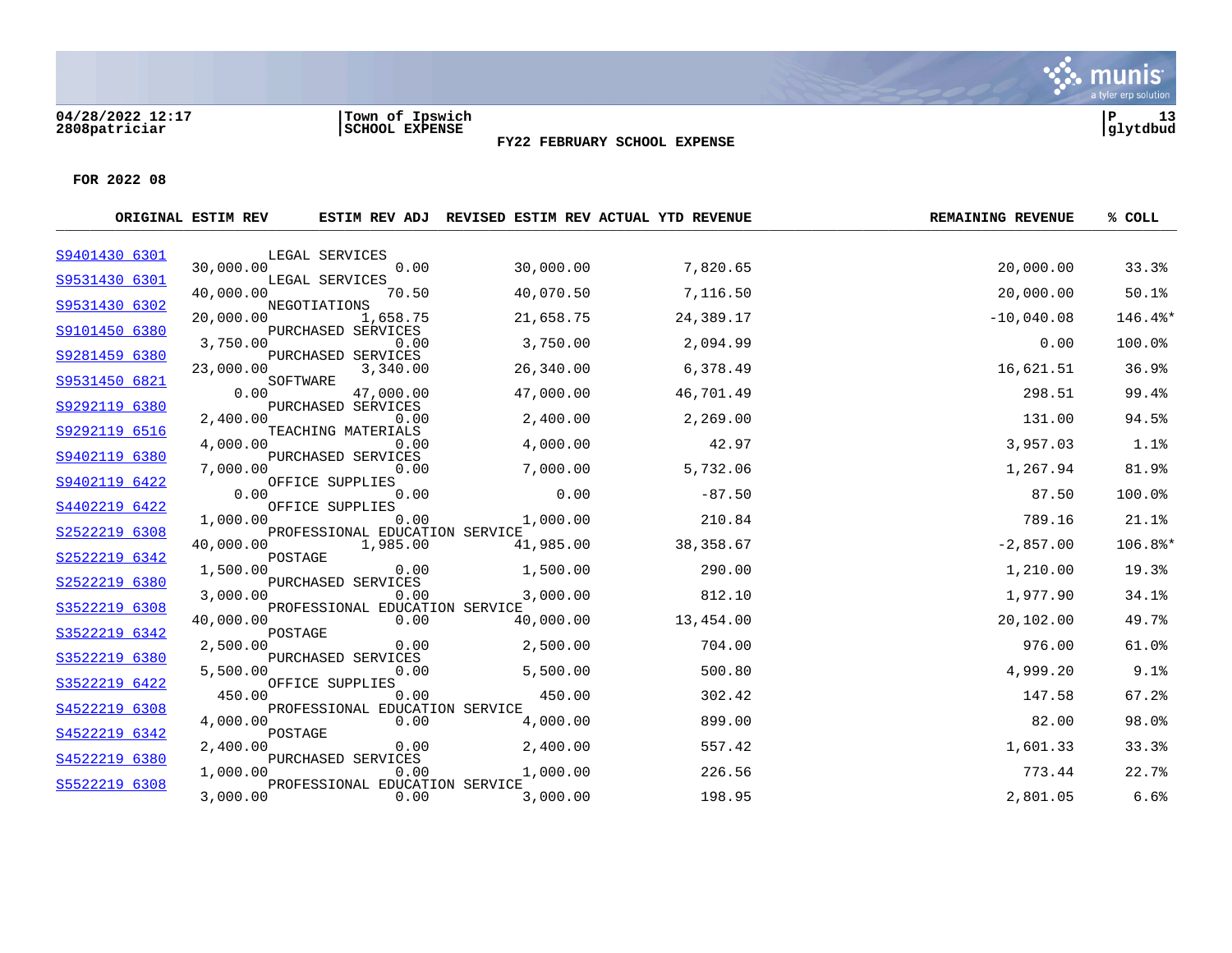#### **04/28/2022 12:17 |Town of Ipswich |P 14 2808patriciar |SCHOOL EXPENSE |glytdbud**



**FY22 FEBRUARY SCHOOL EXPENSE**

|               | ORIGINAL ESTIM REV |                                            |           | ESTIM REV ADJ REVISED ESTIM REV ACTUAL YTD REVENUE | <b>REMAINING REVENUE</b> | % COLL      |
|---------------|--------------------|--------------------------------------------|-----------|----------------------------------------------------|--------------------------|-------------|
| S5522219 6342 |                    | POSTAGE                                    |           |                                                    |                          |             |
| S5522219 6380 | 2,000.00           | 0.00<br>PURCHASED SERVICES                 | 2,000.00  | 0.00                                               | 2,000.00                 | .0%         |
|               | 16,900.00          | 0.00                                       | 16,900.00 | 8,366.07                                           | $-5,766.07$              | 134.1%*     |
| S5522219 6422 | 11,150.00          | OFFICE SUPPLIES<br>0.00                    | 11,150.00 | 425.48                                             | 10,362.62                | 7.1%        |
| S4392321 6380 | 2,931.00           | MS SUMMER SPED PURCH SVCS<br>0.00          | 2,931.00  | 2,336.25                                           | 594.75                   | 79.7%       |
| S5392321 6380 |                    | HS SUMMER SPED PURCH SVCS                  |           |                                                    |                          |             |
| S2402329 6306 | 5,000.00           | 0.00<br>OCCUPATIONAL/PHYSICAL THERAPY      | 5,000.00  | 0.00                                               | 5,000.00                 | .0%         |
|               | 35,080.00          | 44,165.00                                  | 79,245.00 | 38,749.75                                          | $-350.00$                | $100.4$ $*$ |
| S4402329 6306 | 5,346.00           | OCCUPATIONAL/PHYSICAL THERAPY<br>10,575.00 | 15,921.00 | 5,434.00                                           | 0.00                     | 100.0%      |
| S3412320 6306 | 1,000.00           | OCCUPATIONAL/PHYSICAL THERAPY<br>0.00      | 1,000.00  | 0.00                                               | 1,000.00                 | .0%         |
| S3412320 6380 |                    | PURCHASED SERVICES                         |           |                                                    |                          |             |
| S2402339 6380 | 1,600.00           | 0.00<br>PURCHASED SERVICES                 | 1,600.00  | 562.50                                             | 1,037.50                 | 35.2%       |
| S5102345 6380 | 0.00               | 0.00<br>PURCHASED SERVICES                 | 0.00      | 213.42                                             | $-380.00$                | 100.0%*     |
|               | 37,221.00          | 0.00                                       | 37,221.00 | 9,902.50                                           | 27,318.50                | 26.6%       |
| S9292351 6308 | 0.00               | PROF EDUCATION SERVICES<br>0.00            | 0.00      | 0.00                                               | $-5,592.00$              | 100.0%*     |
| S2102359 6308 | 0.00               | PROF EDUCATION SERVICES<br>0.00            | 0.00      | 1,517.99                                           | $-1, 517.99$             | $100.0$ *   |
| S3102359 6308 |                    | PROF EDUCATION SERVICES                    |           |                                                    |                          |             |
| S5102359 6308 | 1,000.00           | 0.00<br>PROF EDUCATION SERVICES            | 1,000.00  | 0.00                                               | 1,000.00                 | .0%         |
|               | 12,500.00          | 0.00                                       | 12,500.00 | 345.00                                             | 12,155.00                | 2.8%        |
| S910235A 6308 | 20,000.00          | PROF EDUCATION SERVICES<br>5,744.68        | 25,744.68 | 8,409.36                                           | 0.00                     | 100.0%      |
| S5102358 6308 | 650.00             | PROF EDUCATION SERVICES<br>0.00            | 650.00    | 0.00                                               | 650.00                   | .0%         |
| S5102358 6380 |                    | PURCHASED SERVICES                         |           |                                                    |                          |             |
| S5102358 6580 | 13,425.00          | 0.00<br>INSTRUCTION SUPPLIES               | 13,425.00 | 0.00                                               | 13,425.00                | .0%         |
|               | 5,000.00           | 0.00                                       | 5,000.00  | 175.00                                             | 4,825.00                 | 3.5%        |
| S9102358 6380 | 14,900.00          | PURCHASED SERVICES<br>99.14                | 14,999.14 | 3,648.67                                           | 10,857.82                | 27.6%       |
| S9102358 6580 | 0.00               | INSTRUCTION SUPPLIES<br>0.00               | 0.00      | 58.94                                              | $-58.94$                 | $100.0$ *   |
| S4152410 6514 |                    | TEXTBOOKS/LIBRARY BOOKS                    |           |                                                    |                          |             |
|               | 2,000.00           | 0.00                                       | 2,000.00  | 529.15                                             | 828.75                   | 58.6%       |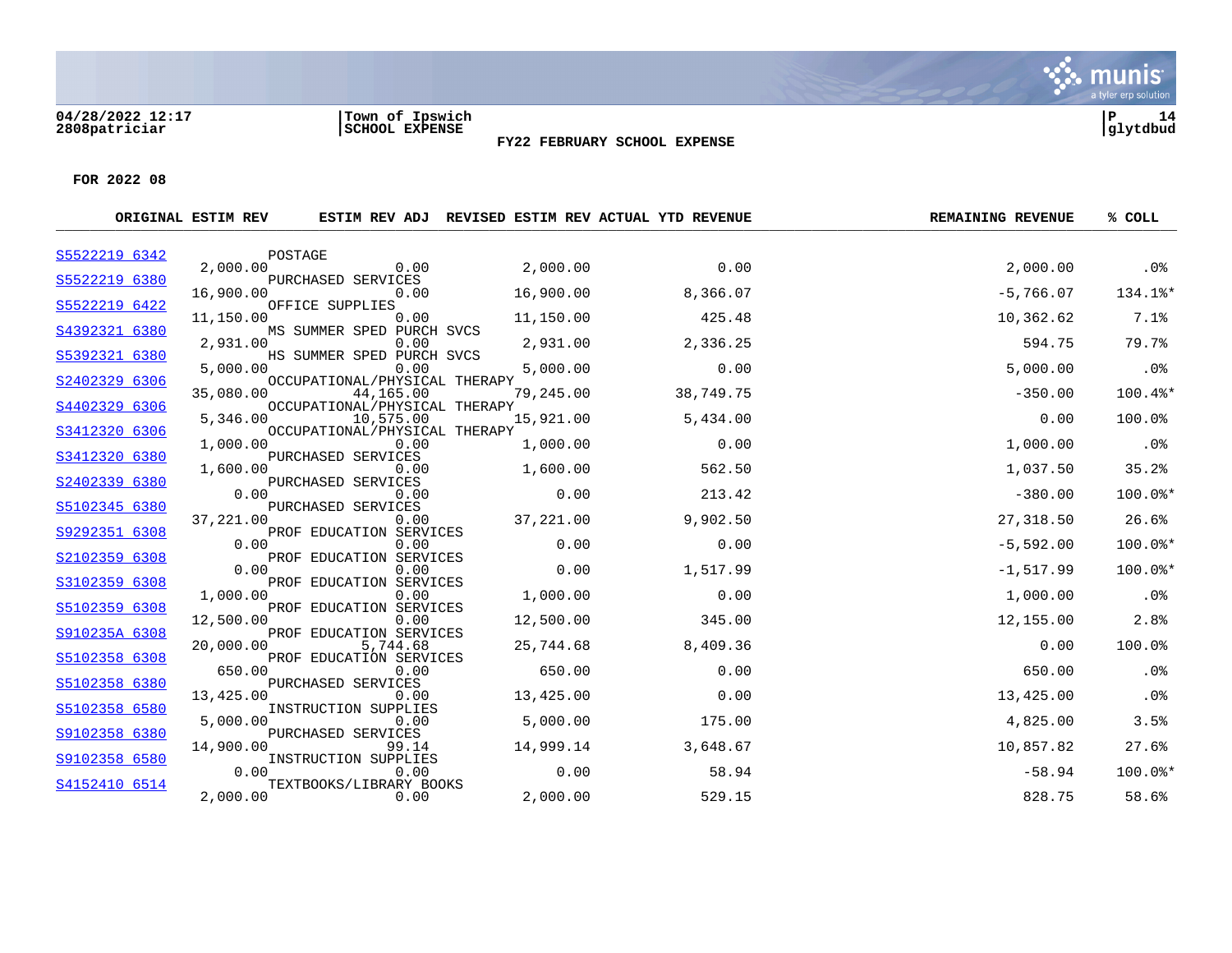#### **04/28/2022 12:17 |Town of Ipswich |P 15 2808patriciar |SCHOOL EXPENSE |glytdbud**



**FY22 FEBRUARY SCHOOL EXPENSE**

|               | ORIGINAL ESTIM REV |                                        |           | ESTIM REV ADJ REVISED ESTIM REV ACTUAL YTD REVENUE | <b>REMAINING REVENUE</b> | % COLL     |
|---------------|--------------------|----------------------------------------|-----------|----------------------------------------------------|--------------------------|------------|
| S5152410 6514 |                    | TEXTBOOKS/LIBRARY BOOKS                |           |                                                    |                          |            |
|               | 5,900.00           | 0.00<br>TEXTBOOKS/LIBRARY BOOKS        | 5,900.00  | 4,349.15                                           | 453.29                   | 92.3%      |
| S3162410 6514 | 3,200.00           | 0.00                                   | 3,200.00  | 1,688.87                                           | 1,511.13                 | 52.8%      |
| S5172410 6514 |                    | TEXTBOOKS/LIBRARY BOOKS                |           |                                                    |                          |            |
| S3182410 6514 | 8,000.00           | $-4,400.00$<br>TEXTBOOKS/LIBRARY BOOKS | 3,600.00  | 1,935.48                                           | 1,664.52                 | 53.8%      |
|               | 300.00             | 0.00                                   | 300.00    | 0.00                                               | 300.00                   | .0%        |
| S5182410 6514 | 6,400.00           | TEXTBOOKS/LIBRARY BOOKS<br>0.00        | 6,400.00  | 5,964.64                                           | 435.36                   | 93.2%      |
| S3192410 6514 |                    | TEXTBOOKS/LIBRARY BOOKS                |           |                                                    |                          |            |
|               | 1,200.00           | 0.00                                   | 1,200.00  | 0.00                                               | 1,200.00                 | $.0\%$     |
| S4192410 6514 | 925.00             | TEXTBOOKS/LIBRARY BOOKS<br>0.00        | 925.00    | 451.94                                             | 473.06                   | 48.9%      |
| S5192410 6514 |                    | TEXTBOOKS/LIBRARY BOOKS                |           |                                                    |                          |            |
|               | 6,900.00           | 0.00                                   | 6,900.00  | 4,525.56                                           | 860.53                   | 87.5%      |
| S5202410 6514 | 1,200.00           | TEXTBOOKS/LIBRARY BOOKS<br>0.00        | 1,200.00  | 1,283.75                                           | $-83.75$                 | 107.0%*    |
| S4212410 6516 |                    | TEACHING MATERIALS                     |           |                                                    |                          |            |
| S4272410 6514 | 3,000.00           | 0.00<br>MS LIB AV TEXT/LIBRARY BOOOKS  | 3,000.00  | 3,658.61                                           | $-879.26$                | 129.3%*    |
|               | 4,000.00           | 0.00                                   | 4,000.00  | 850.14                                             | 2,318.11                 | 42.0%      |
| S5272410 6514 |                    | TEXTBOOKS/LIBRARY BOOKS                |           |                                                    |                          |            |
| S4402410 6514 | 2,000.00           | 0.00<br>TEXTBOOKS/LIBRARY BOOKS        | 2,000.00  | 989.03                                             | 298.00                   | 85.1%      |
|               | 500.00             | 0.00                                   | 500.00    | 0.00                                               | 500.00                   | .0%        |
| S3102415 6516 |                    | TEACHING MATERIALS                     |           |                                                    |                          |            |
| S2122415 6516 | 4,000.00           | 0.00<br>TEACHING MATERIALS             | 4,000.00  | 248.67                                             | 3,751.33                 | 6.2%       |
|               | 1,200.00           | 0.00                                   | 1,200.00  | 0.00                                               | 1,200.00                 | .0%        |
| S3122415 6516 | 2,000.00           | TEACHING MATERIALS<br>0.00             | 2,000.00  | 2,000.00                                           | 0.00                     | 100.0%     |
| S2152415 6516 |                    | TEACHING MATERIALS                     |           |                                                    |                          |            |
|               | 1,500.00           | 0.00                                   | 1,500.00  | 36.00                                              | 1,464.00                 | 2.4%       |
| S3152415 6516 | 3,300.00           | TEACHING MATERIALS<br>0.00             | 3,300.00  | 1,520.42                                           | 1,779.58                 | 46.1%      |
| S5152415 6516 |                    | TEACHING MATERIALS                     |           |                                                    |                          |            |
|               | 3,500.00           | 0.00                                   | 3,500.00  | 0.00                                               | 3,500.00                 | .0%        |
| S2162415 6516 | 10,500.00          | TEACHING MATERIALS<br>0.00             | 10,500.00 | 2,848.51                                           | 6,929.49                 | 34.0%      |
| S3162415 6516 |                    | TEACHING MATERIALS                     |           |                                                    |                          |            |
| S2172415 6516 | 1,500.00           | 0.00<br>TEACHING MATERIALS             | 1,500.00  | 0.00                                               | 1,500.00                 | .0%        |
|               | 16,500.00          | 0.00                                   | 16,500.00 | 12,692.88                                          | 3,800.03                 | $77.0$ $%$ |
|               |                    |                                        |           |                                                    |                          |            |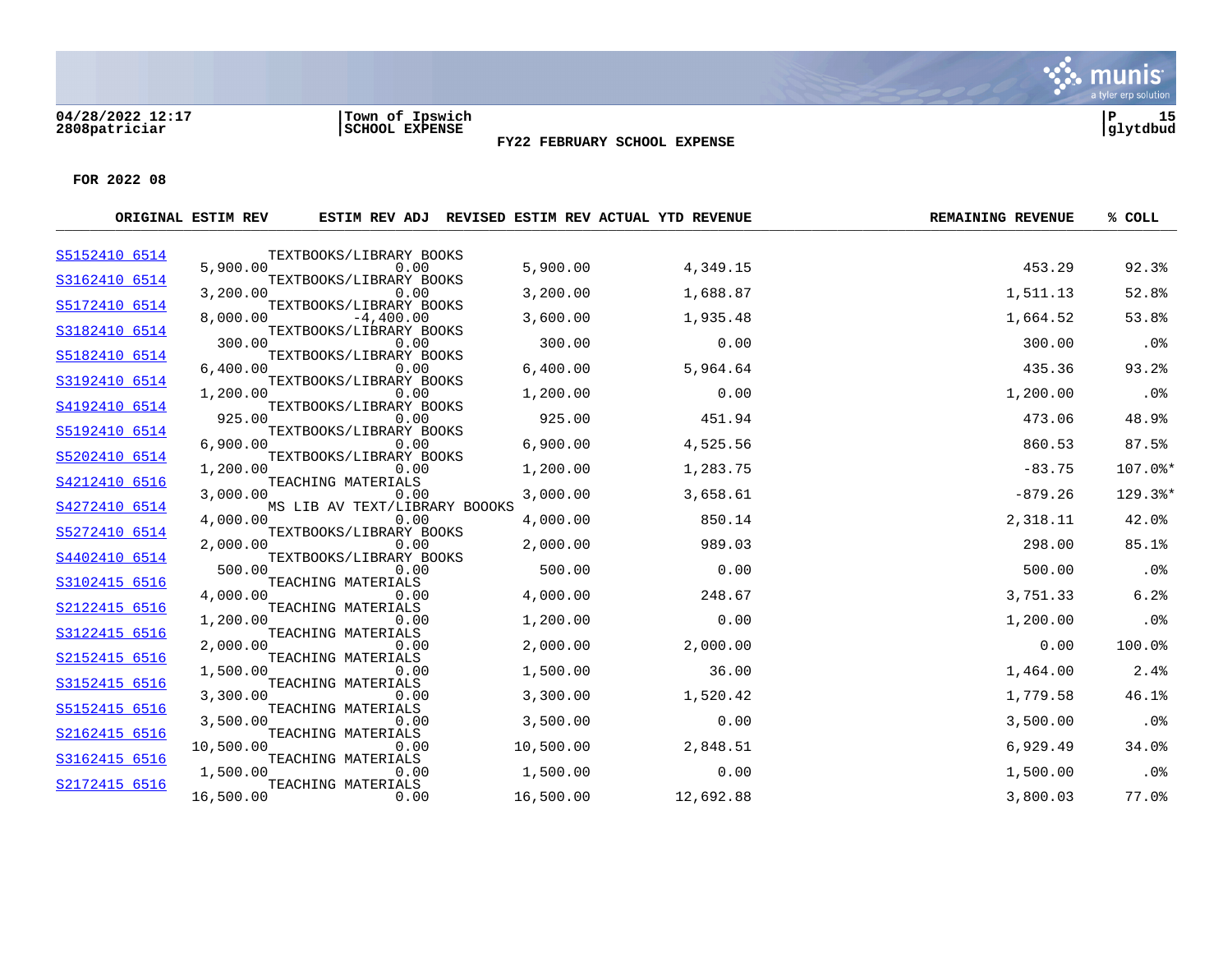#### **04/28/2022 12:17 |Town of Ipswich |P 16 2808patriciar |SCHOOL EXPENSE |glytdbud**



**FY22 FEBRUARY SCHOOL EXPENSE**

|               | ORIGINAL ESTIM REV |                                  |           | ESTIM REV ADJ REVISED ESTIM REV ACTUAL YTD REVENUE | <b>REMAINING REVENUE</b> | % COLL  |
|---------------|--------------------|----------------------------------|-----------|----------------------------------------------------|--------------------------|---------|
| S3172415 6516 |                    | TEACHING MATERIALS               |           |                                                    |                          |         |
| S4172415 6516 | 9,400.00           | 0.00<br>TEACHING MATERIALS       | 9,400.00  | 8,750.00                                           | 650.00                   | 93.1%   |
|               | 11,500.00          | 0.00                             | 11,500.00 | 10,859.50                                          | 640.50                   | 94.4%   |
| S5172415 6516 | 1,500.00           | TEACHING MATERIALS<br>0.00       | 1,500.00  | 0.00                                               | 1,500.00                 | .0%     |
| S2182415 6516 |                    | TEACHING MATERIALS               |           |                                                    |                          |         |
| S3182415 6502 | 2,300.00           | 0.00<br>INSTRUCTIONAL SOFTWARE   | 2,300.00  | 1,047.00                                           | 1,253.00                 | 45.5%   |
|               | 1,200.00           | 0.00                             | 1,200.00  | 1,249.00                                           | $-49.00$                 | 104.1%* |
| S3182415 6516 | 2,600.00           | TEACHING MATERIALS<br>0.00       | 2,600.00  | 880.60                                             | 1,678.00                 | 35.5%   |
| S4182415 6516 |                    | TEACHING MATERIALS               |           |                                                    |                          |         |
| S5182415 6516 | 10,600.00          | 58.66<br>TEACHING MATERIALS      | 10,658.66 | 4,670.18                                           | 5,383.57                 | 49.5%   |
|               | 12,000.00          | 0.00                             | 12,000.00 | 6,330.04                                           | 5,278.83                 | 56.0%   |
| S2192415 6516 | 2,600.00           | TEACHING MATERIALS<br>0.00       | 2,600.00  | 0.00                                               | 2,600.00                 | .0%     |
| S3192415 6516 |                    | TEACHING MATERIALS               |           |                                                    |                          |         |
| S5192415 6516 | 3,200.00           | 0.00<br>TEACHING MATERIALS       | 3,200.00  | 386.10                                             | 2,813.90                 | 12.1%   |
|               | 6,500.00           | 0.00                             | 6,500.00  | 1,734.71                                           | 4,351.70                 | 33.1%   |
| S2202415 6516 | 1,000.00           | DOY WORLD LANG TEACH MAT<br>0.00 | 1,000.00  | 150.00                                             | 850.00                   | 15.0%   |
| S3202415 6516 |                    | WIN WORLD LA NG TEACH MAT        |           |                                                    |                          |         |
| S4202415 6516 | 2,000.00           | 0.00<br>TEACHING MATERIALS       | 2,000.00  | 152.94                                             | 1,847.06                 | 7.6%    |
|               | 450.00             | 0.00                             | 450.00    | 153.68                                             | 195.33                   | 56.6%   |
| S5202415 6516 | 2,000.00           | TEACHING MATERIALS<br>0.00       | 2,000.00  | 475.00                                             | 625.00                   | 68.8%   |
| S2212415 6516 |                    | TEACHING MATERIALS               |           |                                                    |                          |         |
| S3212415 6516 | 200.00             | 0.00<br>TEACHING MATERIALS       | 200.00    | 0.00                                               | 200.00                   | .0%     |
|               | 4,500.00           | 0.00                             | 4,500.00  | 2,683.00                                           | 1,564.78                 | 65.2%   |
| S2222415 6516 | 1,350.00           | TEACHING MATERIALS<br>0.00       | 1,350.00  | 573.46                                             | 776.54                   | 42.5%   |
| S3222415 6516 |                    | TEACHING MATERIALS               |           |                                                    |                          |         |
| S3222415 6580 | 2,200.00           | 0.00<br>OTHER SUPPLIES           | 2,200.00  | 1,203.82                                           | $-52.37$                 | 102.4%* |
|               | 700.00             | 0.00                             | 700.00    | 0.00                                               | 700.00                   | .0%     |
| S5222415 6516 | 4,000.00           | TEACHING MATERIALS<br>0.00       | 4,000.00  | 1,697.53                                           | 2,302.47                 | 42.4%   |
| S5242415 6516 |                    | TEACHING MATERIALS               |           |                                                    |                          |         |
|               | 7,000.00           | 0.00                             | 7,000.00  | 5,924.58                                           | 27.77                    | 99.6%   |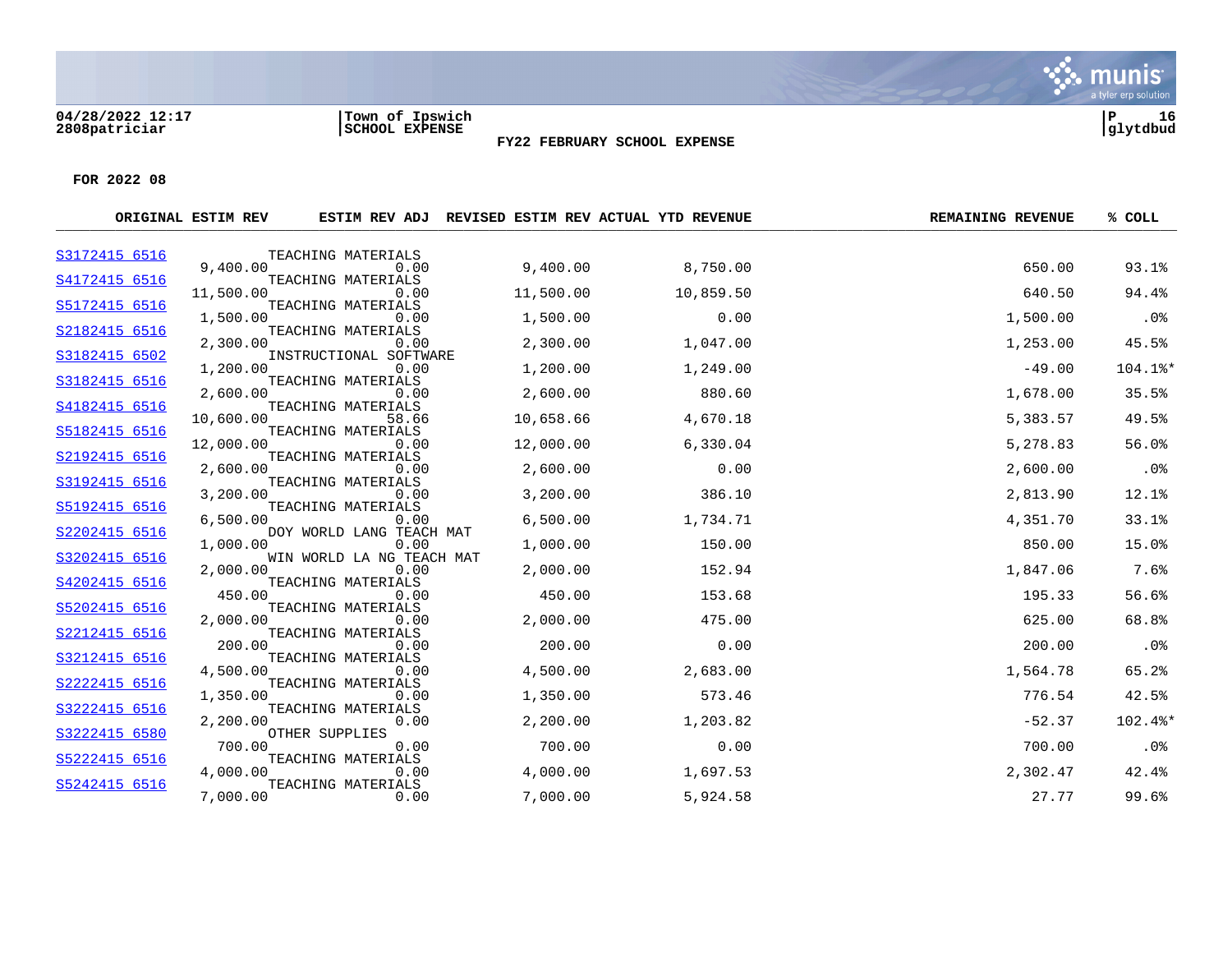#### **04/28/2022 12:17 |Town of Ipswich |P 17 2808patriciar |SCHOOL EXPENSE |glytdbud**



**FY22 FEBRUARY SCHOOL EXPENSE**

|               | ORIGINAL ESTIM REV |                                       |           | ESTIM REV ADJ REVISED ESTIM REV ACTUAL YTD REVENUE | <b>REMAINING REVENUE</b> | % COLL    |
|---------------|--------------------|---------------------------------------|-----------|----------------------------------------------------|--------------------------|-----------|
| S2272415 6516 |                    | TEACHING MATERIALS                    |           |                                                    |                          |           |
| S3272415 6516 | 4,000.00           | 0.00<br>TEACHING MATERIALS            | 4,000.00  | 3,550.75                                           | 408.49                   | 89.8%     |
|               | 950.00             | 0.00                                  | 950.00    | 0.00                                               | 950.00                   | $.0\%$    |
| S2402415 6516 | 6.500.00           | TEACHING MATERIALS<br>$-1,754.00$     | 4,746.00  | 4,745.76                                           | $-96.77$                 | 102.0%*   |
| S3402415 6516 |                    | TEACHING MATERIALS                    |           |                                                    |                          |           |
| S4402415 6516 | 6,500.00           | 0.00<br>MS SPED INSTRUCTION MATERIALS | 6,500.00  | 2,347.95                                           | 3,733.34                 | 42.6%     |
| S2422415 6516 | 1,200.00           | 0.00<br>TEACHING MATERIALS            | 1,200.00  | 285.14                                             | 894.86                   | 25.4%     |
|               | 500.00             | 0.00                                  | 500.00    | 198.05                                             | 301.95                   | 39.6%     |
| S3422415 6516 | 550.00             | TEACHING MATERIALS<br>0.00            | 550.00    | 246.71                                             | 303.29                   | 44.9%     |
| S2102420 6271 |                    | RENT EQUIPMENT/FURNITURE              |           |                                                    |                          |           |
|               | 8,000.00           | 0.00                                  | 8,000.00  | 4,473.48                                           | 774.82                   | 90.3%     |
| S3102420 6249 | 400.00             | EQUIPMENT REPAIR<br>0.00              | 400.00    | 0.00                                               | 400.00                   | .0%       |
| S3102420 6271 | 8,400.00           | RENT EQUIPMENT/FURNITURE<br>0.00      | 8,400.00  | 7,225.08                                           | 1,174.92                 | 86.0%     |
| S3102420 6720 |                    | EQUIPMENT                             |           |                                                    |                          |           |
| S4102420 6271 | 5,000.00           | 0.00<br>RENT EOUIPMENT/FURNITURE      | 5,000.00  | 3, 217.73                                          | 1,617.59                 | 67.6%     |
|               | 16,000.00          | 0.00                                  | 16,000.00 | 7,802.91                                           | 1,000.00                 | 93.8%     |
| S5102429 6271 | 17,450.00          | RENT EQUIPMENT/FURNITURE<br>0.00      | 17,450.00 | 13,583.35                                          | 0.00                     | 100.0%    |
| S3182420 6720 |                    | EQUIPMENT                             |           |                                                    |                          |           |
|               | 300.00             | 0.00                                  | 300.00    | 0.00                                               | 300.00                   | .0%       |
| S5212420 6720 | 3,058.00           | EOUIPMENT<br>0.00                     | 3,058.00  | 1,205.09                                           | 1,514.64                 | 50.5%     |
| S2222420 6249 |                    | EOUIPMENT REPAIR-DOY MUSIC            |           |                                                    |                          |           |
|               | 0.00               | 0.00                                  | 0.00      | 700.00                                             | $-900.00$                | $100.0$ * |
| S2222420 6720 | 500.00             | DOY MUSIC INSTRUCT EQUIPMENT<br>0.00  | 500.00    | 127.20                                             | 274.17                   | 45.2%     |
| S3222420 6249 |                    | EOUIPMENT REPAIR-WIN MUSIC            |           |                                                    |                          |           |
|               | 800.00             | 0.00                                  | 800.00    | 315.00                                             | 306.76                   | 61.7%     |
| S3222420 6720 | 3,000.00           | WIN MUSIC EOUIPMENT<br>0.00           | 3,000.00  | 1,039.40                                           | 1,960.60                 | 34.6%     |
| S4222420 6249 |                    | MS MUSIC EQUIPMENT REPAIR             |           |                                                    |                          |           |
| S5222420 6516 | 500.00             | 0.00<br>TEACHING MATERIALS            | 500.00    | 164.00                                             | $-608.56$                | 221.7%*   |
|               | 6,891.00           | $-3,100.00$                           | 3,791.00  | 1,671.79                                           | 1,304.00                 | 65.6%     |
| S2232420 6720 | 1,000.00           | EQUIPMENT<br>0.00                     | 1,000.00  | 239.98                                             | 760.02                   | 24.0%     |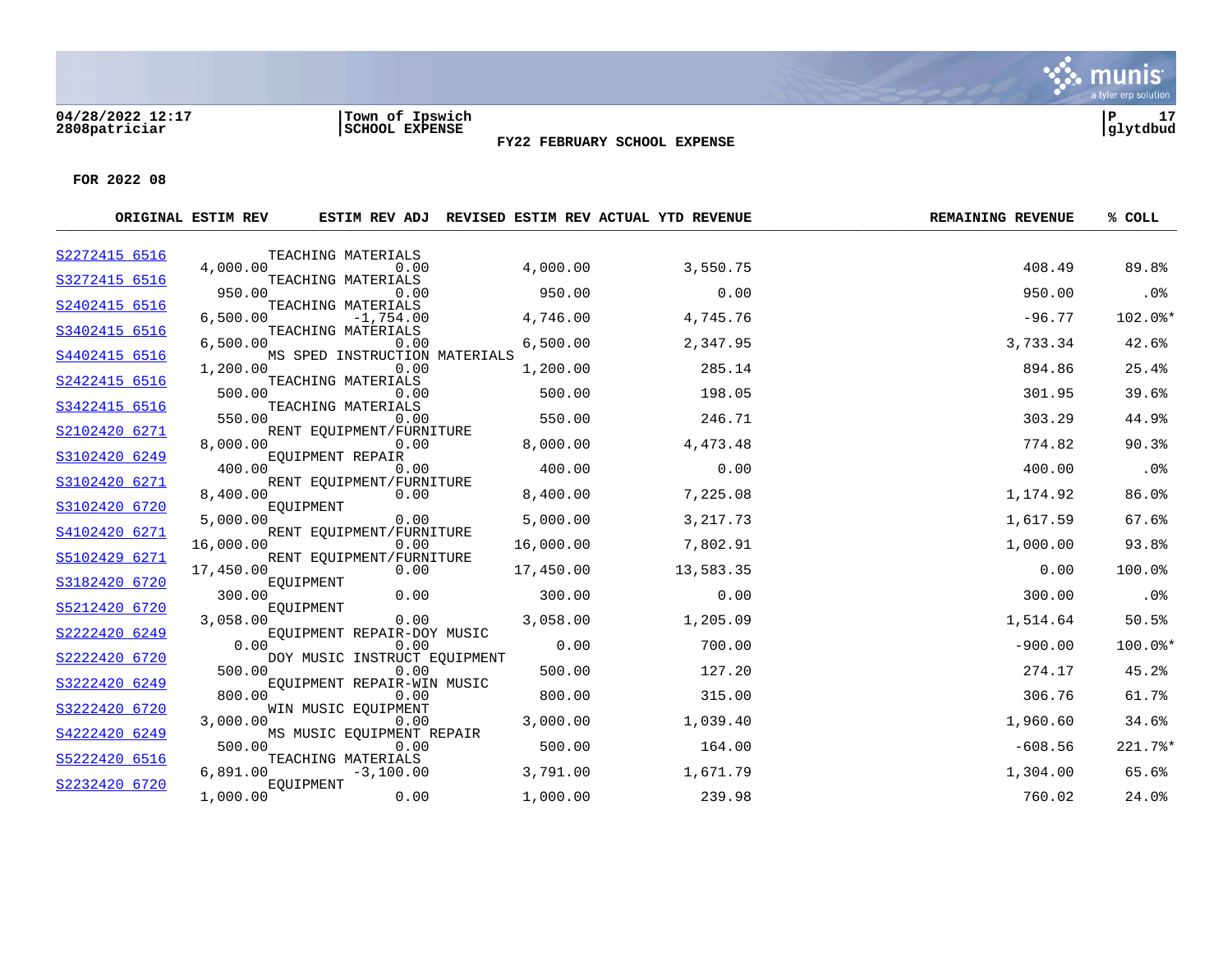#### **04/28/2022 12:17 |Town of Ipswich |P 18 2808patriciar |SCHOOL EXPENSE |glytdbud**



Six munis

**FY22 FEBRUARY SCHOOL EXPENSE**

|               | ORIGINAL ESTIM REV |                                |           | ESTIM REV ADJ REVISED ESTIM REV ACTUAL YTD REVENUE | <b>REMAINING REVENUE</b> | % COLL    |
|---------------|--------------------|--------------------------------|-----------|----------------------------------------------------|--------------------------|-----------|
| S3232420 6720 |                    | EQUIPMENT                      |           |                                                    |                          |           |
|               | 4,000.00           | 0.00                           | 4,000.00  | 3,798.57                                           | 18.15                    | 99.5%     |
| S4232420 6720 | 1,000.00           | EQUIPMENT<br>0.00              | 1,000.00  | 979.00                                             | 21.00                    | 97.9%     |
| S5232420 6720 | 6,000.00           | EOUIPMENT<br>0.00              | 6,000.00  | 4,936.81                                           | 1,063.19                 | 82.3%     |
| S5272420 6249 | 500.00             | EQUIPMENT REPAIR<br>0.00       | 500.00    | 0.00                                               | 500.00                   | .0%       |
| S3402420 6720 | 500.00             | EOUIPMENT<br>0.00              | 500.00    | 0.00                                               | 385.00                   | 23.0%     |
| S5402420 6720 | 0.00               | EQUIPMENT<br>0.00              | 0.00      | 0.00                                               | $-687.00$                | $100.0$ * |
| S2102430 6580 |                    | OTHER SUPPLIES                 |           |                                                    |                          |           |
| S3102430 6580 | 11,700.00          | 4,663.43<br>OTHER SUPPLIES     | 16,363.43 | 9,048.76                                           | 6,334.89                 | 61.3%     |
| S4102430 6580 | 15,000.00          | 2,683.41<br>OTHER SUPPLIES     | 17,683.41 | 14,859.02                                          | 1,158.90                 | 93.4%     |
|               | 17,000.00          | 40.27                          | 17,040.27 | 5,643.82                                           | 11,267.08                | 33.9%     |
| S5102430 6580 | 12,000.00          | INSTRUCTION SUPPLIES<br>640.07 | 12,640.07 | 3,817.00                                           | 7,925.56                 | 37.3%     |
| S3112430 6580 | 3,000.00           | OTHER SUPPLIES<br>119.60       | 3,119.60  | 2,105.50                                           | 58.69                    | 98.1%     |
| S2122430 6580 | 1,250.00           | OTHER SUPPLIES<br>0.00         | 1,250.00  | 1,757.95                                           | $-606.95$                | 148.6%*   |
| S3122430 6580 | 1,000.00           | INSTRUCTION SUPPLIES<br>0.00   | 1,000.00  | 929.85                                             | 70.15                    | 93.0%     |
| S2152430 6580 | 5,100.00           | OTHER SUPPLIES                 |           | 3,292.58                                           |                          | 64.8%     |
| S4152430 6516 |                    | 0.00<br>TEACHING MATERIALS     | 5,100.00  |                                                    | 1,796.31                 |           |
| S4152430 6580 | 500.00             | 0.00<br>OTHER SUPPLIES         | 500.00    | 220.21                                             | 246.97                   | 50.6%     |
|               | 0.00               | 0.00                           | 0.00      | 250.60                                             | $-250.60$                | 100.0%*   |
| S5152430 6580 | 2,000.00           | OTHER SUPPLIES<br>0.00         | 2,000.00  | 1,693.70                                           | 306.30                   | 84.7%     |
| S2162430 6580 | 500.00             | OTHER SUPPLIES<br>0.00         | 500.00    | 111.37                                             | 388.63                   | 22.3%     |
| S2172430 6580 | 500.00             | OTHER SUPPLIES<br>0.00         | 500.00    | 54.74                                              | 129.61                   | 74.1%     |
| S4172430 6580 | 2,000.00           | OTHER SUPPLIES<br>0.00         | 2,000.00  | 366.29                                             | 1,633.71                 | 18.3%     |
| S5172430 6580 |                    | OTHER SUPPLIES                 |           |                                                    |                          |           |
| S2182430 6580 | 2,000.00           | 4,400.00<br>OTHER SUPPLIES     | 6,400.00  | 6,344.21                                           | 55.79                    | 99.1%     |
|               | 500.00             | 0.00                           | 500.00    | 168.60                                             | 331.40                   | 33.7%     |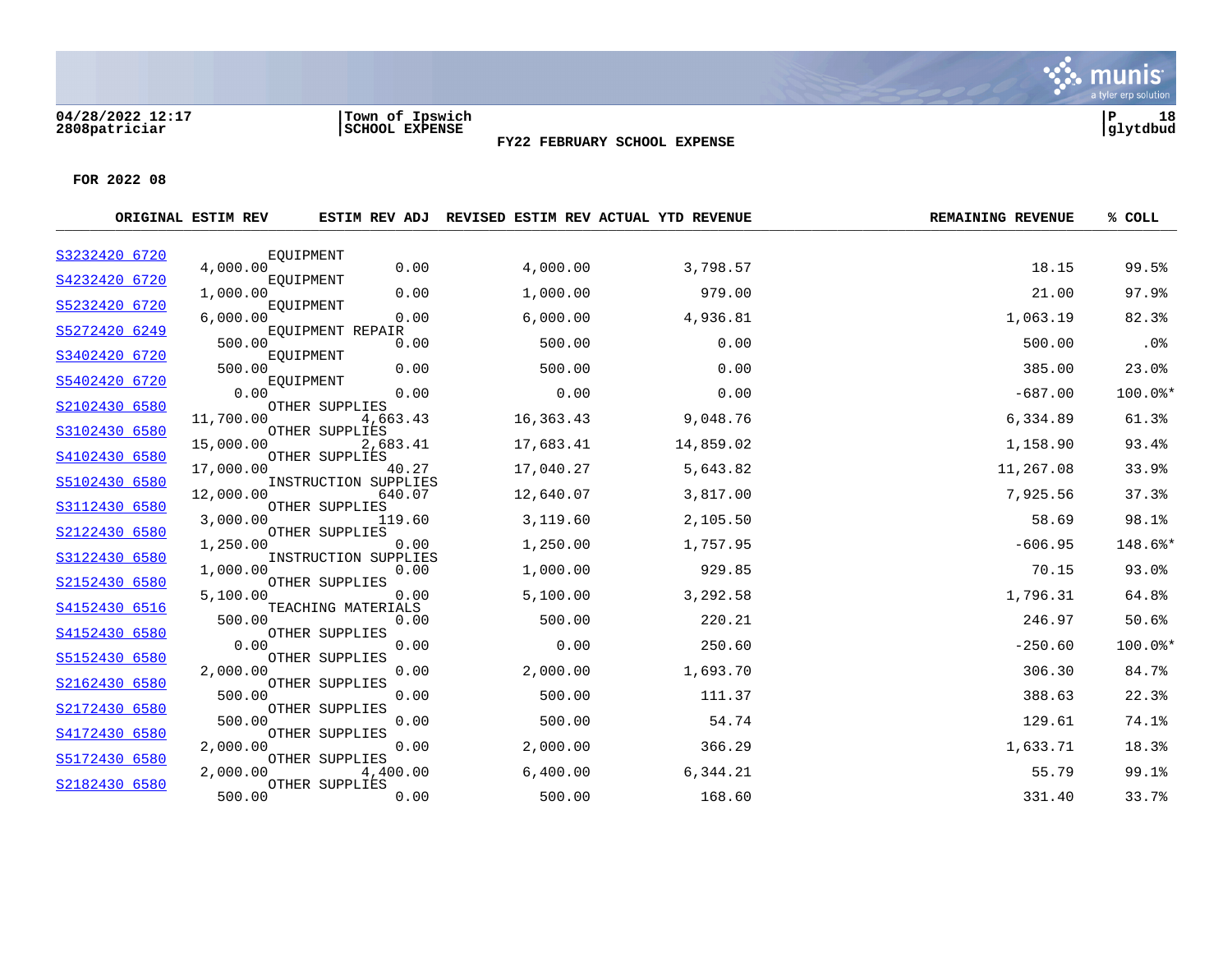#### **04/28/2022 12:17 |Town of Ipswich |P 19 2808patriciar |SCHOOL EXPENSE |glytdbud**



**FY22 FEBRUARY SCHOOL EXPENSE**

|               | ORIGINAL ESTIM REV |                              | ESTIM REV ADJ REVISED ESTIM REV ACTUAL YTD REVENUE |          | <b>REMAINING REVENUE</b> | % COLL               |
|---------------|--------------------|------------------------------|----------------------------------------------------|----------|--------------------------|----------------------|
| S3182430 6580 |                    | OTHER SUPPLIES               |                                                    |          |                          |                      |
| S5182430 6580 | 400.00             | 0.00<br>OTHER SUPPLIES       | 400.00                                             | 0.00     | 400.00                   | .0%                  |
|               | 178.00             | 0.00                         | 178.00                                             | 88.33    | 89.67                    | 49.6%                |
| S2192430 6580 | 500.00             | OTHER SUPPLIES<br>0.00       | 500.00                                             | 0.00     | 500.00                   | .0%                  |
| S5192430 6580 |                    | OTHER SUPPLIES               |                                                    |          |                          |                      |
| S2202430 6580 | 500.00             | 0.00<br>DOY WORLD LANGUAGE   | 500.00<br>SUPPLIES                                 | 0.00     | 500.00                   | .0%                  |
|               | 1,000.00           | 0.00                         | 1,000.00                                           | 22.99    | 977.01                   | 2.3%                 |
| S5202430 6580 | 2,500.00           | OTHER SUPPLIES<br>0.00       | 2,500.00                                           | 280.17   | 2,057.83                 | 17.7%                |
| S2212430 6580 |                    | OTHER SUPPLIES               |                                                    |          |                          |                      |
| S3212430 6580 | 4,000.00           | 0.00<br>OTHER SUPPLIES       | 4,000.00                                           | 1,085.95 | 2,793.46                 | 30.2%                |
|               | 4,500.00           | 0.00                         | 4,500.00                                           | 3,659.45 | 840.55                   | 81.3%                |
| S5212430 6580 | 9,800.00           | OTHER SUPPLIES<br>0.00       | 9,800.00                                           | 9,110.47 | 689.53                   | 93.0%                |
| S2222430 6580 | 300.00             | OTHER SUPPLIES<br>0.00       | 300.00                                             | 75.71    | 193.41                   | 35.5%                |
| S4222430 6580 |                    | OTHER SUPPLIES               |                                                    |          |                          |                      |
| S5222430 6580 | 1,500.00           | 0.00<br>OTHER SUPPLIES       | 1,500.00                                           | 1,048.07 | 451.93                   | 69.9%                |
|               | 2,500.00           | 0.00                         | 2,500.00                                           | 150.00   | 1,501.00                 | 40.0%                |
| S4232430 6580 | 1,500.00           | OTHER SUPPLIES<br>0.00       | 1,500.00                                           | 866.72   | 301.36                   | 79.9%                |
| S5232430 6580 |                    | OTHER SUPPLIES               |                                                    |          |                          |                      |
| S5242430 6580 | 1,700.00           | 0.00<br>OTHER SUPPLIES       | 1,700.00                                           | 119.27   | 1,400.00                 | 17.6%                |
|               | 5,000.00           | 155.83                       | 5,155.83                                           | 5,718.56 | $-683.85$                | $113.3$ <sup>*</sup> |
| S4252430 6580 | 1,200.00           | OTHER SUPPLIES<br>0.00       | 1,200.00                                           | 349.62   | 805.43                   | 32.9%                |
| S2272430 6580 | 400.00             | OTHER SUPPLIES<br>0.00       | 400.00                                             | 0.00     | 400.00                   | .0%                  |
| S3272430 6580 |                    | OTHER SUPPLIES               |                                                    |          |                          |                      |
| S4272430 6580 | 5,000.00           | 0.00<br>INSTRUCTION SUPPLIES | 5,000.00                                           | 3,717.58 | 1,150.15                 | 77.0%                |
|               | 500.00             | 0.00                         | 500.00                                             | 507.15   | $-199.76$                | 140.0%*              |
| S5272430 6580 | 1,500.00           | OTHER SUPPLIES<br>0.00       | 1,500.00                                           | 2,298.00 | $-1,010.00$              | 167.3%*              |
| S2402430 6580 |                    | INSTRUCTION SUPPLIES         |                                                    |          |                          |                      |
| S3402430 6580 | 2,000.00           | 0.00<br>INSTRUCTION SUPPLIES | 2,000.00                                           | 1,183.84 | 816.16                   | 59.2%                |
|               | 500.00             | 0.00                         | 500.00                                             | 167.14   | 332.86                   | 33.4%                |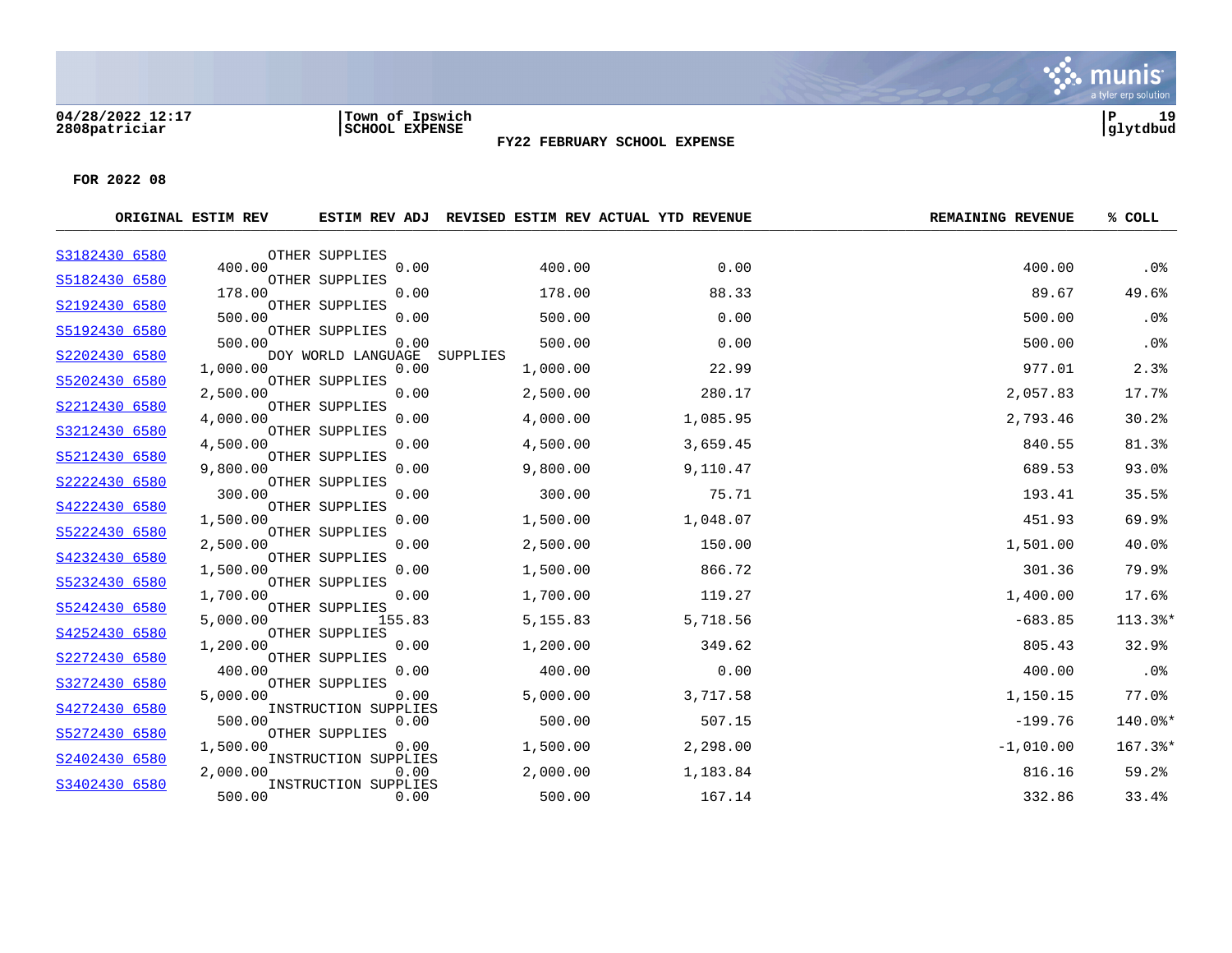# **04/28/2022 12:17 |Town of Ipswich |P 20**



**2808patriciar |SCHOOL EXPENSE |glytdbud**

**FY22 FEBRUARY SCHOOL EXPENSE**

|                                                                                                                                                                                                                                                                                                                                                                                    |                                                                                                                                                       |                                                                                                                                                                                                                                                                                                                                                                                          |                                                                                                                                                                                                                                                                                                                                                                                                                      | <b>REMAINING REVENUE</b>                                                                                                                                        | % COLL                                                                                                                                        |
|------------------------------------------------------------------------------------------------------------------------------------------------------------------------------------------------------------------------------------------------------------------------------------------------------------------------------------------------------------------------------------|-------------------------------------------------------------------------------------------------------------------------------------------------------|------------------------------------------------------------------------------------------------------------------------------------------------------------------------------------------------------------------------------------------------------------------------------------------------------------------------------------------------------------------------------------------|----------------------------------------------------------------------------------------------------------------------------------------------------------------------------------------------------------------------------------------------------------------------------------------------------------------------------------------------------------------------------------------------------------------------|-----------------------------------------------------------------------------------------------------------------------------------------------------------------|-----------------------------------------------------------------------------------------------------------------------------------------------|
|                                                                                                                                                                                                                                                                                                                                                                                    |                                                                                                                                                       |                                                                                                                                                                                                                                                                                                                                                                                          |                                                                                                                                                                                                                                                                                                                                                                                                                      |                                                                                                                                                                 |                                                                                                                                               |
|                                                                                                                                                                                                                                                                                                                                                                                    |                                                                                                                                                       |                                                                                                                                                                                                                                                                                                                                                                                          |                                                                                                                                                                                                                                                                                                                                                                                                                      |                                                                                                                                                                 | 111.4%*                                                                                                                                       |
| 1,500.00                                                                                                                                                                                                                                                                                                                                                                           | 0.00                                                                                                                                                  | 1,500.00                                                                                                                                                                                                                                                                                                                                                                                 | 564.00                                                                                                                                                                                                                                                                                                                                                                                                               | 936.00                                                                                                                                                          | 37.6%                                                                                                                                         |
|                                                                                                                                                                                                                                                                                                                                                                                    |                                                                                                                                                       |                                                                                                                                                                                                                                                                                                                                                                                          |                                                                                                                                                                                                                                                                                                                                                                                                                      |                                                                                                                                                                 | 39.3%                                                                                                                                         |
|                                                                                                                                                                                                                                                                                                                                                                                    |                                                                                                                                                       |                                                                                                                                                                                                                                                                                                                                                                                          |                                                                                                                                                                                                                                                                                                                                                                                                                      |                                                                                                                                                                 |                                                                                                                                               |
|                                                                                                                                                                                                                                                                                                                                                                                    |                                                                                                                                                       |                                                                                                                                                                                                                                                                                                                                                                                          |                                                                                                                                                                                                                                                                                                                                                                                                                      |                                                                                                                                                                 | 94.2%                                                                                                                                         |
| 8,699.00                                                                                                                                                                                                                                                                                                                                                                           | 0.00                                                                                                                                                  | 8,699.00                                                                                                                                                                                                                                                                                                                                                                                 | 8,915.92                                                                                                                                                                                                                                                                                                                                                                                                             | $-316.92$                                                                                                                                                       | 103.6%*                                                                                                                                       |
|                                                                                                                                                                                                                                                                                                                                                                                    |                                                                                                                                                       |                                                                                                                                                                                                                                                                                                                                                                                          |                                                                                                                                                                                                                                                                                                                                                                                                                      |                                                                                                                                                                 | 35.4%                                                                                                                                         |
|                                                                                                                                                                                                                                                                                                                                                                                    |                                                                                                                                                       |                                                                                                                                                                                                                                                                                                                                                                                          |                                                                                                                                                                                                                                                                                                                                                                                                                      |                                                                                                                                                                 |                                                                                                                                               |
|                                                                                                                                                                                                                                                                                                                                                                                    |                                                                                                                                                       |                                                                                                                                                                                                                                                                                                                                                                                          | 2,462.50                                                                                                                                                                                                                                                                                                                                                                                                             |                                                                                                                                                                 | 56.0%                                                                                                                                         |
| 500.00                                                                                                                                                                                                                                                                                                                                                                             | 0.00                                                                                                                                                  | 500.00                                                                                                                                                                                                                                                                                                                                                                                   | 0.00                                                                                                                                                                                                                                                                                                                                                                                                                 | 500.00                                                                                                                                                          | .0%                                                                                                                                           |
|                                                                                                                                                                                                                                                                                                                                                                                    |                                                                                                                                                       |                                                                                                                                                                                                                                                                                                                                                                                          |                                                                                                                                                                                                                                                                                                                                                                                                                      |                                                                                                                                                                 | 122.7%*                                                                                                                                       |
|                                                                                                                                                                                                                                                                                                                                                                                    |                                                                                                                                                       |                                                                                                                                                                                                                                                                                                                                                                                          |                                                                                                                                                                                                                                                                                                                                                                                                                      |                                                                                                                                                                 |                                                                                                                                               |
| 500.00                                                                                                                                                                                                                                                                                                                                                                             | 0.00                                                                                                                                                  | 500.00                                                                                                                                                                                                                                                                                                                                                                                   | 0.00                                                                                                                                                                                                                                                                                                                                                                                                                 | 500.00                                                                                                                                                          | .0%                                                                                                                                           |
| 300.00                                                                                                                                                                                                                                                                                                                                                                             | 0.00                                                                                                                                                  | 300.00                                                                                                                                                                                                                                                                                                                                                                                   | 4,934.75                                                                                                                                                                                                                                                                                                                                                                                                             | $-4,634.75$                                                                                                                                                     | 1644.9%*                                                                                                                                      |
|                                                                                                                                                                                                                                                                                                                                                                                    |                                                                                                                                                       |                                                                                                                                                                                                                                                                                                                                                                                          |                                                                                                                                                                                                                                                                                                                                                                                                                      |                                                                                                                                                                 | 37.7%                                                                                                                                         |
|                                                                                                                                                                                                                                                                                                                                                                                    |                                                                                                                                                       |                                                                                                                                                                                                                                                                                                                                                                                          |                                                                                                                                                                                                                                                                                                                                                                                                                      |                                                                                                                                                                 |                                                                                                                                               |
| 7,500.00                                                                                                                                                                                                                                                                                                                                                                           | 0.00                                                                                                                                                  | 7,500.00                                                                                                                                                                                                                                                                                                                                                                                 | 12,175.00                                                                                                                                                                                                                                                                                                                                                                                                            | $-4,675.00$                                                                                                                                                     | 162.3%*                                                                                                                                       |
| 2,000.00                                                                                                                                                                                                                                                                                                                                                                           | 0.00                                                                                                                                                  |                                                                                                                                                                                                                                                                                                                                                                                          | 94.93                                                                                                                                                                                                                                                                                                                                                                                                                |                                                                                                                                                                 | 4.7%                                                                                                                                          |
|                                                                                                                                                                                                                                                                                                                                                                                    |                                                                                                                                                       |                                                                                                                                                                                                                                                                                                                                                                                          |                                                                                                                                                                                                                                                                                                                                                                                                                      |                                                                                                                                                                 |                                                                                                                                               |
|                                                                                                                                                                                                                                                                                                                                                                                    |                                                                                                                                                       |                                                                                                                                                                                                                                                                                                                                                                                          |                                                                                                                                                                                                                                                                                                                                                                                                                      |                                                                                                                                                                 | 116.9%*                                                                                                                                       |
| 0.00                                                                                                                                                                                                                                                                                                                                                                               | 0.00                                                                                                                                                  | 0.00                                                                                                                                                                                                                                                                                                                                                                                     | 323.97                                                                                                                                                                                                                                                                                                                                                                                                               | $-580.00$                                                                                                                                                       | 100.0%*                                                                                                                                       |
|                                                                                                                                                                                                                                                                                                                                                                                    |                                                                                                                                                       |                                                                                                                                                                                                                                                                                                                                                                                          |                                                                                                                                                                                                                                                                                                                                                                                                                      |                                                                                                                                                                 | 100.0%                                                                                                                                        |
|                                                                                                                                                                                                                                                                                                                                                                                    |                                                                                                                                                       |                                                                                                                                                                                                                                                                                                                                                                                          |                                                                                                                                                                                                                                                                                                                                                                                                                      |                                                                                                                                                                 |                                                                                                                                               |
|                                                                                                                                                                                                                                                                                                                                                                                    |                                                                                                                                                       |                                                                                                                                                                                                                                                                                                                                                                                          |                                                                                                                                                                                                                                                                                                                                                                                                                      |                                                                                                                                                                 | 3.6%                                                                                                                                          |
| 2,500.00                                                                                                                                                                                                                                                                                                                                                                           | 0.00                                                                                                                                                  | 2,500.00                                                                                                                                                                                                                                                                                                                                                                                 | 0.00                                                                                                                                                                                                                                                                                                                                                                                                                 | 2,500.00                                                                                                                                                        | .0%                                                                                                                                           |
|                                                                                                                                                                                                                                                                                                                                                                                    |                                                                                                                                                       |                                                                                                                                                                                                                                                                                                                                                                                          |                                                                                                                                                                                                                                                                                                                                                                                                                      |                                                                                                                                                                 | .0%                                                                                                                                           |
|                                                                                                                                                                                                                                                                                                                                                                                    |                                                                                                                                                       |                                                                                                                                                                                                                                                                                                                                                                                          |                                                                                                                                                                                                                                                                                                                                                                                                                      |                                                                                                                                                                 |                                                                                                                                               |
| 4,000.00                                                                                                                                                                                                                                                                                                                                                                           | 0.00                                                                                                                                                  | 4,000.00                                                                                                                                                                                                                                                                                                                                                                                 | 2,982.97                                                                                                                                                                                                                                                                                                                                                                                                             | 922.06                                                                                                                                                          | 76.9%                                                                                                                                         |
| 8,000.00                                                                                                                                                                                                                                                                                                                                                                           | 0.00                                                                                                                                                  | 8,000.00                                                                                                                                                                                                                                                                                                                                                                                 | 5,468.32                                                                                                                                                                                                                                                                                                                                                                                                             | 0.00                                                                                                                                                            | 100.0%                                                                                                                                        |
| S4402430 6580<br>S5402430 6342<br>S5402430 6516<br>S5402430 6580<br>S5152440 6380<br>S5172440 6380<br>S2212440 6380<br>S4222440 6380<br>S5222440 6380<br>S3232440 6580<br>S4392440 6380<br>S4392440 6580<br>S5392440 6380<br>S5392440 6580<br>S5402440 6380<br>S9402440 6380<br>S9422440 6380<br>S3652449 6336<br>S5102451 6249<br>S5102451 6380<br>S4242451 6516<br>S2102453 6380 | ORIGINAL ESTIM REV<br>2,600.00<br>8,000.00<br>3,250.00<br>2,050.00<br>0.00<br>1,555.00<br>1,000.00<br>143,427.00<br>6,500.00<br>5,000.00<br>12,375.00 | INSTRUCTION SUPPLIES<br>12.98<br>HS SPED POSTAGE<br>TEACHING MATERIALS<br>0.00<br>0.00<br>PURCHASED SERVICES<br>PURCHASED SERVICES<br>0.00<br>PURCHASED SERVICES<br>19,133.00<br>PURCHASED SERVICES<br>3,100.00<br>0.00<br>PURCHASED SERVICES<br>2,309.00<br>PURCHASED SERVICES<br>0.00<br>FIELD TRIPS<br>0.00<br>PURCHASED SERVICES<br>0.00<br>TEACHING MATERIALS<br>PURCHASED SERVICES | 2,612.98<br>8,000.00<br>INSTRUCTION SUPPLIES<br>3,250.00<br>2,050.00<br>19,133.00<br>MS-MUSIC PURCHASED SERVICES<br>4,655.00<br>INSTRUCTION SUPPLIES<br>PURCH SVCS-MS SUMMER SPED<br>OTHER SUPPLIES-MS SUMM SPED<br>1,000.00<br>PURCH SVCS-HS SUMMER SPED<br>OTHER SUPPLIES-HS SUMMER SPED<br>2,000.00<br>145,736.00<br>PURCHASED SERVICES-CTRL ESL<br>6,500.00<br>5,000.00<br>HS TECH EOUIPMENT REPAIR<br>12,375.00 | ESTIM REV ADJ REVISED ESTIM REV ACTUAL YTD REVENUE<br>698.88<br>2,507.18<br>3,062.47<br>725.00<br>1,419.00<br>376.57<br>89,401.95<br>4,495.04<br>180.00<br>0.00 | $-296.97$<br>4,857.89<br>187.53<br>1,325.00<br>8,420.50<br>$-1,058.00$<br>623.43<br>1,905.07<br>$-24,682.59$<br>0.00<br>4,820.00<br>12,375.00 |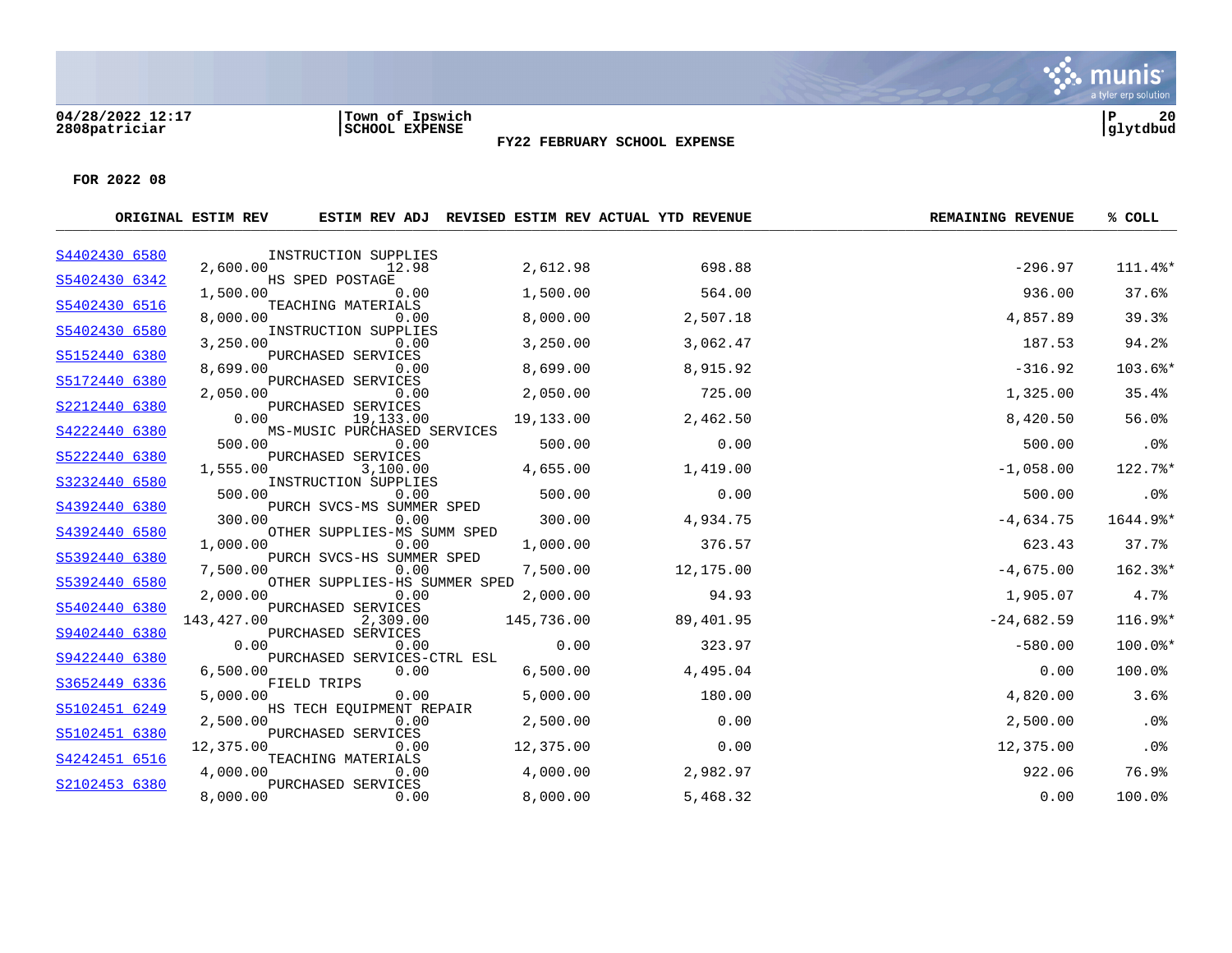#### **04/28/2022 12:17 |Town of Ipswich |P 21 2808patriciar |SCHOOL EXPENSE |glytdbud**



**FY22 FEBRUARY SCHOOL EXPENSE**

|               | ORIGINAL ESTIM REV |                                      |           | ESTIM REV ADJ REVISED ESTIM REV ACTUAL YTD REVENUE | <b>REMAINING REVENUE</b> | % COLL    |
|---------------|--------------------|--------------------------------------|-----------|----------------------------------------------------|--------------------------|-----------|
| S3102453 6380 |                    | PURCHASED SERVICES                   |           |                                                    |                          |           |
|               | 9,000.00           | 0.00                                 | 9,000.00  | 5,184.17                                           | 0.00                     | 100.0%    |
| S4102453 6380 | 8,000.00           | PURCHASED SERVICES<br>0.00           | 8,000.00  | 3,816.45                                           | 0.00                     | 100.0%    |
| S5102453 6380 |                    | PURCHASED SERVICES                   |           |                                                    |                          |           |
| S3102455 6502 | 15,000.00          | 0.00<br>INSTRUCTIONAL SOFTWARE       | 15,000.00 | 14,611.45                                          | $-6,695.00$              | 144.6%*   |
|               | 2,600.00           | 0.00                                 | 2,600.00  | 920.00                                             | 1,680.00                 | 35.4%     |
| S4102445 6502 | 8,500.00           | INSTRUCTIONAL SOFTWARE<br>0.00       | 8,500.00  | 8,728.80                                           | $-228.80$                | 102.7%*   |
| S5102455 6580 |                    | INSTRUCTION SUPPLIES                 |           |                                                    |                          |           |
| S2152455 6516 | 4,000.00           | 0.00<br>TEACHING MATERIALS           | 4,000.00  | 5,137.50                                           | $-1, 247.49$             | 131.2%*   |
|               | 0.00               | 0.00                                 | 0.00      | 124.00                                             | $-124.00$                | 100.0%*   |
| S2162455 6502 | 16,000.00          | DOYA ENG/LA INSTRUC SOFTWARE<br>0.00 | 16,000.00 | 18,190.00                                          | $-2,190.00$              | 113.7%*   |
| S2162455 6516 |                    | TEACHING MATERIALS                   |           |                                                    |                          |           |
| S3162455 6502 | 500.00             | 0.00<br>INSTRUCTIONAL SOFTWARE       | 500.00    | 0.00                                               | 500.00                   | .0%       |
|               | 13,500.00          | 0.00                                 | 13,500.00 | 13,500.00                                          | 0.00                     | 100.0%    |
| S2172455 6516 |                    | TEACHING MATERIALS                   |           |                                                    |                          |           |
| S3172455 6502 | 1,100.00           | 0.00<br>INSTRUCTIONAL SOFTWARE       | 1,100.00  | 0.00                                               | 1,100.00                 | .0%       |
|               | 3,200,00           | 0.00                                 | 3,200.00  | 3,200.00                                           | 0.00                     | 100.0%    |
| S5172455 6580 | 0.00               | INSTRUCTION SUPPLIES<br>0.00         | 0.00      | 40.00                                              | $-40.00$                 | $100.0$ * |
| S2182455 6516 |                    | TEACHING MATERIALS                   |           |                                                    |                          |           |
| S4192455 6516 | 1,000.00           | 0.00<br>TEACHING MATERIALS           | 1,000.00  | 1,624.00                                           | $-624.00$                | 162.4%*   |
|               | 500.00             | 0.00                                 | 500.00    | 117.14                                             | 382.86                   | 23.4%     |
| S3212455 6516 | 150.00             | TEACHING MATERIALS<br>0.00           | 150.00    | 0.00                                               | 150.00                   | $.0\%$    |
| S4222455 6516 |                    | TEACHING MATERIALS                   |           |                                                    |                          |           |
|               | 700.00             | 0.00                                 | 700.00    | 1,023.35                                           | $-413.34$                | $159.0$ * |
| S2272455 6516 | 600.00             | TEACHING MATERIALS<br>0.00           | 600.00    | 0.00                                               | 600.00                   | .0%       |
| S3272455 6502 |                    | INSTRUCTIONAL SOFTWARE               |           |                                                    |                          |           |
| S9282455 6516 | 4,800.00           | 140.24<br>TEACHING MATERIALS         | 4,940.24  | 3,631.91                                           | 1,182.21                 | 76.1%     |
|               | 7,500.00           | 0.00                                 | 7,500.00  | 8,088.47                                           | $-588.47$                | 107.8%*   |
| S9282455 6821 | 86,331.00          | SOFTWARE<br>0.00                     | 86,331.00 | 58,740.01                                          | 8,977.88                 | 89.6%     |
| S2402455 6516 |                    | TEACHING MATERIALS                   |           |                                                    |                          |           |
|               | 0.00               | 0.00                                 | 0.00      | 936.98                                             | $-936.98$                | $100.0$ * |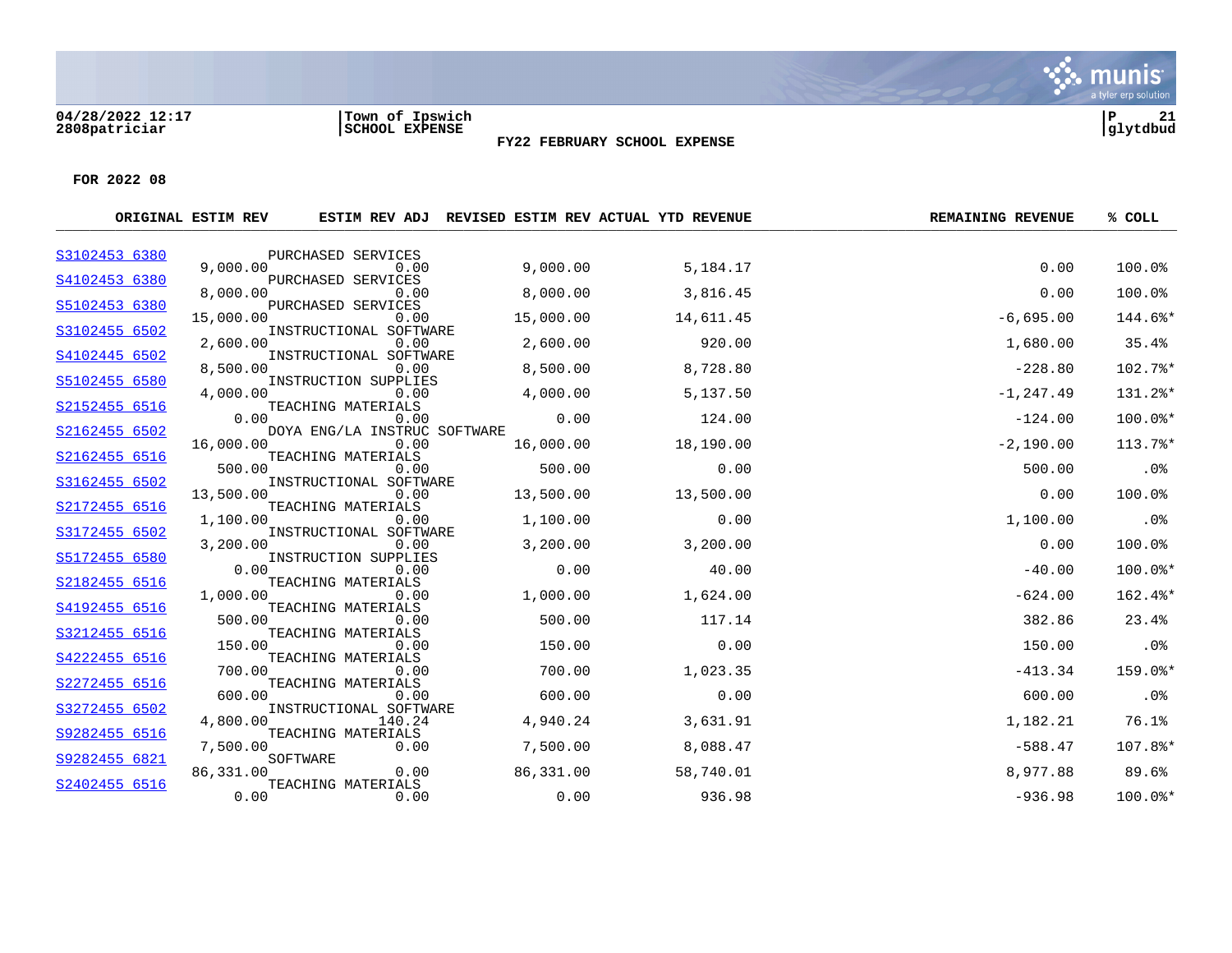#### **04/28/2022 12:17 |Town of Ipswich |P 22 2808patriciar |SCHOOL EXPENSE |glytdbud**



**FY22 FEBRUARY SCHOOL EXPENSE**

|               | ORIGINAL ESTIM REV |                                 | ESTIM REV ADJ REVISED ESTIM REV ACTUAL YTD REVENUE |           | <b>REMAINING REVENUE</b> | % COLL  |
|---------------|--------------------|---------------------------------|----------------------------------------------------|-----------|--------------------------|---------|
| S3402455 6502 |                    | INSTRUCTIONAL SOFTWARE          |                                                    |           |                          |         |
|               | 700.00             | 0.00                            | 700.00                                             | 348.00    | 352.00                   | 49.7%   |
| S4402455 6516 | 5,780.00           | TEACHING MATERIALS<br>0.00      | 5,780.00                                           | 2,461.41  | 2,838.64                 | 50.9%   |
| S5402455 6580 |                    | INSTRUCTION SUPPLIES            |                                                    |           |                          |         |
| S2332719 6580 | 0.00               | 0.00<br>OTHER SUPPLIES          | 0.00                                               | 84.26     | $-84.26$                 | 100.0%* |
|               | 1,000.00           | 0.00                            | 1,000.00                                           | 0.00      | 1,000.00                 | $.0\%$  |
| S3332719 6380 | 3,200.00           | PURCHASED SERVICES              |                                                    | 400.00    |                          |         |
| S3332719 6580 |                    | 0.00<br>OTHER SUPPLIES          | 3,200.00                                           |           | 2,800.00                 | 12.5%   |
|               | 400.00             | 0.00                            | 400.00                                             | 34.50     | 365.50                   | 8.6%    |
| S4332719 6380 | 1,500.00           | PURCHASED SERVICES<br>0.00      | 1,500.00                                           | 372.40    | 500.00                   | 66.7%   |
| S4332719 6580 |                    | OTHER SUPPLIES                  |                                                    |           |                          |         |
| S5332719 6380 | 500.00             | 0.00<br>PURCHASED SERVICES      | 500.00                                             | 275.34    | 96.93                    | 80.6%   |
|               | 94,000.00          | 0.00                            | 94,000.00                                          | 21,283.71 | 59,824.53                | 36.4%   |
| S5332719 6516 |                    | HS GUIDANCE INSTRUCT MATERIALS  |                                                    |           |                          |         |
| S5332719 6580 | 1,800.00           | 0.00<br>OTHER SUPPLIES          | 1,800.00                                           | 282.24    | 1,446.86                 | 19.6%   |
|               | 3,600.00           | 0.00                            | 3,600.00                                           | 733.52    | 2,741.48                 | 23.8%   |
| S3102720 6511 | 450.00             | TEST MATERIALS<br>0.00          | 450.00                                             | 0.00      | 450.00                   | $.0\%$  |
| S2402729 6380 |                    | PURCHASED SERVICES              |                                                    |           |                          |         |
|               | 0.00               | 0.00                            | 0.00                                               | 1,142.40  | $-1,322.40$              | 100.0%* |
| S2402729 6511 | 0.00               | TEST MATERIALS<br>1,754.00      | 1,754.00                                           | 856.81    | 757.89                   | 56.8%   |
| S3402729 6380 |                    | PURCHASED SERVICES              |                                                    |           |                          |         |
| S3402729 6511 | 20,000.00          | 0.00<br>TEST MATERIALS          | 20,000.00                                          | 6,121.16  | 1,851.84                 | 90.7%   |
|               | 2,500.00           | 0.00                            | 2,500.00                                           | 816.81    | 1,385.89                 | 44.6%   |
| S4402729 6380 | 58,775.00          | PURCHASED SERVICES<br>24,398.00 | 83,173.00                                          | 55,325.16 | 18,877.00                | 77.3%   |
| S4402729 6511 |                    | TEST MATERIALS                  |                                                    |           |                          |         |
|               | 1,500.00           | 0.00                            | 1,500.00                                           | 907.27    | 453.43                   | 69.8%   |
| S5402729 6511 | 0.00               | TEST MATERIALS<br>0.00          | 0.00                                               | 816.82    | $-886.47$                | 100.0%* |
| S5402729 6516 |                    | TEACHING MATERIALS              |                                                    |           |                          |         |
| S9402720 6511 | 22,000.00          | 0.00<br>TEST MATERIALS          | 22,000.00                                          | 1,512.91  | 19,493.71                | 11.4%   |
|               | 5,000.00           | 1,617.92                        | 6,617.92                                           | 0.00      | 5,000.00                 | 24.4%   |
| S2323209 6249 |                    | <b>EOUIPMENT REPAIR</b>         |                                                    |           |                          |         |
|               | 200.00             | 0.00                            | 200.00                                             | 0.00      | 200.00                   | .0%     |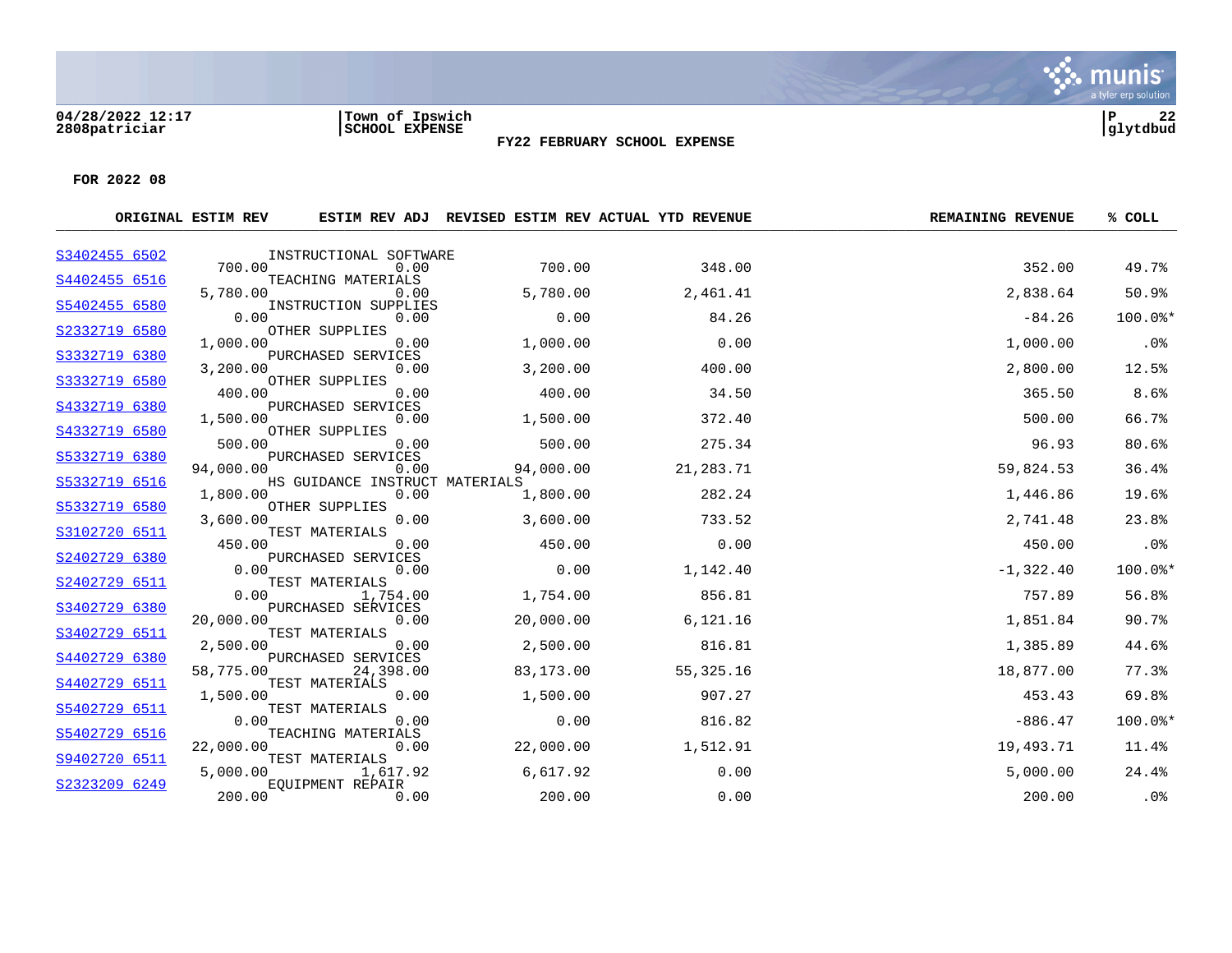#### **04/28/2022 12:17 |Town of Ipswich |P 23 2808patriciar |SCHOOL EXPENSE |glytdbud**



**FOR 2022 08**

|                                | ORIGINAL ESTIM REV |                                                     |            | ESTIM REV ADJ REVISED ESTIM REV ACTUAL YTD REVENUE | <b>REMAINING REVENUE</b> | % COLL  |
|--------------------------------|--------------------|-----------------------------------------------------|------------|----------------------------------------------------|--------------------------|---------|
| S2323209 6380                  | 0.00               | PURCHASED SERVICES<br>0.00                          | 0.00       | 253.32                                             | $-253.32$                | 100.0%* |
| S2323209 6580                  |                    | OTHER SUPPLIES                                      |            |                                                    |                          |         |
|                                | 1,000.00           | 0.00                                                | 1,000.00   | 494.18                                             | 115.99                   | 88.4%   |
| S3323209 6380                  | 500.00             | PURCHASED SERVICES<br>0.00                          | 500.00     | 400.00                                             | 100.00                   | 80.0%   |
| S3323209 6580                  | 1,000.00           | OTHER SUPPLIES<br>0.00                              | 1,000.00   | 699.67                                             | 199.33                   | 80.1%   |
| S4323209 6249                  | 150.00             | EOUIPMENT REPAIR<br>0.00                            | 150.00     | 0.00                                               | 150.00                   | .0%     |
| S4323209 6580                  |                    | OTHER SUPPLIES                                      |            |                                                    |                          |         |
| S5323209 6380                  | 1,700.00           | 0.00<br>PURCHASED SERVICES                          | 1,700.00   | 980.58                                             | 477.12                   | 71.9%   |
| S5323209 6580                  | 350.00             | 0.00<br>OTHER SUPPLIES                              | 350.00     | 0.00                                               | 350.00                   | .0%     |
| S9323209 6380                  | 2,438.00           | 6,147.17<br>DW-HEALTH-PURCHASED SERVICES            | 8,585.17   | 6,730.99                                           | 1,605.78                 | 81.3%   |
|                                | 750.00             | 0.00                                                | 750.00     | 750.00                                             | 0.00                     | 100.0%  |
| S9403309 6243                  | 8,000.00           | VEHICLE REPAIR<br>0.00<br>SCHOOL BUS TRANSPORTATION | 8,000.00   | 739.33                                             | 6,410.67                 | 19.9%   |
| S9403309 6333<br>S9403309 6411 | 373,290.00         | 0.00<br>GASOLINE                                    | 373,290.00 | 201,696.86                                         | 5,645.64                 | 98.5%   |
|                                | 9,000.00           | 56.29                                               | 9,056.29   | 324.33                                             | 8,600.00                 | 5.0%    |
| S9403309 6489                  | 1,000.00           | VEHICLE SUPPLIES<br>0.00                            | 1,000.00   | 348.02                                             | 651.98                   | 34.8%   |
| S9653309 6243                  | 3,000.00           | VEHICLE REPAIR<br>0.00                              | 3,000.00   | 110.00                                             | 2,605.00                 | 13.2%   |
| S9653309 6333                  | 457,554.00         | SCHOOL BUS TRANSPORTATION<br>0.00                   | 457,554.00 | 201,005.80                                         | 32,237.00                | 93.0%   |
| S9653309 6411                  | 1,500.00           | GASOLINE<br>0.00                                    | 1,500.00   | 204.72                                             | 1,100.00                 | 26.7%   |
| S9653309 6489                  | 500.00             | VEHICLE SUPPLIES<br>0.00                            | 500.00     | 197.26                                             | 302.74                   | 39.5%   |
| S5A03519 6336                  | 90,177.00          | FIELD TRIPS<br>0.00                                 | 90,177.00  | 38,127.50                                          | $-600.00$                | 100.7%* |
| S5A03519 6380                  | 19,380.00          | PURCHASED SERVICES<br>0.00                          | 19,380.00  | 19,282.92                                          | 97.08                    | 99.5%   |
| S5A03519 6411                  | 0.00               | GASOLINE<br>0.00                                    | 0.00       | 0.00                                               | $-229.44$                | 100.0%* |
| S5A03519 6580                  | 2,000.00           | INSTRUCTION SUPPLIES<br>131.35                      | 2,131.35   | 1,974.46                                           | 156.38                   | 92.7%   |
| S5373529 6249                  | 1,800.00           | <b>EOUIPMENT REPAIR</b><br>0.00                     | 1,800.00   | 0.00                                               | 1,800.00                 | .0%     |

**FY22 FEBRUARY SCHOOL EXPENSE**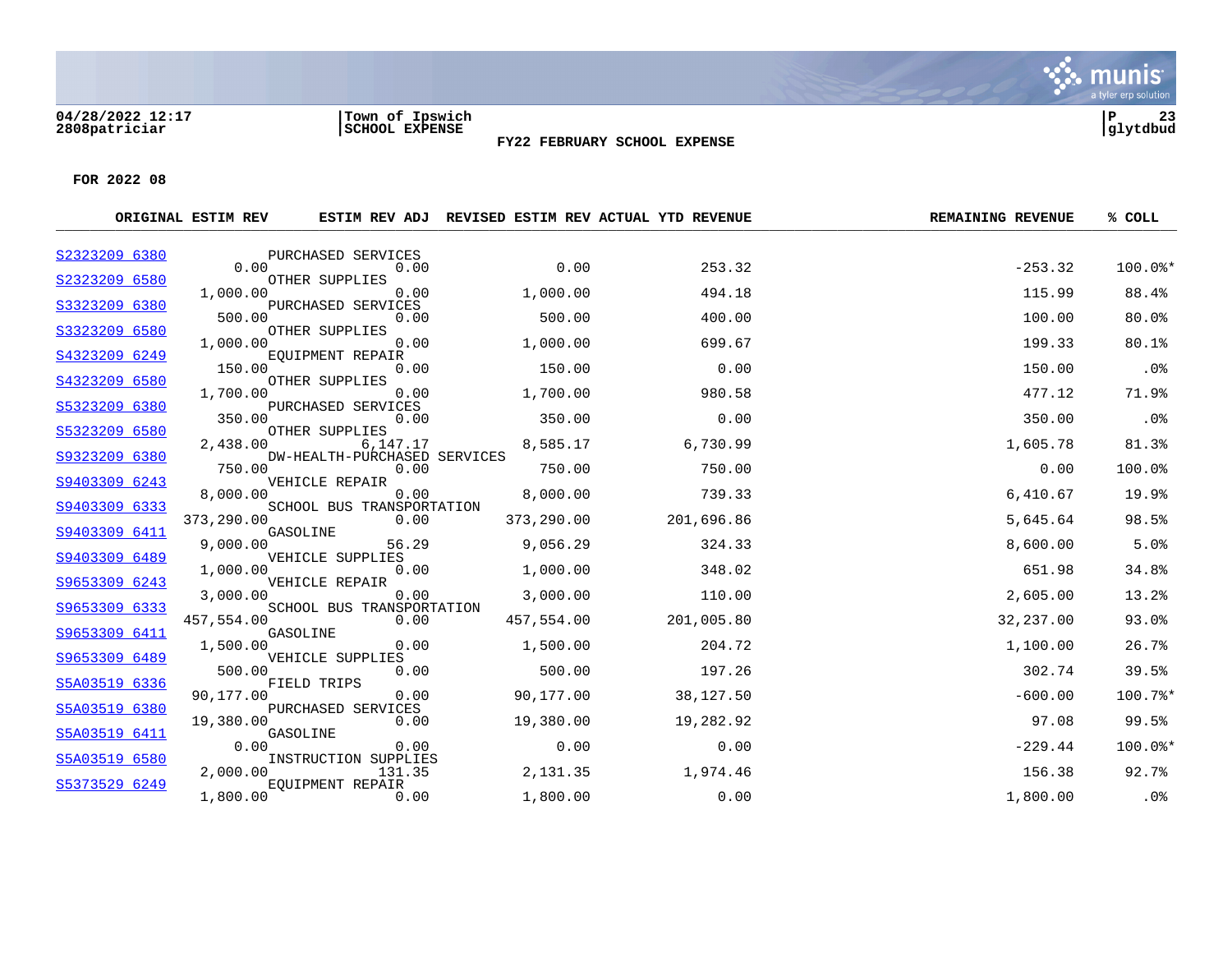#### **04/28/2022 12:17 |Town of Ipswich |P 24 2808patriciar |SCHOOL EXPENSE |glytdbud**



Six munis

**FY22 FEBRUARY SCHOOL EXPENSE**

|               | ORIGINAL ESTIM REV |                                      | ESTIM REV ADJ REVISED ESTIM REV ACTUAL YTD REVENUE |             | <b>REMAINING REVENUE</b> | % COLL  |
|---------------|--------------------|--------------------------------------|----------------------------------------------------|-------------|--------------------------|---------|
| S5373529 6580 |                    | INSTRUCTION SUPPLIES                 |                                                    |             |                          |         |
| S124119 6439  | 7,500.00           | 0.00<br>OPS & MAINT SUPPLIES         | 7,500.00                                           | 2,994.67    | 4,505.33                 | 39.9%   |
|               | 0.00               | 8,000.00                             | 8,000.00                                           | 6,347.84    | 947.18                   | 88.2%   |
| S124119 6720  | 4,100.00           | EQUIPMENT<br>0.00                    | 4,100.00                                           | 1,345.70    | 1,754.38                 | 57.2%   |
| S134119 6439  | 27,113.00          | OPS & MAINT SUPPLIES<br>$-5, 157.57$ | 21,955.43                                          | 11,221.18   | 3,698.95                 | 83.2%   |
| S194119 6380  | 5,000.00           | PURCHASED SERVICES<br>$-3,100.00$    | 1,900.00                                           | 600.00      | 1,300.00                 | 31.6%   |
| S194119 6439  | 0.00               | OPS & MAINT SUPPLIES<br>295.62       | 295.62                                             | 295.62      | 0.00                     | 100.0%  |
| S7604119 6380 | 1,500.00           | PURCHASED SERVICES<br>0.00           | 1,500.00                                           | 2,165.50    | $-665.50$                | 144.4%* |
| S7604119 6439 | 55,000.00          | OPS & MAINT SUPPLIES<br>0.00         | 55,000.00                                          | 22,974.33   | 24,680.98                | 55.1%   |
| S124120 6213  | OIL<br>45,770.00   | 0.00                                 | 45,770.00                                          | 45, 213. 47 | $-3, 257.03$             | 107.1%* |
| S124120 6214  | 5,735.00           | <b>GAS HEAT</b><br>237.00            | 5,972.00                                           | 5,144.04    | 827.96                   | 86.1%   |
| S134120 6214  | 75,000.00          | <b>GAS HEAT</b><br>0.00              | 75,000.00                                          | 19,283.75   | 0.00                     | 100.0%  |
| S194120 6214  | 5,500.00           | GAS HEAT<br>0.00                     | 5,500.00                                           | 1,389.12    | 2,900.00                 | 47.3%   |
| S7604120 6214 | 151,000.00         | GAS HEAT<br>0.00                     | 151,000.00                                         | 22,958.18   | $-3,000.00$              | 102.0%* |
| S124130 6211  | 46,066.00          | ELECTRICITY<br>3,505.66              | 49,571.66                                          | 29,109.57   | $-934.00$                | 101.9%* |
| S124130 6231  | 6,273.00           | WATER & SEWER<br>313.03              | 6,586.03                                           | 2,563.31    | 2,873.00                 | 56.4%   |
| S124130 6341  | 3,000.00           | TELEPHONE<br>0.00                    | 3,000.00                                           | 2,316.68    | $-1, 200.00$             | 140.0%* |
| S124130 6380  | 1,000.00           | PURCHASED SERVICES<br>0.00           | 1,000.00                                           | 0.00        | 1,000.00                 | .0%     |
| S134130 6211  | 45,255.00          | ELECTRICITY<br>$-1,516.29$           | 43,738.71                                          | 20,395.45   | 7,755.00                 | 82.3%   |
| S134130 6231  | 19,206.00          | WATER & SEWER<br>752.51              | 19,958.51                                          | 6,207.02    | 3,506.00                 | 82.4%   |
| S134130 6341  | 4,612.00           | TELEPHONE<br>0.00                    | 4,612.00                                           | 2,679.43    | $-253.00$                | 105.5%* |
| S134130 6380  | 1,000.00           | PURCHASED SERVICES<br>0.00           | 1,000.00                                           | 0.00        | 1,000.00                 | $.0\%$  |
| S194130 6211  | 4,500.00           | ELECTRICITY<br>209.41                | 4,709.41                                           | 1,394.66    | 1,138.00                 | 75.8%   |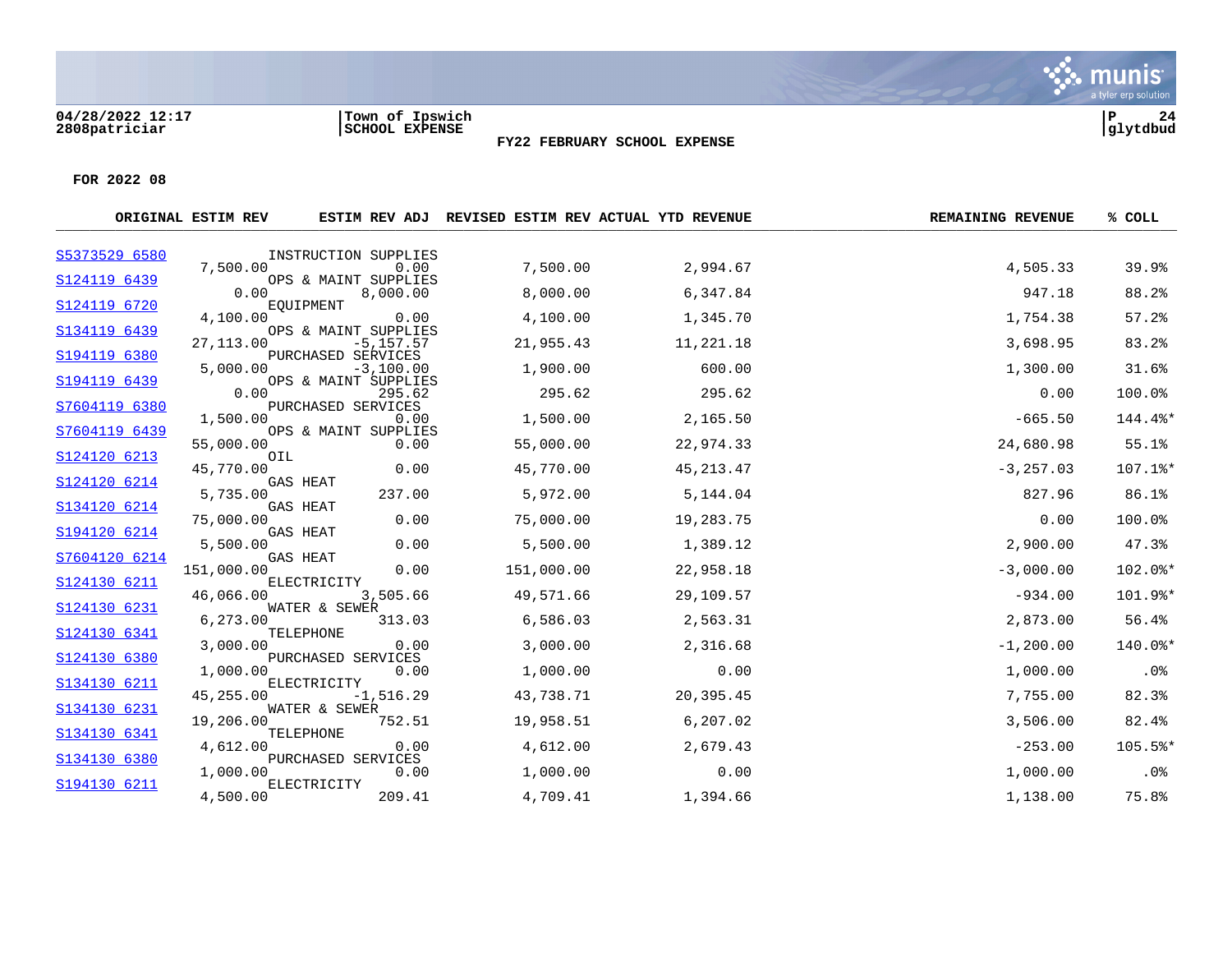

**FY22 FEBRUARY SCHOOL EXPENSE**

|                              | ORIGINAL ESTIM REV |                                                            |            | ESTIM REV ADJ REVISED ESTIM REV ACTUAL YTD REVENUE | <b>REMAINING REVENUE</b> | % COLL  |
|------------------------------|--------------------|------------------------------------------------------------|------------|----------------------------------------------------|--------------------------|---------|
| S194130 6231                 |                    | WATER & SEWER                                              |            |                                                    |                          |         |
| S194130 6341                 | 1,476.00           | 55.65<br>TELEPHONE                                         | 1,531.65   | 446.57                                             | 291.00                   | 81.0%   |
|                              | 5,400.00           | 0.00                                                       | 5,400.00   | 3,350.40                                           | $-474.00$                | 108.8%* |
| S7604130 6211                | 144,255.00         | ELECTRICITY<br>$-49,768.64$                                | 94,486.36  | 58,074.17                                          | 4,499.00                 | 95.2%   |
| S7604130 6231                | 30,812.00          | WATER & SEWER<br>1,083.47                                  | 31,895.47  | 6,471.96                                           | 18,312.00                | 42.6%   |
| S7604130 6341                | 18,800.00          | TELEPHONE<br>0.00                                          | 18,800.00  | 9,665.21                                           | 1,160.00                 | 93.8%   |
| S194210 6380                 | 65,000.00          | PURCHASED SERVICES<br>19,100.00                            | 84,100.00  | 59,225.00                                          | 0.00                     | 100.0%  |
| S7604219 6380                | 30,000.00          | HS/MS-GROUNDS MAINTENANCE<br>$-6,000.00$                   | 24,000.00  | 14,075.00                                          | 0.00                     | 100.0%  |
| S5A04219 6380                | 22,440.00          | HS-ATHLETICS GROUNDS MAINT<br>0.00                         | 22,440.00  | 10,495.00                                          | 0.00                     | 100.0%  |
| S124220 6241                 | 0.00               | REPAIR BUILD & GROUNDS<br>3,450.00                         | 3,450.00   | 2,880.55                                           | 19.45                    | 99.4%   |
| S124220 6380                 | 58,500.00          | PURCHASED SERVICES<br>0.00                                 | 58,500.00  | 48,204.58                                          | 3,652.50                 | 93.8%   |
| S124220 6439<br>S134220 6380 | 24,000.00          | OPS & MAINT SUPPLIES<br>$-10,900.00$<br>PURCHASED SERVICES | 13,100.00  | 6,474.79                                           | 5,100.00                 | 61.1%   |
| S194220 6380                 | 60,000.00          | 10,500.00<br>PURCHASED SERVICES                            | 70,500.00  | 57,700.97                                          | 2,048.44                 | 97.1%   |
|                              | 7,916.00           | $-295.62$                                                  | 7,620.38   | 1,627.50                                           | 5,992.88                 | 21.4%   |
| S194220 6439<br>S194220 6812 | 2,500.00           | OPS & MAINT SUPPLIES<br>0.00                               | 2,500.00   | 457.98                                             | $-63.05$                 | 102.5%* |
| S7604220 6380                | 35,000.00          | BUILDING IMPROVEMENTS<br>0.00<br>PURCHASED SERVICES        | 35,000.00  | 3,552.17                                           | 24,962.83                | 28.7%   |
| S124225 6380                 | 225,000.00         | 50,000.00<br>PURCHASED SERVICES                            | 275,000.00 | 184, 134. 25                                       | 50,470.09                | 81.6%   |
| S134225 6380                 | 4,700.00           | 0.00<br>PURCHASED SERVICES                                 | 4,700.00   | 1,144.78                                           | 3,306.22                 | 29.7%   |
| S194225 6380                 | 7,500.00           | 0.00<br>PURCHASED SERVICES                                 | 7,500.00   | 862.23                                             | 6,448.77                 | 14.0%   |
| S7604225 6380                | 50,000.00          | 0.00<br>PURCHASED SERVICES                                 | 50,000.00  | 389.75                                             | 49,610.25                | .8%     |
| S5104230 6249                | 30,000.00          | 0.00<br>EQUIPMENT REPAIR                                   | 30,000.00  | 4,778.10                                           | 24,938.40                | 16.9%   |
| S5184230 6249                | 1,000.00           | 339.49<br><b>EOUIPMENT REPAIR</b>                          | 1,339.49   | 339.49                                             | 1,000.00                 | 25.3%   |
|                              | 1,500.00           | 0.00                                                       | 1,500.00   | 918.90                                             | 0.00                     | 100.0%  |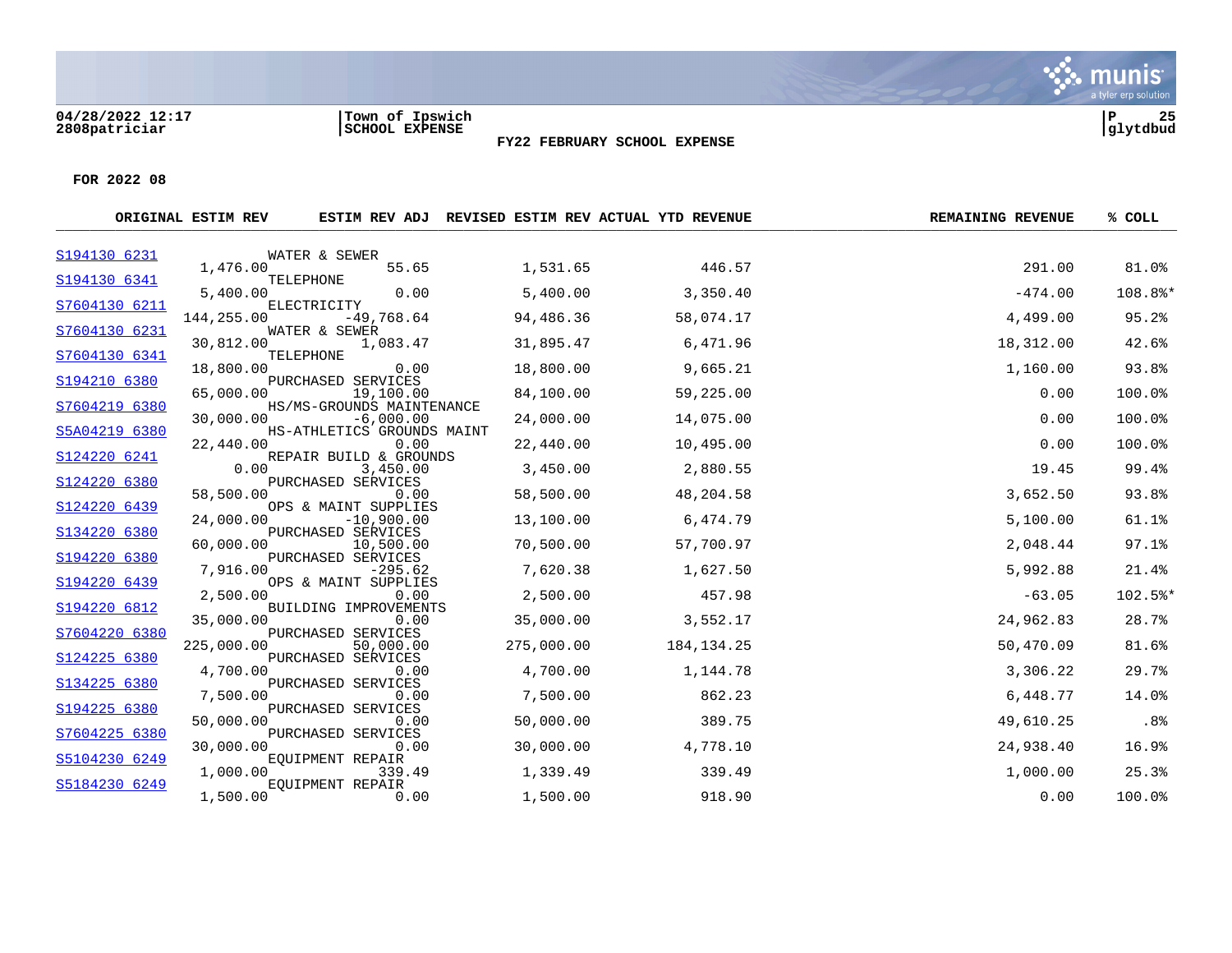#### **04/28/2022 12:17 |Town of Ipswich |P 26 2808patriciar |SCHOOL EXPENSE |glytdbud**



**FY22 FEBRUARY SCHOOL EXPENSE**

|               | ORIGINAL ESTIM REV |                                      |            | ESTIM REV ADJ REVISED ESTIM REV ACTUAL YTD REVENUE | <b>REMAINING REVENUE</b> | % COLL  |
|---------------|--------------------|--------------------------------------|------------|----------------------------------------------------|--------------------------|---------|
| S4224230 6249 |                    | EOUIPMENT REPAIR                     |            |                                                    |                          |         |
| S5224230 6249 | 500.00             | 0.00<br>EQUIPMENT REPAIR             | 500.00     | 0.00                                               | 500.00                   | .0%     |
|               | 6,500.00           | 0.00                                 | 6,500.00   | 675.00                                             | 114.00                   | 98.2%   |
| S5234230 6249 | 1,800.00           | EQUIPMENT REPAIR<br>0.00             | 1,800.00   | 0.00                                               | 1,800.00                 | .0%     |
| S134230 6720  | 4,100.00           | EQUIPMENT<br>0.00                    | 4,100.00   | 0.00                                               | 4,100.00                 | .0%     |
| S7604230 6249 |                    | EOUIPMENT REPAIR                     |            |                                                    |                          |         |
| S194300 6242  | 25,000.00          | 0.00<br>REPAIR EXTRAORDINARY MAINT   | 25,000.00  | 1,420.67                                           | 14,277.99                | 42.9%   |
| S9284450 6380 | 10,000.00          | $-10,000.00$<br>PURCHASED SERVICES   | 0.00       | 0.00                                               | 0.00                     | .0%     |
|               | 36,946.00          | 3,230.00                             | 40,176.00  | 37,442.46                                          | $-8,343.07$              | 120.8%* |
| S9284450 6519 | 12,000.00          | GENERAL EDUCATION SUPPLIES<br>0.00   | 12,000.00  | 0.00                                               | $-204.80$                | 101.7%* |
| S9545209 6750 | 139,633.00         | INSURANCE<br>0.00                    | 139,633.00 | 146,434.21                                         | $-6,801.21$              | 104.9%* |
| S9436201 6272 | 1,620.00           | SITE RENTAL<br>0.00                  | 1,620.00   | 1,209.06                                           | $-935.00$                | 157.7%* |
| S9436201 6380 | 18,780.00          | PURCHASED SERVICES<br>1,190.00       | 19,970.00  | 3, 113.97                                          | 16,300.00                | 18.4%   |
| S9436201 6580 |                    | INSTRUCTION SUPPLIES                 |            |                                                    |                          |         |
| S9786209 6380 | 10,000.00          | 0.00<br>PURCHASED SERVICES           | 10,000.00  | 36.48                                              | 9,800.00                 | 2.0%    |
| S9628100 6910 | 10,000.00          | 2,600.00<br>LONG TERM DEBT PRINCIPAL | 12,600.00  | 500.00                                             | 10,000.00                | 20.6%   |
|               | 260,919.00         | 0.00                                 | 260,919.00 | 110,720.00                                         | 85,199.00                | 67.3%   |
| S9628200 6915 | 57,106.00          | LONG TERM DEBT INTEREST<br>0.00      | 57,106.00  | 24,493.22                                          | 5,290.03                 | 90.7%   |
| S109100 6637  | 0.00               | SCHOOL CHOICE ASSESSMENT<br>0.00     | 0.00       | 71,462.00                                          | $-71, 462.00$            | 100.0%* |
| S109100 6644  | 0.00               | C/S SPECIAL ED ASSESSMENT<br>0.00    | 0.00       | 1,260.00                                           | $-1, 260.00$             | 100.0%* |
| S109100 6645  | 0.00               | C/S CHARTER SCHOOL ASSMT<br>0.00     | 0.00       | 180.00                                             | $-180.00$                | 100.0%* |
| S4409200 6320 |                    | SPED OUT/STATE TUITIONS              |            |                                                    |                          |         |
| S5409200 6320 | 53,917.00          | 7,458.00<br>OUT OF STATE TUITIONS    | 61,375.00  | 31,732.46                                          | 0.40                     | 100.0%  |
| S2409300 6320 | 68,685.00          | 0.00<br>TUITIONS                     | 68,685.00  | 47,349.74                                          | 21,335.26                | 68.9%   |
|               | 0.00               | 59,000.00                            | 59,000.00  | 24, 213.54                                         | 15,102.10                | 74.4%   |
| S4409300 6320 | 483,647.00         | TUITIONS<br>$-54,826.00$             | 428,821.00 | 129,109.30                                         | 225,898.92               | 47.3%   |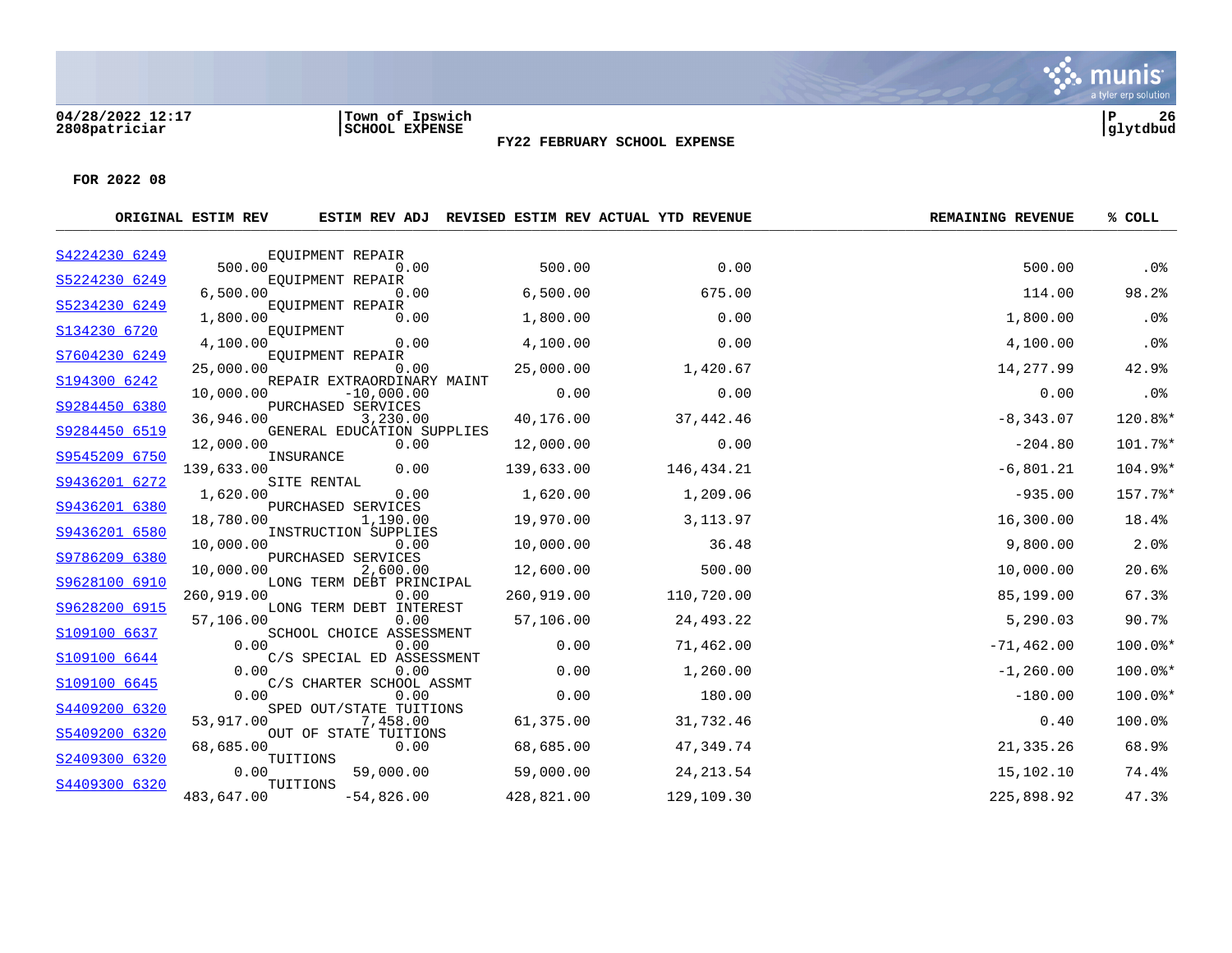#### **04/28/2022 12:17 |Town of Ipswich |P 27 2808patriciar |SCHOOL EXPENSE |glytdbud**

#### **FY22 FEBRUARY SCHOOL EXPENSE**

a tyler erp solution

. munis<sup>.</sup>

**FOR 2022 08**

|                 | ORIGINAL ESTIM REV                    |                                             |                 | ESTIM REV ADJ REVISED ESTIM REV ACTUAL YTD REVENUE | <b>REMAINING REVENUE</b> | % COLL  |
|-----------------|---------------------------------------|---------------------------------------------|-----------------|----------------------------------------------------|--------------------------|---------|
| S5409300 6320   |                                       | TUITIONS                                    |                 |                                                    |                          |         |
| S2409400 6320   | 544, 318.00                           | 0.00<br>SPED COLLAB TUITIONS                | 544,318.00      | 99,632.84                                          | 353,092.24               | 35.1%   |
|                 | 60,000.00                             | $-59,000.00$                                | 1,000.00        | 0.00                                               | 1,000.00                 | $.0\%$  |
| S4409400 6320   | 48,455.00                             | SPED COLLAB TUITIONS<br>36,793.00           | 85,248.00       | 43,036.00                                          | 0.00                     | 100.0%  |
| S5409400 6320   | 339,642.00                            | TUITIONS<br>0.00                            | 339,642.00      | 79,719.60                                          | 210,976.20               | 37.9%   |
| S9409400 6733   | 10,000.00                             | MEMBERSHIPS<br>0.00                         | 10,000.00       | 10,000.00                                          | 0.00                     | 100.0%  |
| TOTAL EXPENSES  |                                       |                                             |                 |                                                    |                          |         |
|                 | 6, 125, 335.00                        | 178,269.34                                  | 6,303,604.34    | 2,979,208.12                                       | 1,638,892.65             | 47.3%   |
| 3 CAPITAL       |                                       |                                             |                 |                                                    |                          |         |
| S5102420 6854   |                                       | CLASSROOM FURNITURE                         |                 |                                                    |                          |         |
| S2402420 6815   | 0.00                                  | 0.00<br>DOY SPED CAPITAL EQUIPMENT          | 0.00            | 2,259.00                                           | $-2, 259.00$             | 100.0%* |
|                 | 0.00                                  | 999.00                                      | 999.00          | 999.00                                             | 0.00                     | 100.0%  |
| S9282451 6816   | 185,050.00                            | CTRL IT CAP TECH COMPUTERS/COM<br>47,080.44 | 232,130.44      | 54,736.60                                          | 144, 352.41              | 37.8%   |
| S3402451 6816   | 750.00                                | WIN SPED CAP TECH COMPUTERS/CO<br>0.00      | 750.00          | 0.00                                               | 750.00                   | .0%     |
| TOTAL CAPITAL   |                                       |                                             |                 |                                                    |                          |         |
|                 | 185,800.00                            | 48,079.44                                   | 233,879.44      | 57,994.60                                          | 142,843.41               | 24.8%   |
| TOTAL EDUCATION | 33, 291, 311.00                       | 141,987.53                                  | 33, 433, 298.53 | 18, 197, 150. 20                                   | 4,866,272.45             | 54.4%   |
|                 | TOTAL GENERAL FUND<br>33, 291, 311.00 | 141,987.53                                  | 33, 433, 298.53 | 18,197,150.20                                      | 4,866,272.45             | 54.4%   |
|                 | TOTAL EXPENSES<br>33, 291, 311.00     | 141,987.53                                  | 33, 433, 298.53 | 18,197,150.20                                      | 4,866,272.45             |         |
|                 |                                       | GRAND TOTAL                                 |                 |                                                    |                          |         |
|                 | 33, 291, 311.00                       | 141,987.53                                  | 33, 433, 298.53 | 18,197,150.20                                      | 4,866,272.45             | 54.4%   |

\*\* END OF REPORT - Generated by Patricia Rogers \*\*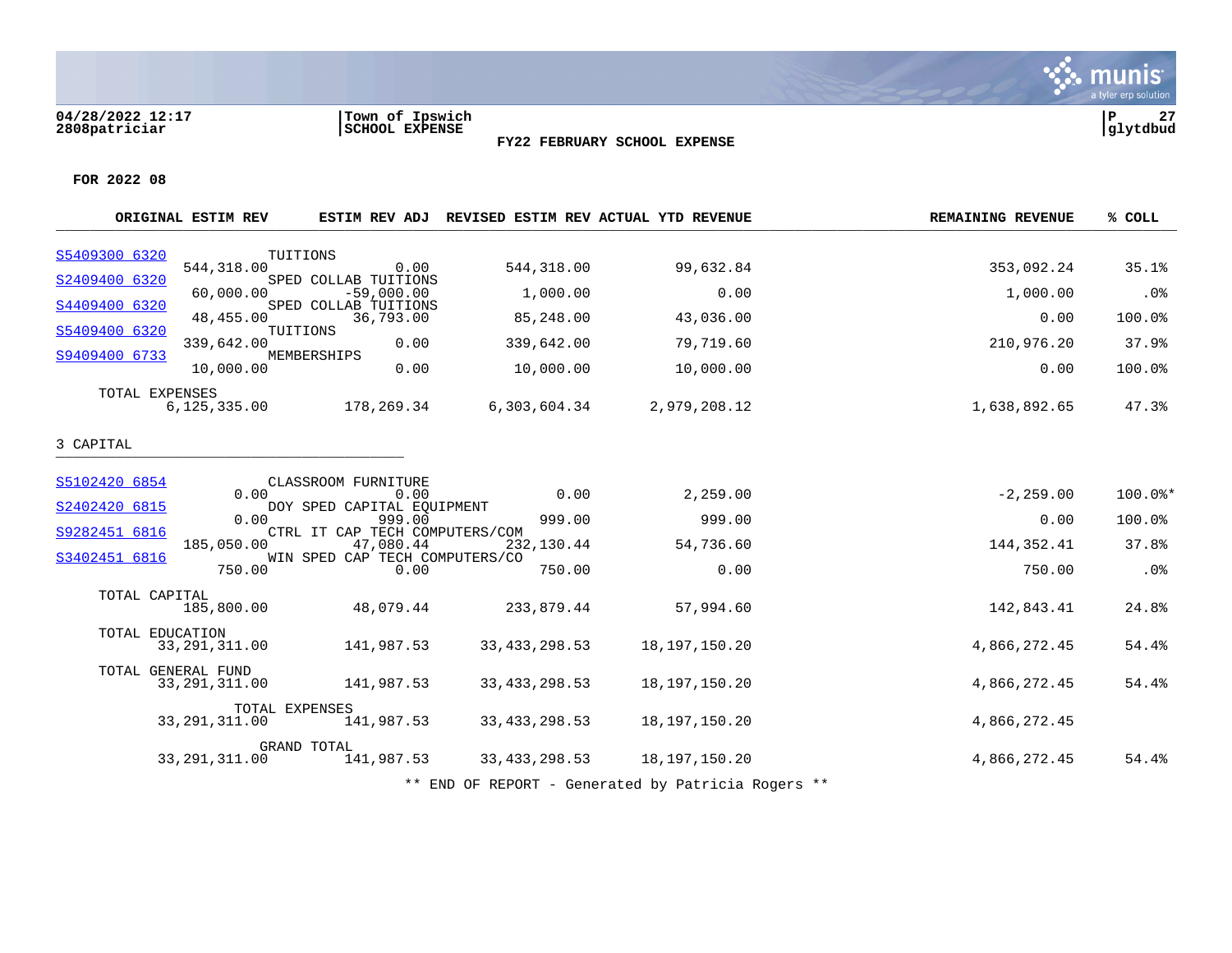**04/28/2022 12:17 |Town of Ipswich |P 28 2808patriciar |SCHOOL EXPENSE |glytdbud**

**FY22 FEBRUARY SCHOOL EXPENSE**



**REPORT OPTIONS**  \_\_\_\_\_\_\_\_\_\_\_\_\_\_\_\_\_\_\_\_\_\_\_\_\_\_\_\_\_\_\_\_\_\_\_\_\_\_\_\_\_\_\_\_\_\_\_\_\_\_\_\_\_\_\_\_\_\_\_\_\_\_\_\_\_\_\_\_\_\_\_\_\_\_\_\_\_\_\_\_\_\_\_\_\_\_\_\_\_\_\_\_\_\_\_\_\_\_\_\_\_\_\_\_\_\_\_\_\_\_\_\_\_\_\_\_\_\_\_\_\_\_\_\_\_\_\_\_\_\_\_\_

Field # Total Page Break<br>1 Y N Sequence 1 1 1 Y N<br>Sequence 2 4 Y N Sequence 2  $\begin{array}{ccc} 4 & & Y & N \\ 2 & & 8 & Y & N \\ 3 & & 8 & & Y & N \end{array}$ Sequence 3 8 Y N<br>Sequence 4 0 N N  $Sequence 4$ Report title: SCHOOL EXPENSE Includes accounts exceeding 0% of budget. Print totals only: N Year/Period: 2022/ 8 Print Full or Short description: F Print MTD Version: N Print full GL account: N<br>Format type: 1 Format type: 1 Roll projects to object: N<br>
Double space: N<br>
Carry forward code: 1  $Carry$  forward code:  $1$ Suppress zero bal accts: Y Include requisition amount: N Print Revenues-Version headings: Y Print revenue as credit: Y Print revenue budgets as zero: N Include Fund Balance: N Print journal detail: N From Yr/Per: 2022/ 8 To Yr/Per: 2022/ 8 Include budget entries: Y Incl encumb/liq entries: Y Sort by JE # or PO #: J Detail format option: 1 Include additional JE comments: N Multiyear view: F Amounts/totals exceed 999 million dollars: N Find Criteria<br>Field Name Fiel Field Value Fund 100 Function Town Func Department School DOE Program Location Type Character Code Org Object 6\* Project Account type